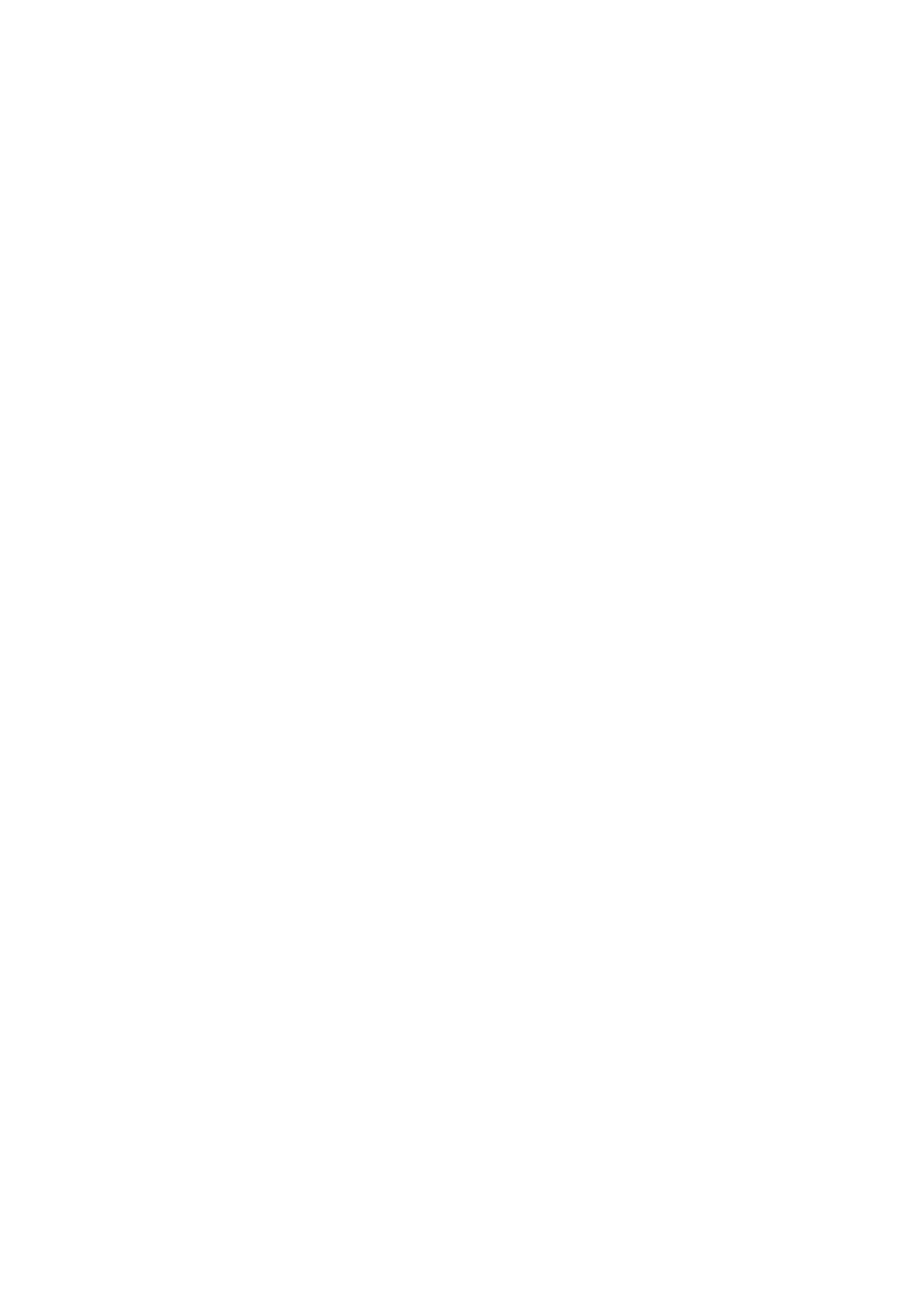## **Foreword**

This C-level degree project is written within the subject of Technology as a final report to fulfil the necessary requirements for attaining the level of Bachelor of Science in Landscape Construction and Management through the Swedish University of Agricultural Sciences (Sveriges Lantbruks Universitetet). The course is designed for students to plan, prepare, and exhibit a personalised paper around a chosen topic to demonstrate their ability to complete a standardised project within the allotted timeframe. The project's purpose focuses on scientific method and research as the basis for essay content.

The author would like to thank the faculty for their kindness and consideration during the programme's duration. Their knowledge, wisdom and care are greatly appreciated. Special appreciation is also extended to Klaus Vollbrecht for his consultation and instructional help during the writing of this report.

The paper has been written under the supervision of Anna Levinsson and Annika Wuolo for the Department of Landscape Management, Design and Construction.

Curtis Charles Bellows Lund, May 2008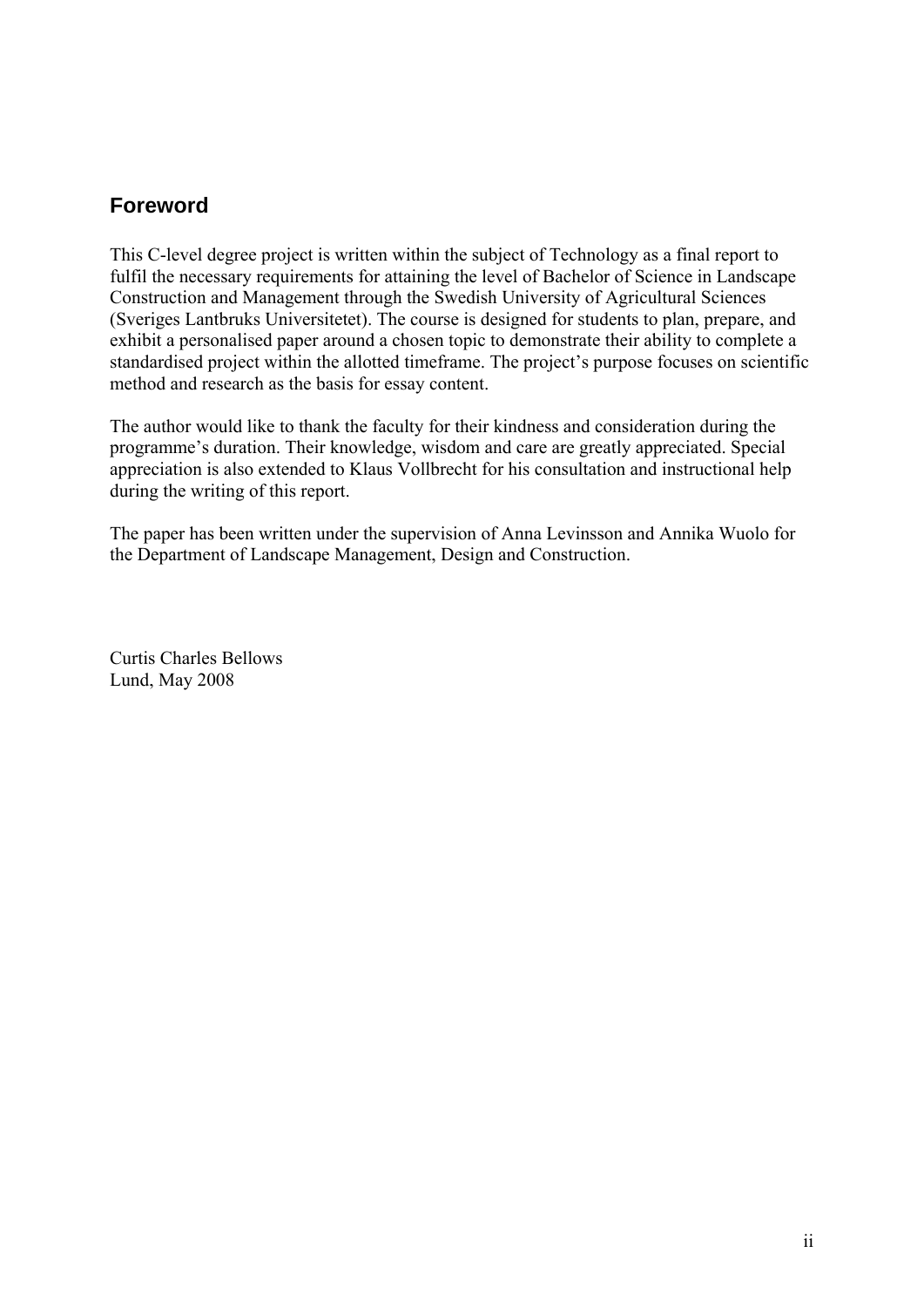# **Synopsis**

Urban tree managers are charged with the responsibility of managing large tree populations while securing a safe environment. A conflict exists between the presence of urban trees and the potential hazards these trees can be to buildings, vehicles, and inhabitants. Determining the structural stability of urban trees for the purpose of maintaining public safety is a chief function of urban forestry.

Various conceptual frameworks, systematised routines, and documentation tools are available to aid managers with tree evaluations and risk assessments. This report maps the historical development of modern structural risk assessment's start in conservation area management and its evolution, and application, into the urban arena.

The report finds that the concept of the *hazard tree* exists only when there is the presence of valuated objects within the tree's area of influence. Thus, urban forestry, with the ubiquitous presence valuated objects such as pedestrians, vehicles, and buildings, has forced risk assessment, and management, to become an occupational responsibility for urban foresters. Events of structural failure resulting in injury and death are statistically low; however the frequency of structural failures increases during extreme meteorological events such as wind, ice, or snow storms. Numerical assessment systems were introduced as a tool for rating individual tree's structural status for the purpose of estimating the risk for failure while standardising evaluation techniques. These same systems are also used to regulating tree populations and validate pre-emptive management.

This report samples four currently practiced tree risk assessment models with accompanying pro forma (protocol) documentation aids. Three systematic identification methods used to organise tree inventories for risk assessments are also examined.

The following systems are presented and accompanied by short analyses pertaining to their area of application:

- 1) International Society of Arboriculture: A Photographic Guide to the Evaluation of Hazard Trees in Urban Areas (Mathney & Clark 1991)
- 2) The USDA Forest Service Community Tree Risk Rating System: 7-Step Program (Pokorny 2003)
- 3) Tree Hazard Rating, Evaluation And Treatment System (THREATS): A method for identifying, recording & managing hazards from trees (Forbes-Laird 2006)
- 4) Quantified Tree Risk Assessment (Ellison 2005)

The report's discussion applies these assessment systems to a hypothetical situation involving a mature treed avenue along a major city road where the trunk diameter at chest height (DBH) exceeds 75cm. Each calculation's result and consequence is discussed to demonstrate the differences between the systems. The variations between the four assessment systems show that alternative models are available which inflate or deflate mature tree hazard rating.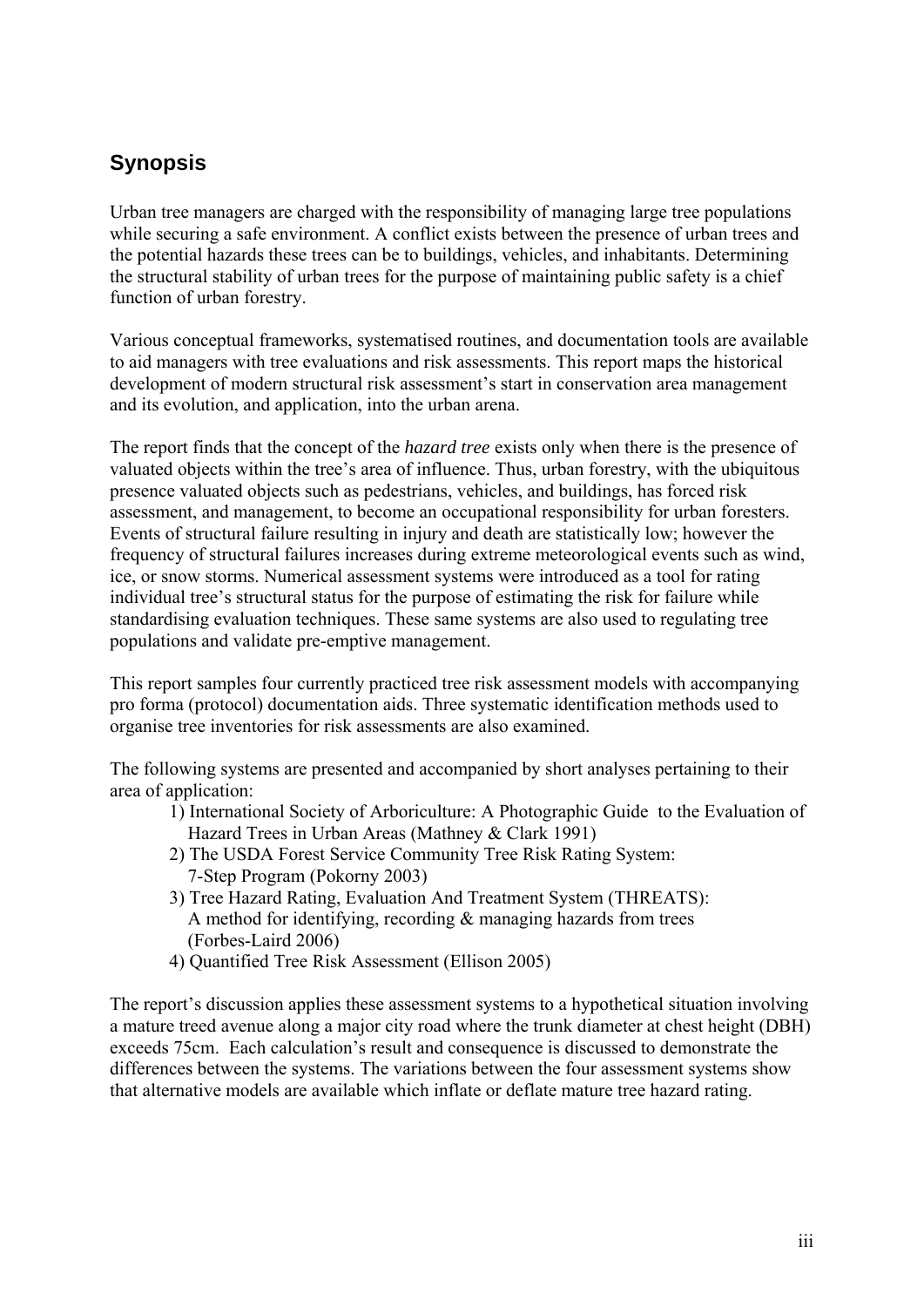# **Sammanfattning**

Urbana trädförvaltare är ansvariga för skötsel och underhåll av stora trädbestånd, de är även förpliktigade att säkra stadens utemiljö. En konflikt existerar emellan stadens behov av träd och de möjliga faror de kan utgöra för fastigheter, fordon och invånare som kan uppträda när deras tillstånd försämras. Att fastställa trädens strukturella skick är ett grundläggande uppdrag för trädförvaltaren.

Olika ramverk finns, med arbetsrutiner och dokumentationsredskap, för att hjälpa förvaltare med trädbesiktningar och riskbedömningar. Denna rapport har undersökt de ursprungliga källorna till moderna strukturella riskbedömningar av stadsträd och ett urval av aktuella modeller, system och medföljande dokumentationsunderlag som erbjuds.

Rapporten visar på att begreppet *riskträd* endast uppstår när det finns ett samband mellan de föremål och deras värde, som finns inom trädets påverkningsområde. Denna realitet har gjort att trädförvaltning också bör inkludera kompetens att hantera objektiva riskhanterningsmetoder på grund av ständig närvaro av invånare, fordon och fastigheter. Statistik visar att allvarliga incidenter relaterade till bristfälliga träd är låg, dock ökar svåra olyckor när stormar av olika slag inträffar.

I rapporten beskrivs tre systematiska identifikationsmetoders användbarhet gällande inventering och riskbedömning av stadsträd. Implementering av numeriska bedömningssystem kan fungera som ett standardiserat förvaltningsverktyg för att bedöma och värdera enskilda träds tillstånd med anledning att uppskatta bristfälligheter, reglera urbana trädbestånds tillstånd samt att stödja förebyggande åtgärder. Fyra utvalda bedömningssystem presenteras vilka visar att alternativa modeller är tillgängliga för att öka eller minska riskbedömningsvärdet av enskilda träd.

De följande fyra bedömningssystem för besiktning av träds strukturella hållbarhet presenteras med korta analyser av deras tillämpningsområde:

- 1) International Society of Arboriculture: A Photographic Guide to the Evaluation of Hazard Trees in Urban Areas (Mathney & Clark 1991)
- 2) The USDA Forest Service Community Tree Risk Rating System: 7-Step Program (Pokorny 2003)
- 3) Tree Hazard Rating, Evaluation And Treatment System (THREATS): A method for identifying, recording & managing hazards from trees (Forbes-Laird 2006)
- 4) Quantified Tree Risk Assessment (Ellison 2005)

I diskussionen appliceras samtliga bedömningssystem i en hypotetisk situation med en äldre allé längs en högtrafikerad väg där stammarnas diameter är över 75cm. Uträkningens resultat och konsekvenser diskuteras, för att demonstrera samtliga bedömningssystems inbyggda egenskaper.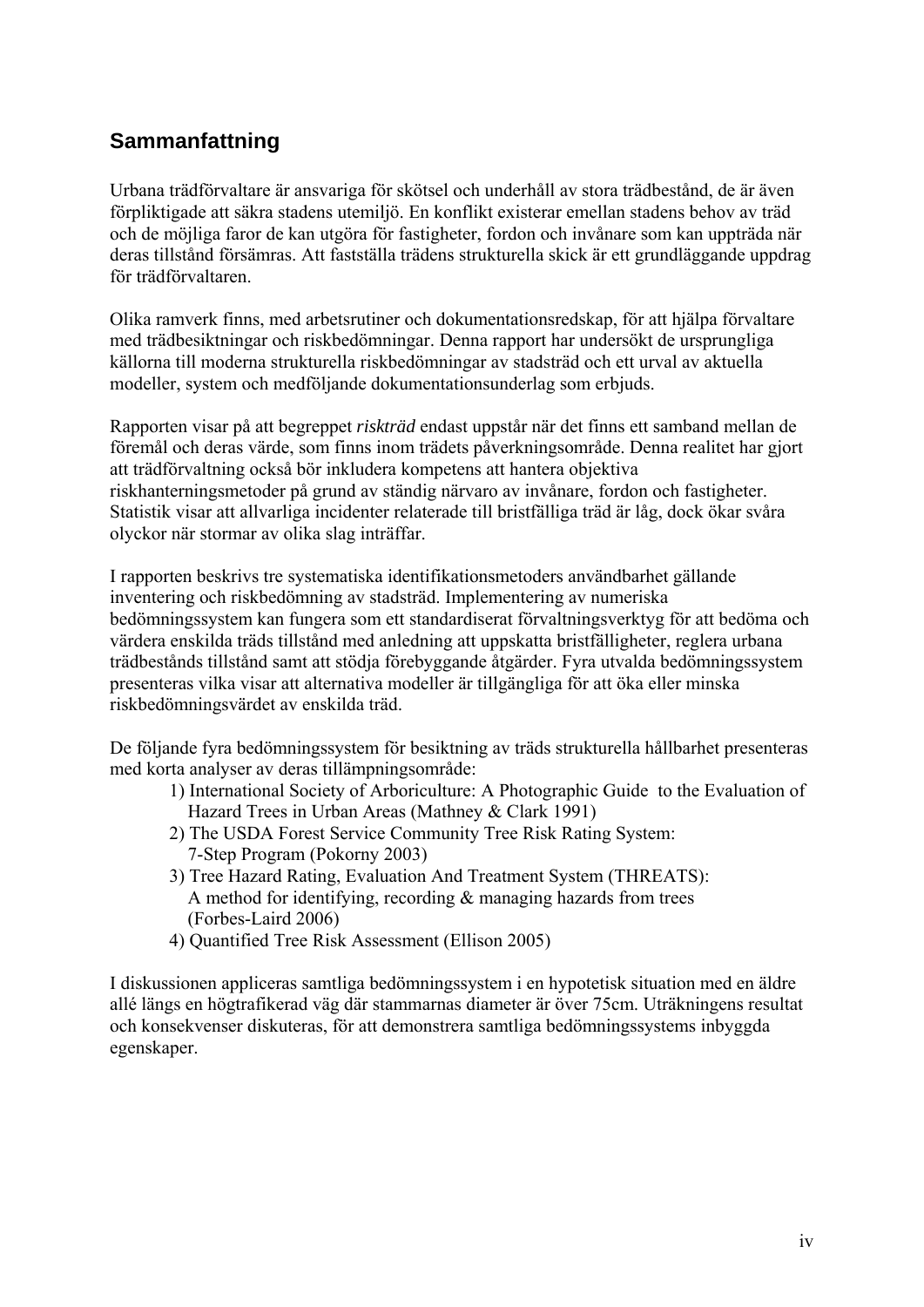# **Table of Contents**

| <b>Introduction</b>                                                                                                                     | 1                       |
|-----------------------------------------------------------------------------------------------------------------------------------------|-------------------------|
|                                                                                                                                         | 1                       |
|                                                                                                                                         | 1                       |
| Delimitation 2                                                                                                                          |                         |
| <b>Method</b>                                                                                                                           |                         |
| Historical Foundations for Tree Risk Assessment                                                                                         | 3                       |
|                                                                                                                                         | 3                       |
|                                                                                                                                         |                         |
| The Paine System                                                                                                                        | $\overline{\mathbf{3}}$ |
|                                                                                                                                         | $\overline{\mathbf{4}}$ |
|                                                                                                                                         | $\boldsymbol{4}$        |
| Conceptual Foundations for Tree Risk Assessment<br>5                                                                                    |                         |
| Risk<br>the control of the control of the control of the control of the control of the control of                                       | 5                       |
|                                                                                                                                         | 5                       |
|                                                                                                                                         | 6                       |
|                                                                                                                                         | 6                       |
|                                                                                                                                         | 7                       |
| Tree Species                                                                                                                            | 7                       |
| <b>Systematic Identification Methods: Description and Analysis</b>                                                                      | 7                       |
|                                                                                                                                         | 7                       |
| Analysis 8                                                                                                                              |                         |
|                                                                                                                                         |                         |
| Analysis 8                                                                                                                              |                         |
|                                                                                                                                         |                         |
| <i>Analysis</i> <u>Analysis</u>                                                                                                         | 9                       |
| <b>Hazard Tree Recognition, Assessment, and Management Procedures:</b>                                                                  |                         |
| <b>Description and Analysis</b>                                                                                                         | 9                       |
| International Society of Arboriculture: A Photographic Guide                                                                            |                         |
| to the Evaluation of Hazard Trees in Urban Areas                                                                                        | 9                       |
| Analysis                                                                                                                                | 12                      |
| The USDA Forest Service Community Tree Risk Rating System:                                                                              |                         |
| 7-Step Program                                                                                                                          | 12                      |
|                                                                                                                                         | 13                      |
| Tree Hazard Rating, Evaluation And Treatment System (THREATS):                                                                          |                         |
| A method for identifying, recording & managing hazards from trees_                                                                      | 14                      |
| <b>Analysis</b><br><u> 2000 - Jan James James Jan James James James James James James James James James James James James James Jam</u> | 17                      |
|                                                                                                                                         | 17                      |
|                                                                                                                                         | 19                      |
| <b>Result</b>                                                                                                                           | 19                      |
| Discussion <b>Discussion</b>                                                                                                            | 20                      |
|                                                                                                                                         | 23                      |
|                                                                                                                                         | 25                      |
|                                                                                                                                         | 26                      |
| <b>Appendix</b>                                                                                                                         | 30                      |
| App i. Detection of Structural deficiencies                                                                                             | 30                      |
| App ii. Guide to USDA Risk Rating Codes                                                                                                 | 33                      |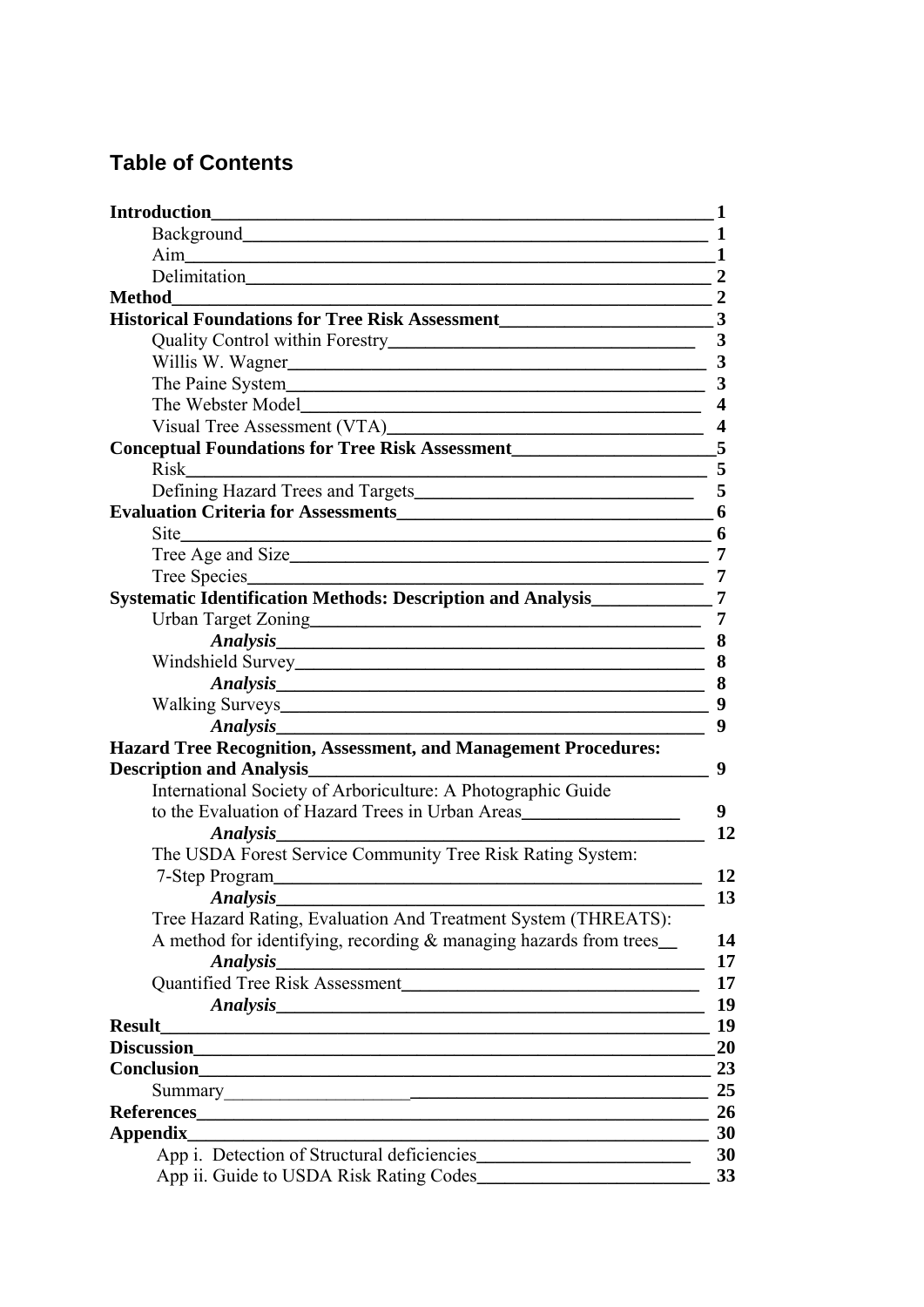## **Introduction**

## **Background**

The importance of trees as an integral unit within city planning and management has been recognized since the advent of urbanization. Urban trees and green spaces remain as an essential ingredient of great significance in urban planning for the metropolitan populace (Dwyer, Schroeder & Gobster 1991). These spaces are realized as regulators of temperature, humidity, light, and air movement, while providing aesthetic and spatial structuring to their communities (Miller 1988). Mature urban trees are equated with established public greening policies and operative success of urban greening ideals; the maturity of an urban tree population also reflects an individual community's historical legacy and cultural heritage regarding its green structure, collective identity and shared attitudes (Forrest & Konijnendijk 2005). The benefits of urban tree populations as a recreational, health, social, and architectural resource (Tyrväinen et al. 2005) are widely encouraged and are being continuously developed.

Trees, as biological entities within the urban infrastructure, have predisposed growth habits which can predict characteristic traits and form development essential for planning. Individual trees, and tree groups, are often strategically planted to provide specific functions within a specific urban space. Older trees become encompassed by expanding urban spheres, and have their environments drastically altered from their original states. En route, both tree types, those as a result of urban planning or those previously established as remnants of older land uses, suffer from intensified mechanical damage. The results, created through detrimental development, incurred injuries, and environment changes, create a collection of structural deficiencies (Appendix i).

For managers of urban trees, maintaining routine inspections and inventory checks, to map a tree population's state is an important means for increasing public and property safety within green spaces. Responsibility for urban trees creates agenda dilemmas; managers must balance the need to secure reasonably safe urban environments while conserving tree populations. The task of administering tree populations means that juggling the conflict between safety and conservation are a daily reality and responsibility.

## **Aim**

This report aims to:

- investigate the origins of modern tree assessment
- survey a sample group of systematic identification methods used to organise tree inventories for risk assessments
- survey a sample group of tree inspection systems and accompanying pro forma, in current circulation, used for assessing hazards, risk factoring, and tree status
- analyse and discuss the presented tree inspection systems and practical implications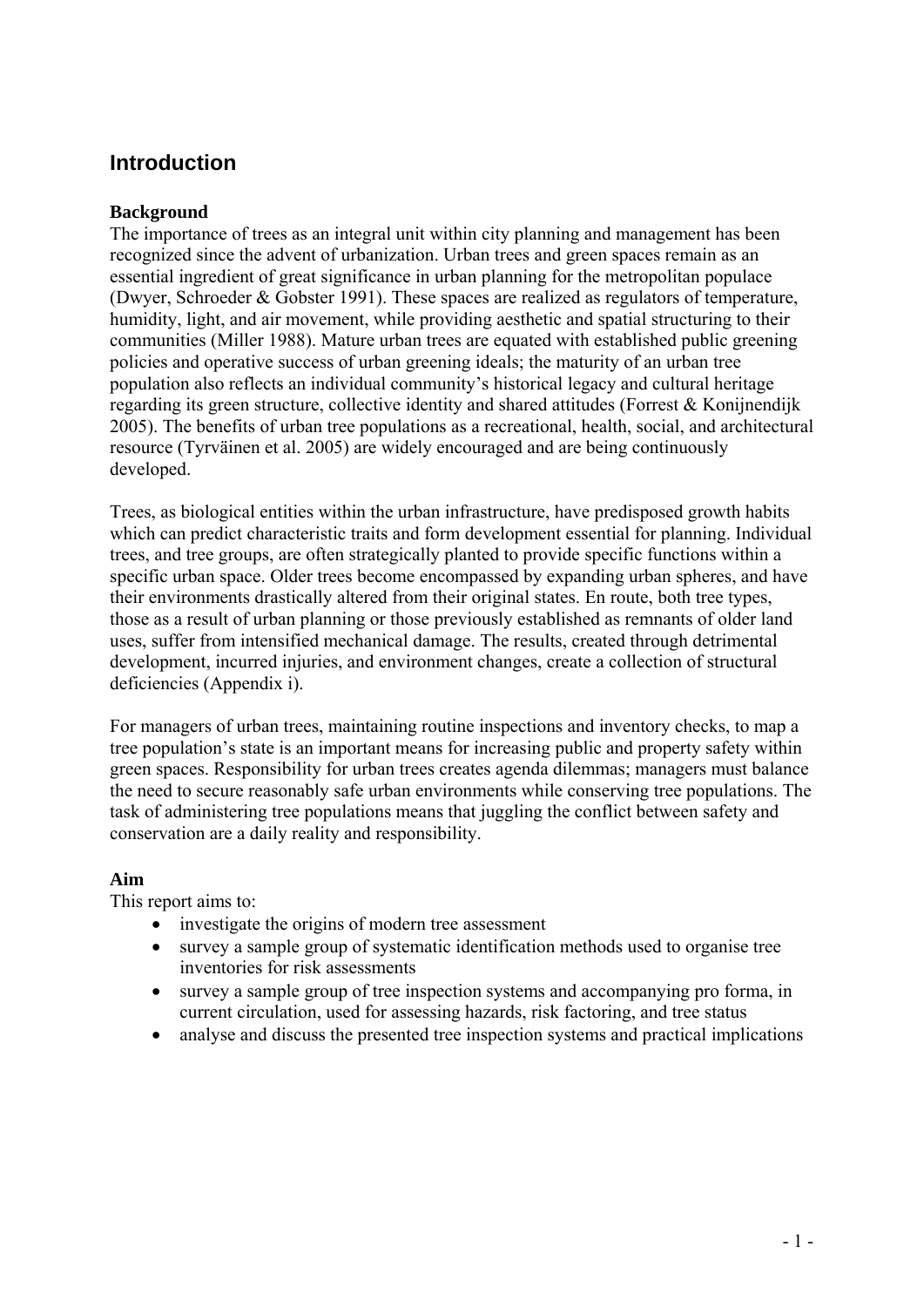## **Delimitations**

This report will not discuss:

- detailed structural deficiencies, pathological agents and processes related specifically to singular genera or species
- various mechanical tools available for detailed evaluations of decaying processes and pathogens

The study will be confined to data and literature written or translated into the English language.

## **Method**

This report is based upon a literature investigation of English language material accessed through the Swedish Agricultural University's library and subscription database Web of Knowledge, coupled with internet queries using keywords: tree, hazard, risk, failure, assessment, evaluation, rating, damage, loading. The study's sampled tree risk assessment and hazard rating systems were chosen for the following reason:

- two have American origins (Mathney & Clark 1994, Pokorny 2003); two have European origins (Ellison 2005, Forbes-Laird 2006)
- two allow free access and usage (Pokorny 2003, Forbes-Laird 2006); two are membership affiliated (Mathney & Clark 1994, Ellison 2005)
- three (Pokorny 2003, Ellison 2005, Forbes-Laird 2006) have evolved from the one system (Mathney & Clark (1991, 1994)
- all four collectively present a broad evaluative spectrum and framework for managerial risk assessment of trees
- all four are in current circulation

The sampled rating systems will be preceded by a description of general methods for locating and identifying hazard trees within large populations.

The literature study is based on historicism method to explore the roots of modern tree risk assessment while utilising a pragmatic perspective for the analyses and the discussion. Accumulated information from the researched material was cross-referenced with the author's working experience gleaned from local tree populations in southern Sweden, providing an empirical foundation for reference/source sorting and collection.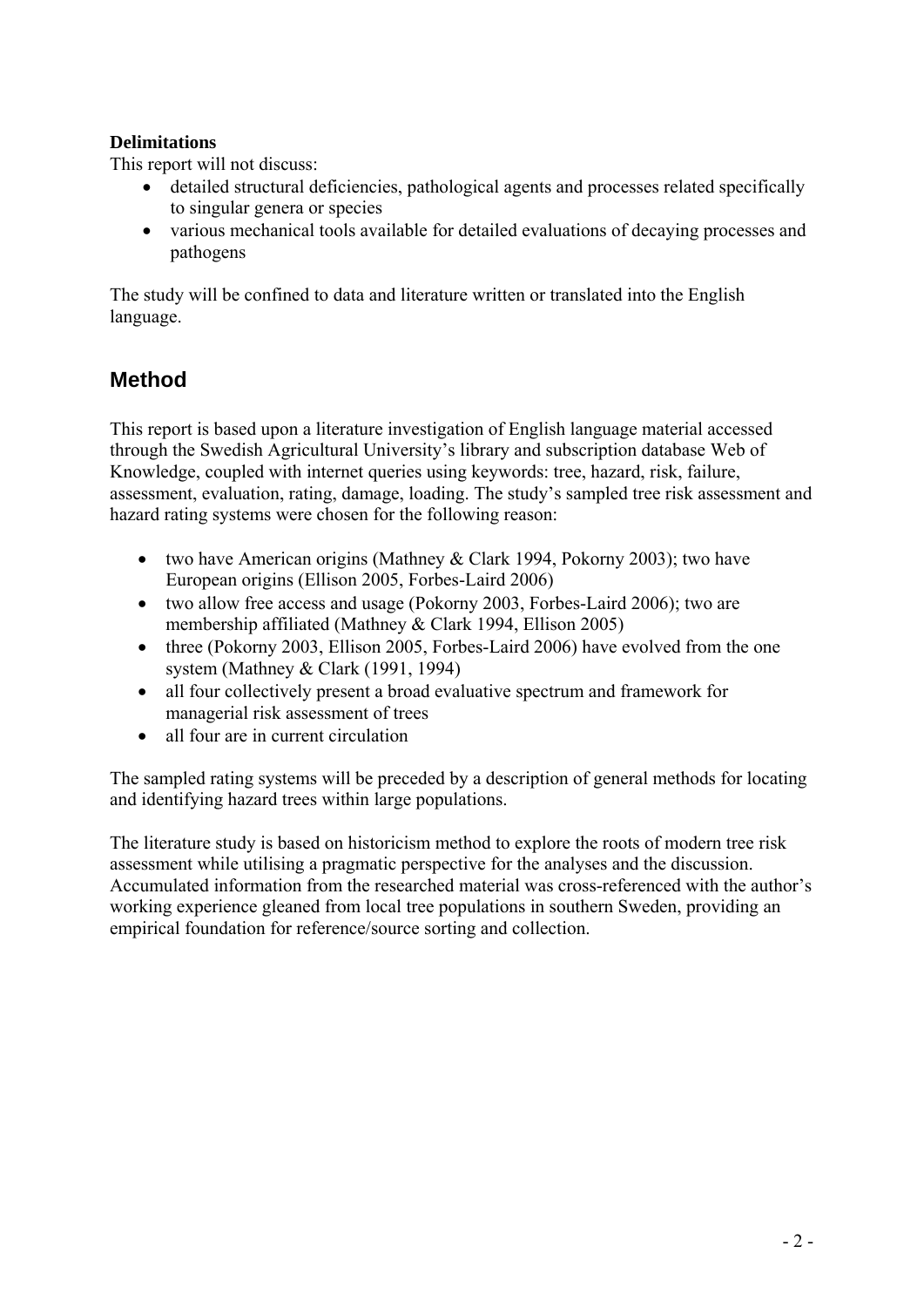# **Historical Foundations for Tree Risk Assessment**

## **Quality Control within Forestry**

The evolution of recreational use of peri-urban forests spawned the need for evaluative systems for maintaining local tree populations while increasing public safety. Quality management of trees has a historical origin in silvicultural product management. Determining the quality of timber products demanded a control system for investigating potentially degraded specimens to ensure high quality product (Lockard et al. 1964). The resulting documentation surrounding the degradation of lumber quality created a symptomatic groundwork for urban tree assessment. The progressive establishment of arboriculture and urban forestry sciences and techniques, coupled with increases in public safety awareness, provided a foundation for modern tree evaluation systems.

### **Willis W. Wagener**

During the 1960's in California, USA, Willis W. Wagener, a 40 year veteran forest pathology researcher, wrote one of the first United States Department of Agriculture (USDA) Forestry Service research papers regarding hazards created by trees from a conservationist context (Wagener 1963). The report studied the problematic nature of conservation and safety from a management perspective, outlining the importance of tree structure to maintain mechanical stability. Wagener presented the common morphological manifestations which indicate structural deficiencies, known biotic pathogens and pests, and a specific hazard expectation list for the local indigenous species. The information was accompanied by a general awareness check-list for assessment and judgement.

## **The Paine System**

Lee Paine was also commissioned by the USDA Forestry Service, Pacific Southwest Research Station to investigate tree incidents which resulted in injury or loss within the California State Park System. The researcher's studies are accredited with providing a data compilation which provided a framework for the quantitative elements within hazard tree evaluation forms (Hickman et al. 1989). An initial assessment pro forma was created in 1971. A following pro forma (Paine 1978), used for data collection, assessed and inventoried trees which had experienced structural failure within the state parks jurisdiction.

The *Report for Tree Failure* form numerically quantified tree failure incidents through a data collection system tailored for coding and automatic processing of the collected information. The form focused on:

- type of failure
- mechanical failure points
- contributing environmental factors
- properties and persons affected
- consequences (cleanup/ rebuilding/compensation with estimated values)
- other site related factors such as time, place, site category, and land ownership

Data collection for the project also provided a basis for eventual qualitative assessments of failure and impact probability, with target valuations, to create numerical hazard ratings (Paine 1978). In the US, individual State commissioned initiatives created local evaluation forms used for tree assessment of forested recreation areas based upon the Paine system.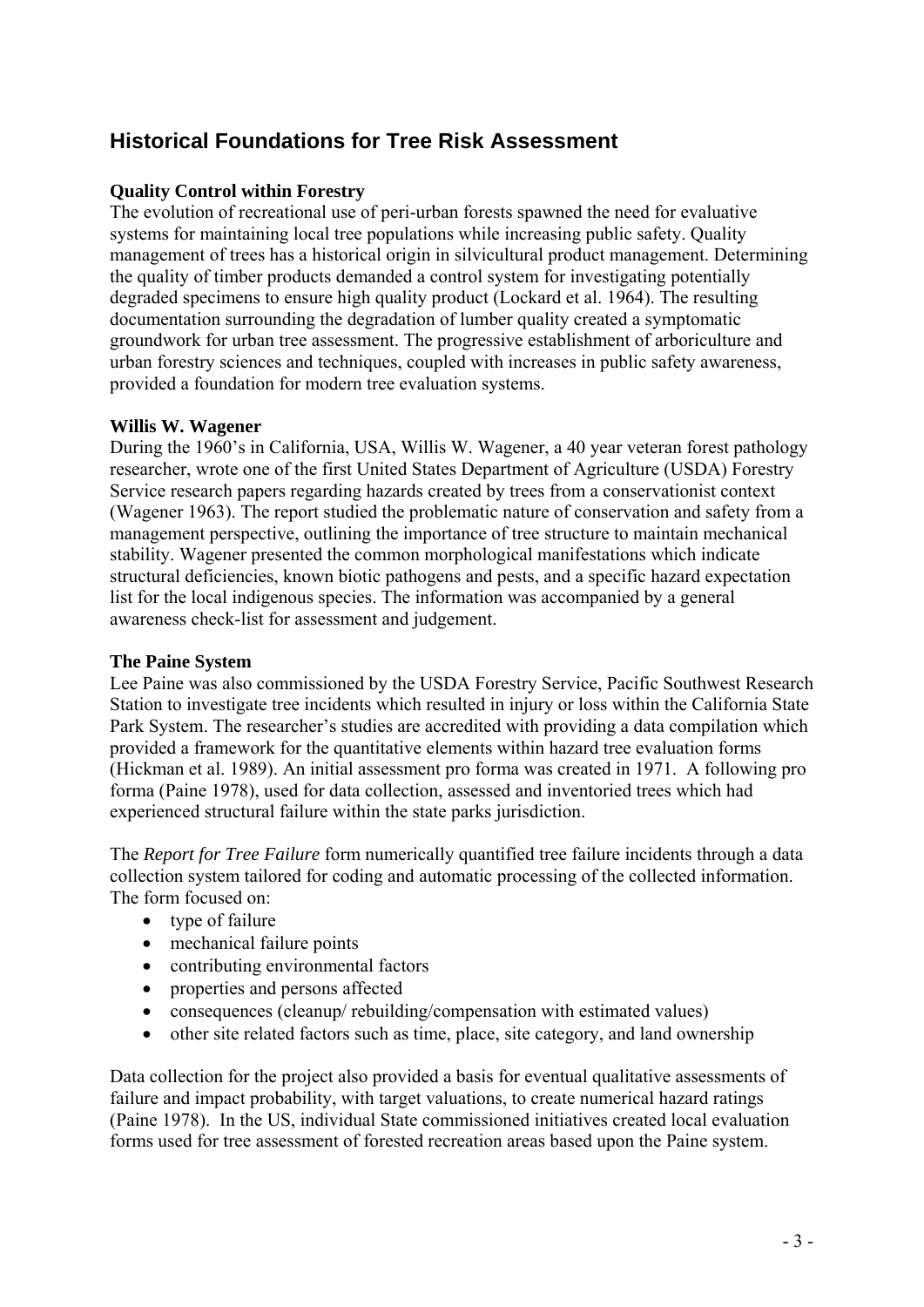## **The Webster Model**

Working in another US region during the 70s, Bruce Webster (1978) created a qualitative grading model for evaluation of shade trees (an early designation for urban trees). The system was designed to standardise the judgement criteria for monetary appraisal of urban trees. The assessment model was comprised of six rating categories:

- trunk condition (rating  $1-5$ )
- specie's specific growth rate (rating 1-3)
- structural condition (rating 1-5)
- insect and disease problems (rating 1-3)
- crown development (rating 1-5)
- $\bullet$  life expectancy (rating 1-5)

A culminating condition rating 26-23 was considered excellent; 9-6 was considered very poor. General guidelines were introduced to explain how visual observations could be interpreted into the rating model. The Webster Model became the basis for the International Society of Arboriculture's (ISA) *Guide to the Professional Evaluation of Landscape Trees, Specimen Shrubs and Evergreens* (1982), the organisation's monetary tree appraisal manual and forerunner to the current ISA hazard tree recommendations, and pro forma, published in *A Photographic Guide to the Evaluation of Hazard Trees in Urban Areas*.

### **Visual Tree Assessment (VTA)**

A conceptual framework for tree assessment was authored by Claus Mattheck and Helge Breloer (1993), in the German version of *The Body Language of Trees*, using scientific theory based on physics. The system stems from a collection of research paper focused upon the structural attributes of trees and the resulting failures associated with mechanical loading ([Mattheck, C.](http://apps.isiknowledge.com/OneClickSearch.do?product=UA&search_mode=OneClickSearch&doc=83&db_id=&SID=V11jhLclHIHGDmeJkNi&field=AU&value=Mattheck,%20C.&ut=19900638822&pos=1) & [Korseska, G.](http://apps.isiknowledge.com/OneClickSearch.do?product=UA&search_mode=OneClickSearch&doc=83&db_id=&SID=V11jhLclHIHGDmeJkNi&field=AU&value=Korseska,%20G.&ut=19900638822&pos=1) 1989, Mattheck, C., & Bethge K. 1990, Mattheck, C., 1990, Mattheck, C., Bethge, K., & Erb, D.1993).

The system's premise is *the Axiom of Uniform Stress*:

*An optimal structure has a uniform stress over the whole of its surface.*  (Mattheck & Breloer 1993)

When applying the axiom to tree structures, the statement implies that a tree evenly distributes mechanical stress over its surface to optimise a stable structural form to support biological functioning. Extraneous material is the result of processes to re-establish stress distribution by re-enforcing structurally destabilising internal deficiencies. Bulges, boles, and other superfluous material, can indicate a strengthening response to an internal structural weakness, such as decay.

The major categorisation of visual assessment into biological and mechanical flows allows sequential analysis to follow two separate tracks which, when amalgamated in *Failure Criteria*, will influence the *Decision* process. A negative report from the mechanical flow may be balanced and weighed against a positive biological assessment; an injured tree can have good vigour which will hasten the potential for compartmentalisation and wound closure.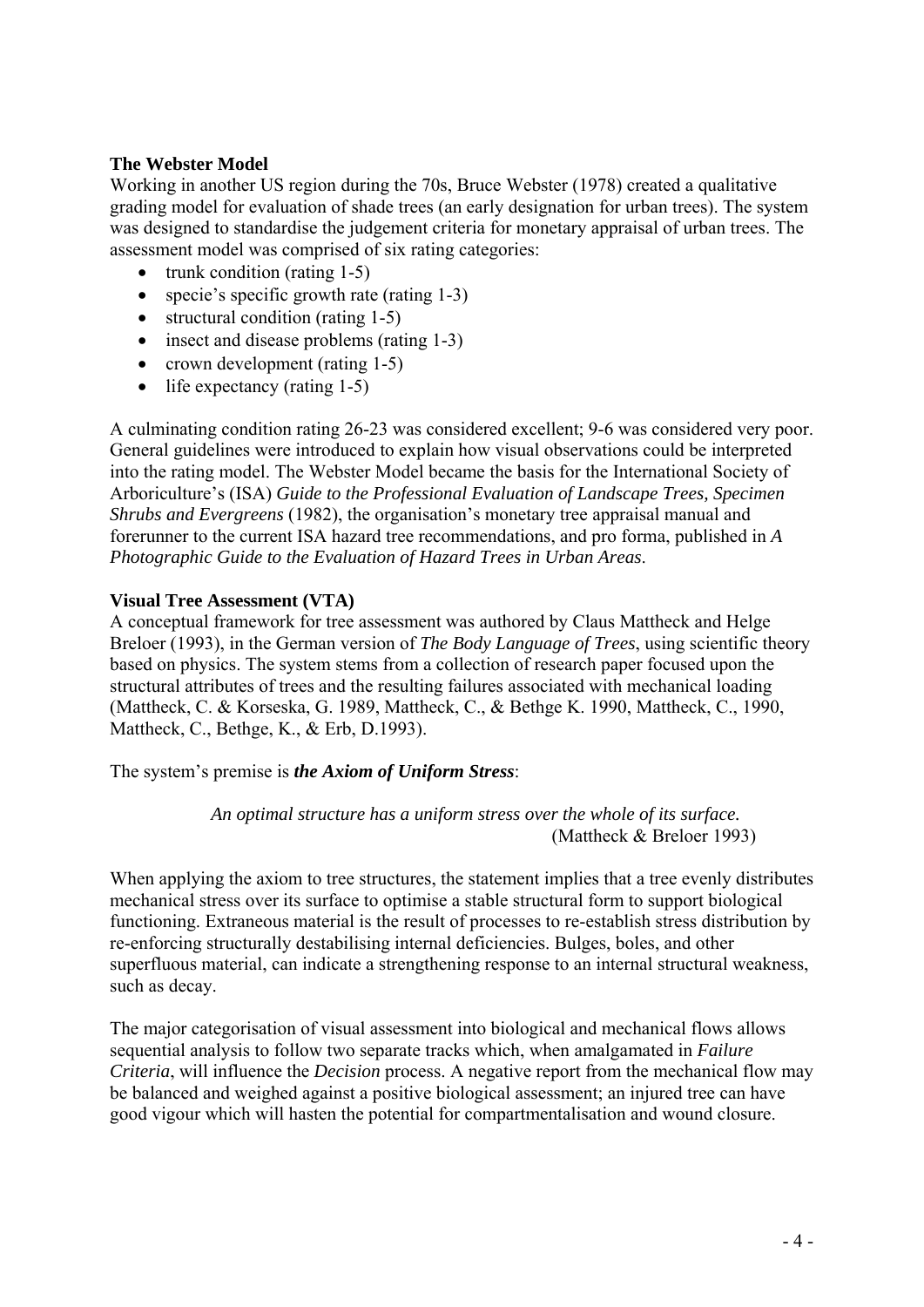# **Conceptual Foundations for Tree Risk Assessment**

## **Risk**

According to a general definition, risk is exposure to the possibility of injury or loss due to the presence of a hazard or dangerous chance. Risk, in countries such as the UK and the US, has received a judicial definition at the national level (Ellison 2005) often as a result of litigation (Anderson & Eaton 1986). In Germany, if a tree controller suspects internal rot within a street tree, a local court decision has now set a precedence which demands that deeper assessment must be made to determine the residual wall thickness to assess the potential for failure, thereby determining risk (Weber & Mattheck 2005). The legal consequences of managing risk can vary greatly from country to country.

Risk, within a tree assessment context, is concerned with the potential for tree failure where collateral damages can occur over and above a level of acceptable risk. All trees contain a level of risk; all trees have the potential to fail under extreme meteorological conditions (Wagener 1963). Wind, ice and snow storms can place excessive loading on trees which cause mechanical failure. Storm events can cause damage to any tree provided mechanical loading exceeds the tree's capacity to withstand the physical pressures exerted (Sisinni et al. 1995).

Statistics from the UK, concerning tree related injuries, have shown that 5-6 individuals are killed each year by falling trees, creating a risk factor of 1/20 000 000. High-risk defined public areas in the UK experience a failure rate of 1/10 000 000 trees annually (Ellison 2005) showing a low frequency of tree failure related injuries.

## **Defining Hazard Trees and Targets**

According to USDA Forestry Services, a tree hazard refers to any *potential* tree failure due to a structural defect that may result in property damage or personal injury (Johnson 1981). The concept of the hazard tree has developed from the concept of the target. Targets are objects or persons within range of a potentially hazardous tree occurrence such as uprooting and falling branches (Paine 1971, Sharon 1987). Targets, and target areas, are ranked according to their use, value and occupancy. Buildings, with continual occupancy, increase a target's rating value which, in turn, increases the hazard status of a tree. Understanding the potential collateral and legal ramifications of a failure incident connected with targets is essential for determining a hazard tree ranking. The hazard status of a tree is determined and categorised through its accumulated structural deficiencies, environmental pressures, and target ratings.

In 1991 the concept was reformulated by Matheny and Clark who proposed three factors and their interactions in *A Photographic Guide to the Evaluation of Hazard Trees in Urban Areas.*  Hazard status and rating are defined by:

- failure potential due to structural deficiencies
- environmental factors which may promote tree failure
- the target: persons or object which may be injured or damage due to a tree's failure

Establishing a tree's hazard potential is based upon the presence of a target. Therefore, trees with little contact to human interactions receive no hazard rating and can be freed from evaluation. However, urban and peri-urban environments are under constant target pressures from inhabitants and can be consider for target assessment rating.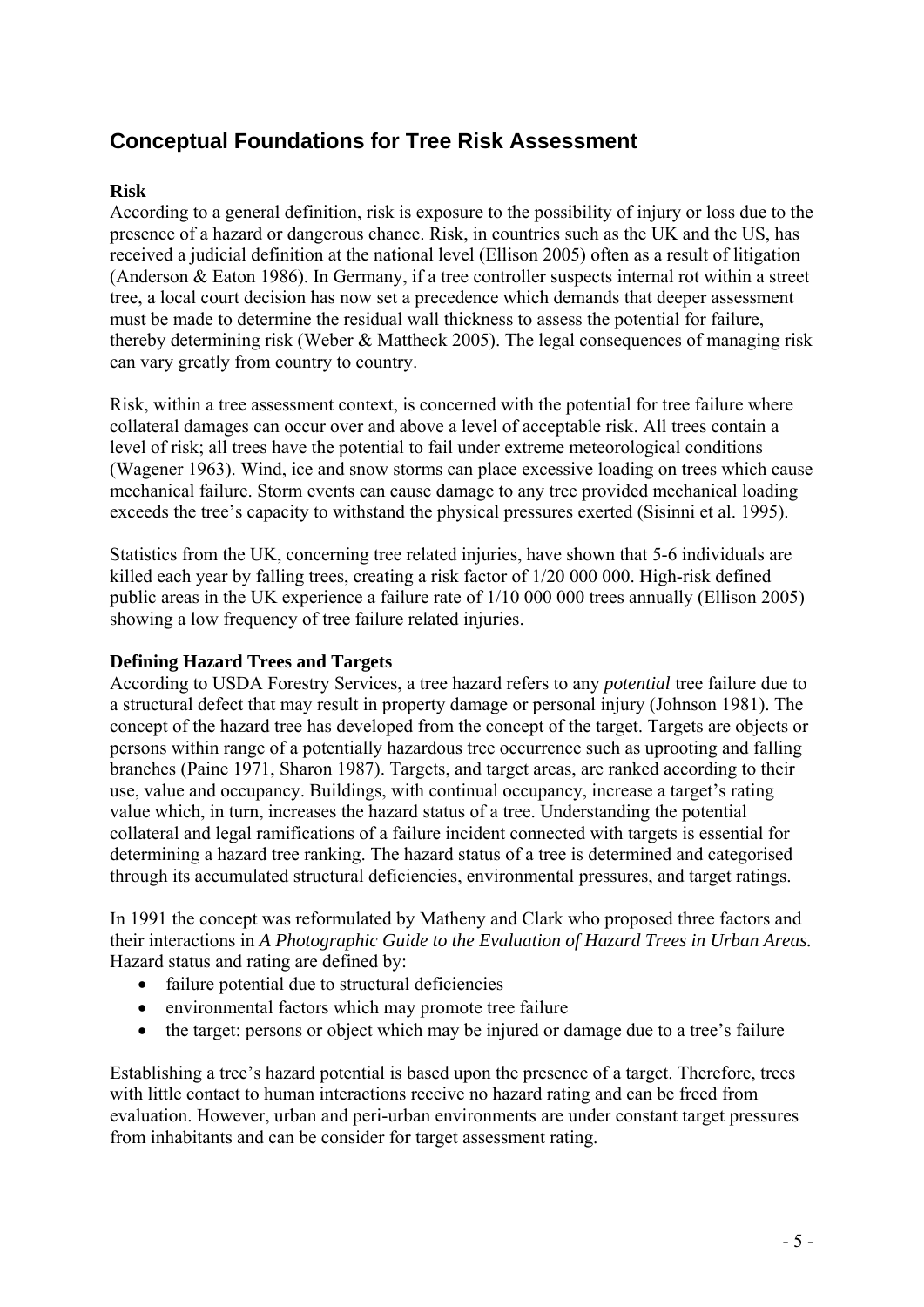Various governing bodies, with trees which pose a heightened risk to public and property safety, have created definitions for policy interpretation:

*A Hazard is an expected accidental loss resulting from mechanical failure of a tree during current inspection cycle if no control is undertaken.* - Accident Hazard Evaluation and control decisions on forested recreation sites (Paine 1971)

*A tree can be considered potentially hazardous if it is situated in an area frequented by people or is located adjacent to valuable facilities and has defects in roots, stem or branches that may cause a failure resulting in property damage, personal injury or death.* - Tree Hazards in Recreation Sites in British Columbia (USDA Forestry Service 2006).

*A standing tree, either live or dead, having defects, singly or combined, in roots, butt, bole, or limb, which predispose it to mechanical failure in whole, or in part, and which is so located that such failure has a probability of injury and damage to persons and property.* - Peter Gaidula, California Dept. of Parks and Recreation (USDA Forestry Service 2006).

A Hazardous Tree is a tree that:

.

- *has a combination of structural defects and/or disease which makes it subject to a high probability of failure*
- *has a potential target such as a permanent structure or an area of moderate to high use such as sidewalks or public trails within a tree length and a half of the tree*
- *is a danger which can not be mitigated through pruning or moving of potential targets.* - The City of Seattle (Seattle 2007).

*The term Dangerous trees is used in respect of those trees which, for one reason or another, may fall either as a whole or in part, and in so doing constitute a danger.* – The Arboriculturalist's Companion (James 2005)

## **Evaluation Criteria for Assessments**

#### **Site**

Site describes the physical location of the tree. A site is analysed through the surrounding environment's soil, topography, and climate, both locally and regionally, which have an immediate influence on a tree's development. Evaluations must recognise whether the site is of natural or artificial origins, is influenced by altered water table levels, has confined rooting space, and whether there are physical discrepancies between filling and natural soils. (Mathney & Clark 1994, Pokorny 2003, Harris et al. 2004)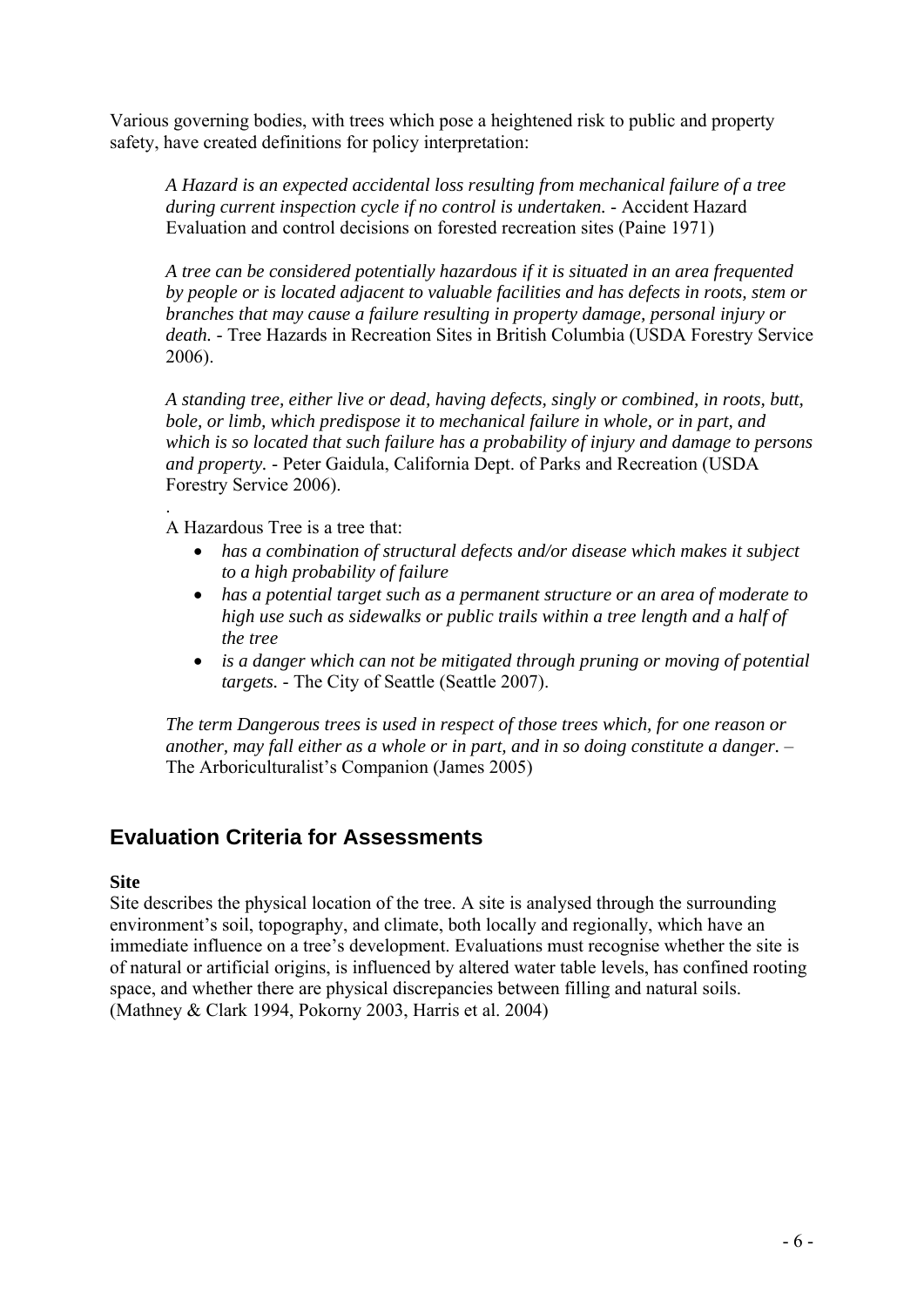## **Tree Age and Size**

It has been recognised that tree failures increase with correlated increases in age and size. Fast growing trees often have increased failure rates due to porous wood growth (Putz et al. 1983); older trees lose vitality, making them more susceptible to pathogenic invasion and other disorders.

## **Tree Species**

Trees often have distinct failure patterns which are characteristic for their species. These failure patterns according to Harris, Clark & Matheny (2004) are:

- Type and frequency of failure (root, trunk, branch)
- Growth habits
- Structural weak points
- Site conditions contributing to failure
- Management routines contributing to failure

These categories have been used to create *Tree Failure Profiling* (Costello & Berry 1991, Harris et al. 2004), a reference aid which can help in assessment awareness of failure points which should receive extra attention during evaluations. *Tree Failure Profiles* can be made for indigenous and exotic tee populations from a local perspective, using local knowledge and experience of failure incidents, as well as international sources, through data collection.

## **Systematic Identification Methods: Description and Analysis**

In North America, identification methods of hazardous trees have been evolving over time, largely due to the efforts of governing municipal and state bodies' need for effective management of tree populations under their respective jurisdictions (Paine 1971, Johnson 1981, Mathney & Clark 1994, Pokorny2003). Survey timing can be the result of crisis management or scheduled routines. Meteorological catastrophes can happen suddenly which demand a quick response whereas scheduled evaluations are anticipated. The following methods can be preformed in sequential order. Time and labour intensities increase as each evaluation method's level of detailed documentation requirements are amplified.

## **Urban Target Zoning**

To organise prioritising of tree risk assessments, *Urban Target Zoning* provides a means for urban areas to structure inventory and assessment programs. Urban centres categorise areas within their jurisdiction with a risk priority scale according to urban infrastructure, public usage, and urban greening importance and function. Safety and accessibility needs of emergency routes, traffic volumes, and sight or accessibility obstructions are considered, weighed and prioritised.

The ranking system ranges from a three level to a four level system which can be numbered or colour-coded (Table.1). These rankings are based on available resources and area's structural complexity.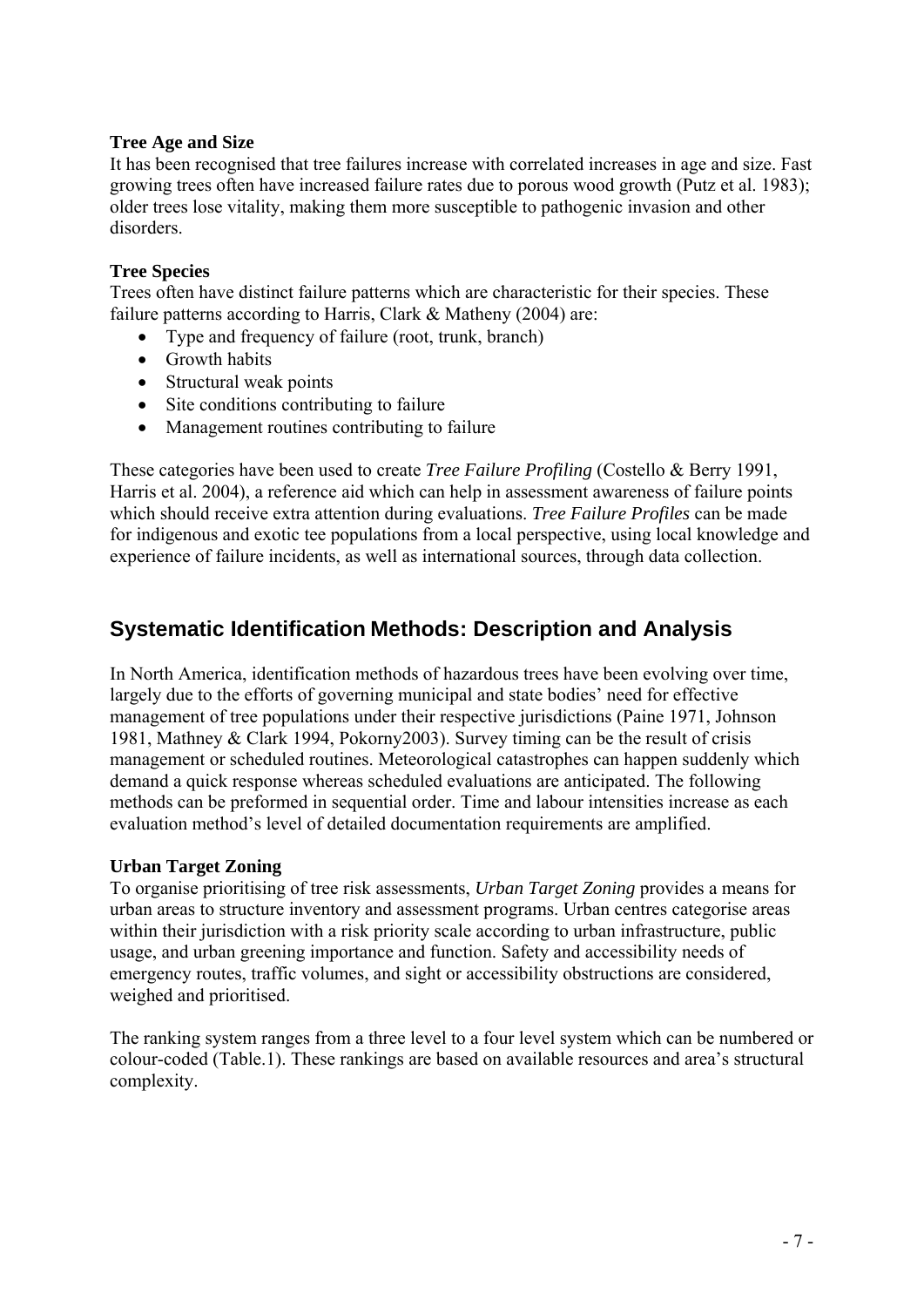*Table.1 shows a simplified variation of numerical/colour-coded risk grading systems within Urban Target Zoning (Pokomy 2003, p.24)* 

| High risk<br>Orange (Red: three level system)<br>Yellow<br>Moderate risk<br>Low risk<br>Green | Very high risk | Red |
|-----------------------------------------------------------------------------------------------|----------------|-----|
|                                                                                               |                |     |
|                                                                                               |                |     |
|                                                                                               |                |     |

Tree risk zoning allows for municipalities, institutions, and businesses to colour-code maps for organising, and prioritising, tree plans and budgeting work initiatives.

#### *Analysis*

Tree risk zoning (*Urban Target Zoning*) can help municipalities, or organisations, with large tree inventories to prioritise management routines and work initiatives. The system can provide a framework for budget planning, and enable managers to form emergency protocols for crisis management. *Urban Target Zoning* integrates urban greening into the large municipal infrastructure and demands departmental cross-communication.

### **Windshield Survey**

The next method for preliminary analysis of a hazard tree population is the windshield survey. An inspector and chauffeur slowly drive through a designated area to visually scan for defects or signs of hazards (Pokorny2003). The survey enables the inspector to create a quick list of suspected defective, dangerous, or declining trees within the survey area. The method is fast, allowing for quick assessments of high risk areas which also have scheduled walk-by surveillance or low risk areas which need lower maintenance checks. The method can also be effective for categorising streets into risk zones before the establishment of inspection routines.

The method is primarily used to pinpoint higher ranked hazards such as crown dieback and dead branches, poor architecture, and dead trees. It is also used after storms for estimating damages and evaluating potentially new hazard which might have arisen, such as fractures or hanging branches.

Windshield surveys are criticised for not providing more detailed site and target evaluations. Tree defects out of view from the inspector will also not be accounted for, allowing for major hazards to be concealed from the inspector's report. Recent studies have shown that the windshield survey has had a high success rate at assessing extremely high risk trees when road traffic is at a low volume (Rooney et al. 2005). As traffic increases, distractions affect the inspector's ability to concentrate on the surveying task.

#### *Analysis*

Windshield surveying provides a cost-effective data collection method to observe individual trees and populations between major scheduled inventory evaluations. The method is not recognized as thorough, yet can effectively aid job planning during emergency situations. Regularly scheduled windshield surveys can help managers to maintain a clearer picture of a tree inventories' health between detailed inventory surveys, since it is effective for noting trees in decline.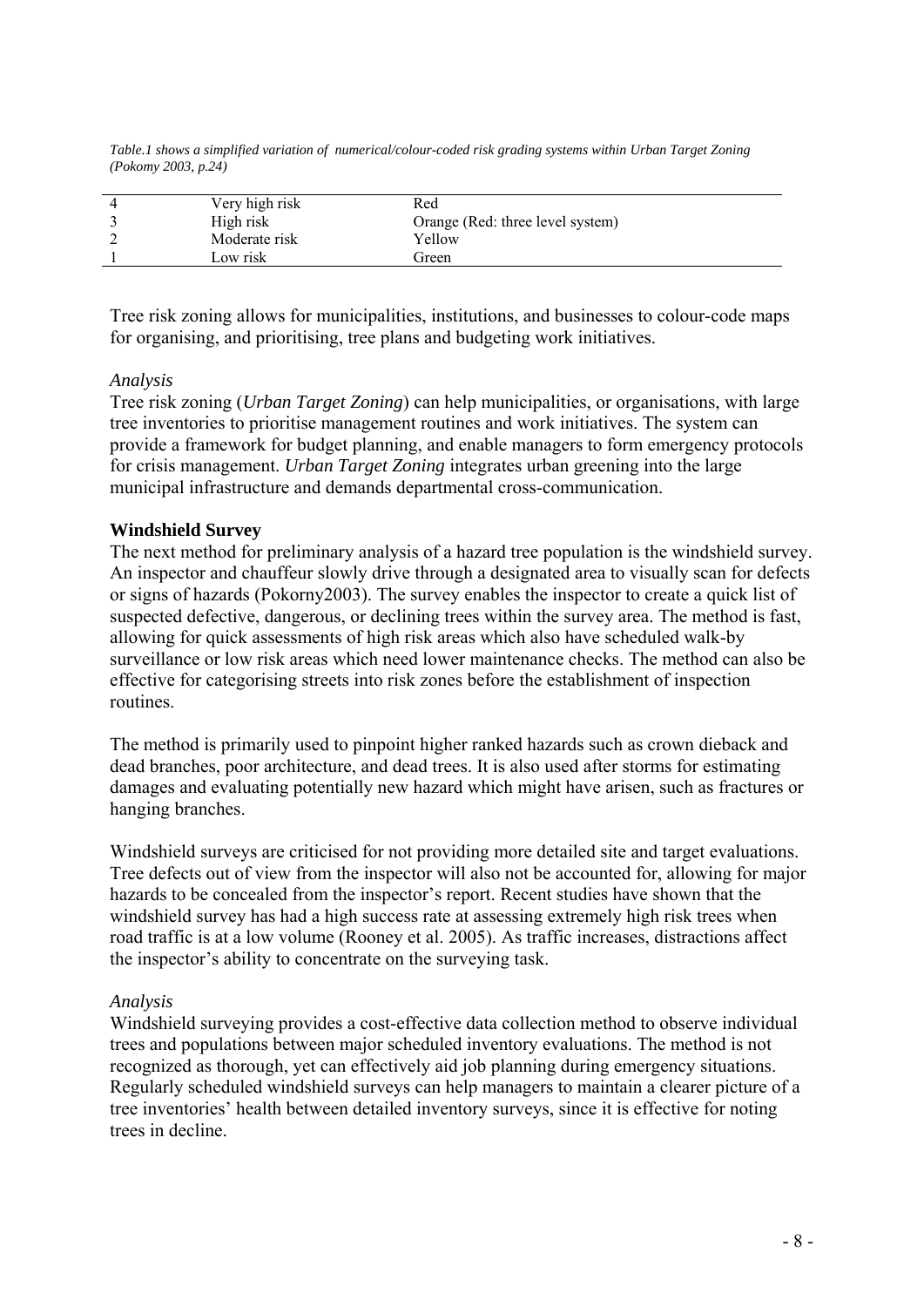### **Walking surveys**

General and detailed hazard assessments are dependant upon investigative inspection. Visual assessment has become the core method for general hazard evaluation of trees. Various walking methods for assessing tree structure have been created to meet the grade of the inspector; from general guidelines for volunteers engaging in inventories to detailed field analyses by professional consultants.

The varying intensities of walking surveys can be used to fulfil a complete failure assessment. Walking surveys are time consuming and can be considered when following a governing, systematic inventory standard. Target areas are designated and prioritised; trees 1.5x their heights from target areas should be investigated with a 360° circling of the tree. Assessments preformed during snow cover miss hidden root plates and other potential problem areas which must be considered to complete a full evaluation.

#### *Analysis*

Walking surveys can provide detailed information of individual trees, depending upon the investigator's knowledge and experience. The survey's data collection detail level is dependant upon the chosen pro forma format or evaluator's systematic approach, directly correlated to the assessment's aim and correlated to both time, labour, and financial restraints. The walking survey is the primary methodological approach for a detailed evaluation and assessment.

## **Hazard Tree Recognition, Assessment, and Management Procedures: Description and Analysis**

Tree assessment is an intrinsic part of maintaining successful tree plans. A wide range of tree inspection models are available for performing general or detailed risk-assessments. The following samples are largely based upon cumulative developments in arboricultural knowledge coupled with a progressive refining of assessment technique. Combinations of tree assessment processes, risk potential assessments, and target ratings have developed according to the needs of the information's end-user.

## **International Society of Arboriculture: A Photographic Guide to the Evaluation of Hazard Trees in Urban Areas** (Mathney & Clark 1991, 1994)

This system was created as an aid for professional consulting arborists for assessing hazard trees both municipally as well as privately. Preceding assessment processes largely catered to recreational/conservation areas with indigenous amenity trees. The project was designed to create an assessment technique suited to arboricultural trees with amenity value, located within the urban environment. The process method, and pro forma, summarised and amalgamated the current collective knowledge and progression with hazard tree evaluation. The programme is published and endorsed by the International Society of Arboriculture (ISA) and has the following eight steps:

#### 1. Identify tree

The tree subjected to investigation is found through a survey or, in commercial cases, at the request of a concerned party. Trees within a municipal context are recommended to be on a one to two year *evaluation cycle*, dependant on previous assessment conclusions.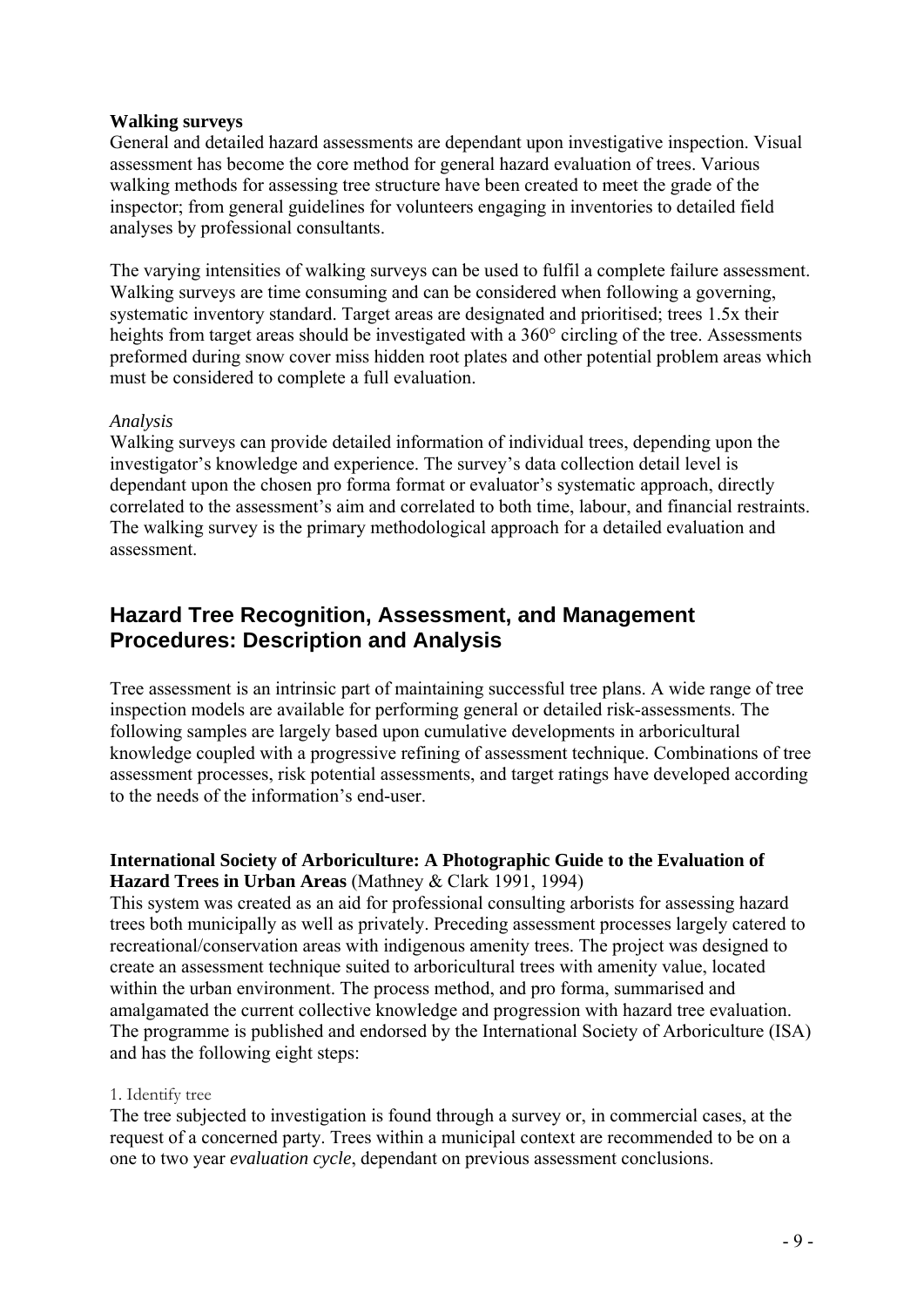### 2. Formulate evaluation perimeters

The assessment aim's focus and intensity is decided upon, and is reliant on the investigator's expertise. The extent of the investigation will determine the resources and knowledge requirements. A form is provided which can be used for structuring the assessment.

### 3. Site Evaluation

The evaluator describes the general topographical, geological, meteorological, and historical factors associated with the subject's habitat. Urban environmental influences are noted along with the management history.

4. Identify the tree's structural defects and affected structural components likely to fail; document size and weight

The evaluation systematically investigates the structural components and mechanical stability of the following:

- Overall tree form and symmetry, vitality, and failure history
- Root structural weakness from biotic and abiotic (mechanical) activities which affect anchorage
- Trunk bark, taper and signs of biotic and abiotic activity and damage
- Scaffold branch structure, formation, signs of biotic and abiotic activity and damage, bark, and pruning history
- Branch structure, formation, signs of biotic and abiotic activity and damage, bark, and pruning history

### 5. Summarise defects and rank likelihood of structural failure

Identified defects are summarised and documented. The cumulative seriousness, with size and weight estimates, is considered and ranked. Environmental interactions and site evaluation are reconsidered in relation to defects when designating an overall failure rating. Ratings were formerly based on a nine-point system (1991), altered to a twelve-point rating system (1994).

#### 6. Identify target in danger

Targets are defined and ranked according to occupancy and value. Target areas should include all objects and traffic within a circular area; an area which has a radius of 1.5x the height of the evaluated tree.

#### 7. Summarise hazard rating

The hazard rating (Equation.) is a summation of three components which will determine the seriousness of a failure event. Each component has a three point rating system, for a combined total of twelve-points (nine-points 1991) which is the maximum hazard rating. Hazard ratings are often used to prioritise work initiatives.

The following presentation lists the original 1991 and the revised 1994 rating criteria:

*Failure potential* (3-4 points) ranks the likelihood of failure from structural weaknesses. The rating combines the defects seriousness and the probability and potential of failure. 1991

- 1 low: minor defects (ex. twig die-back, small wounds healing well)
- 2 moderate: numerous and/or significant defects (ex. cavities with 30-40%) circumference coverage, dead scaffold branches)
- 3 severe: very dangerous (ex. fruiting bodies or cavities with over 50% circumference coverage)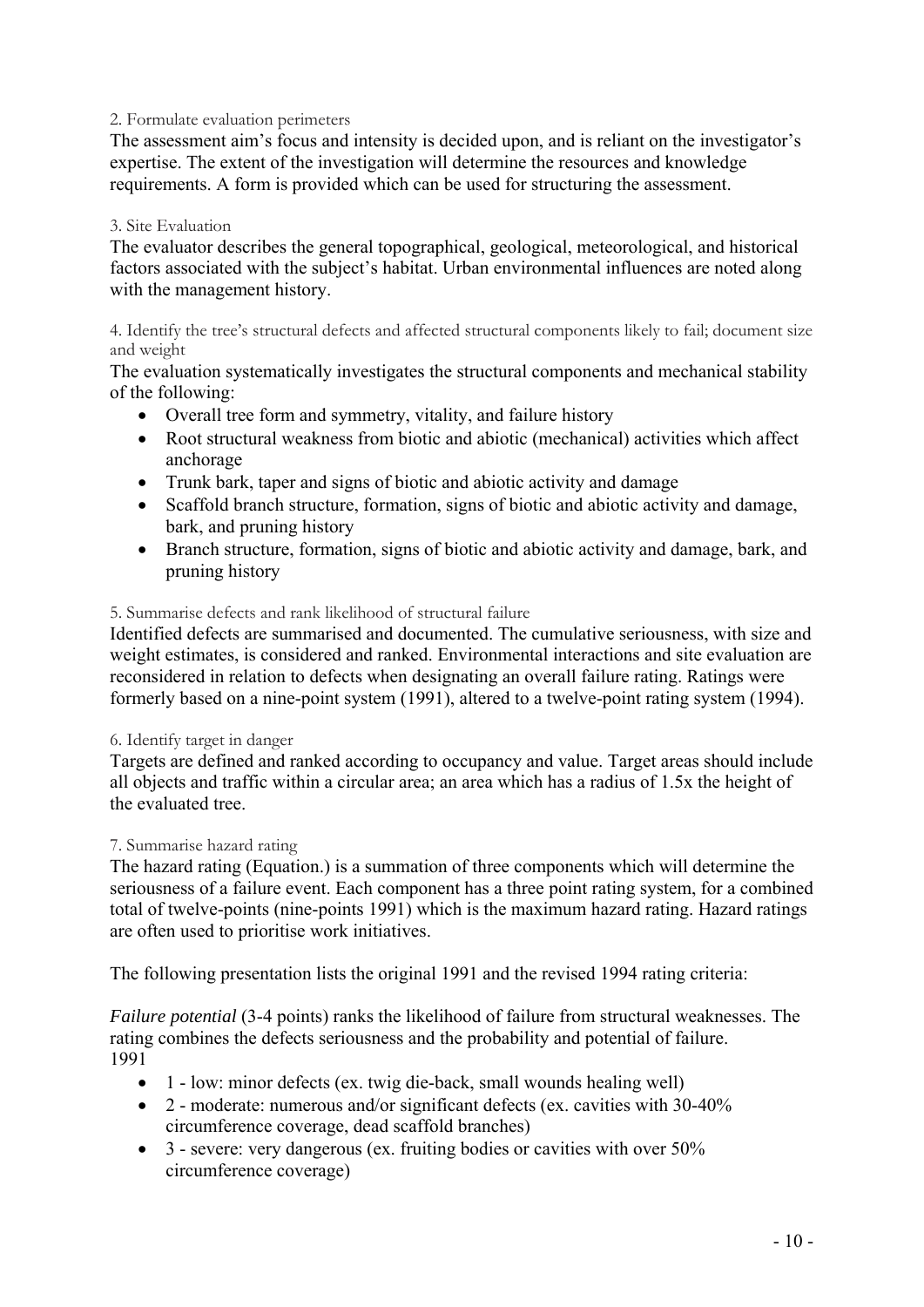1994

- 1 low: minor defects (ex. twig die-back, small wounds healing well)
- 2 moderate: several moderate defects (ex. cavities with 30-40% circumference coverage, dead scaffold branches)
- 3 high: multiple, significant defects (ex. weakened branch unions, sign of root breakage, cavities with >40% circumference coverage)
- 4 severe: very dangerous (ex. fruiting bodies or cavities with over 50% circumference coverage)

*Size of defective part* (3-4 points) ranks the most hazardous part's size to estimate impact potential.

1991

- 1 small: (ex. branches  $\leq 6$ -10cm in diameter)
- 2 medium: (ex. branches  $> 6$ -10cm in diameter)
- 3 large: (ex. crown sections or whole trees)

#### 1994

- $\bullet$  1  $\leq$  15cm in diameter
- $\bullet$  2 15-45cm in diameter
- $\bullet$  3 45-75cm in diameter
- $\bullet$  4  $>75$ cm in diameter

*Target rating* (3-4 points) ranks target objects or zones according to occupancy and value. 1991

- $\bullet$  1 occasional use: (ex. paths)
- 2 intermittent use: (ex. parking lots, picnic areas)
- 3 high use: structures, infrastructure: (ex. houses, powerlines)

#### 1994

- 1 occasional use
- $\bullet$  2 intermittent use
- 3 frequent use
- 4 constant use

A target rating can be set to zero, if no hazard is present. If no target is present, the tree is not a hazard (Equation.1).

*Equation.1 shows the hazard rating equation as first presented within ISA: A Photographic Guide to the Evaluation of Hazard Trees in Urban Area (Mathney & Clark 1991, p.47)* 

| Failure   | Size of        | Target |     | Hazard |
|-----------|----------------|--------|-----|--------|
| potential | defective part | Rating | $=$ | Rating |

#### 8. Prescribe treatment to decrease hazard

A treatment is decided upon to alleviate the hazard rating, factoring in evaluation cycle routines, the management programme's resolve to allocate available resources, and past rating history. If the inspector suspects other potential problems, not visually apparent during a walking survey diagnostic, an advanced root crown and/or an aerial investigation can be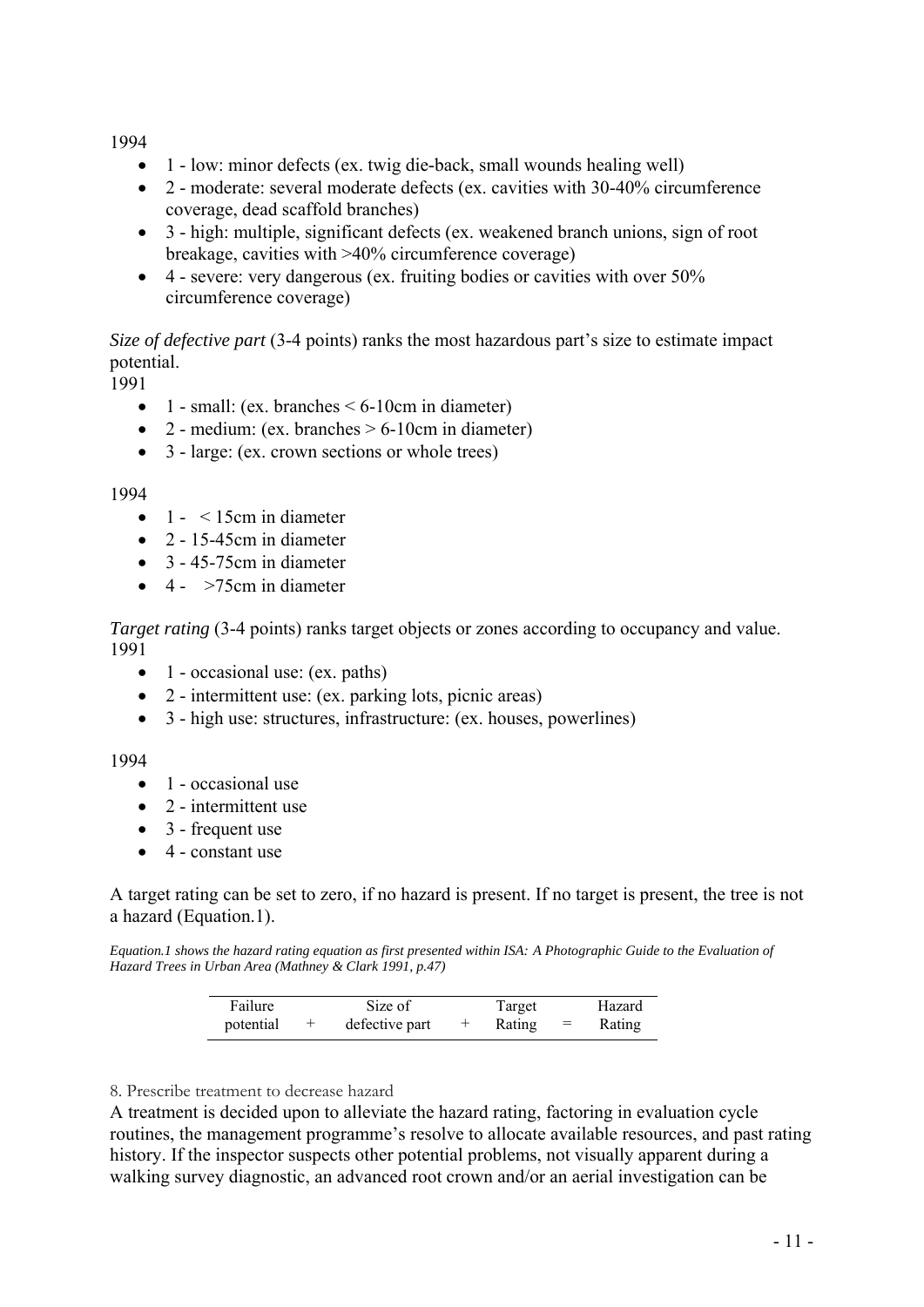undertaken. Evaluators prioritise moving the target to remove the risk (Shigo 1991) before prescribing a treatment. If a target cannot be moved, a treatment is set.

## *Analysis*

The assessment system and pro forma is primarily designed for single tree evaluations, within a private context or for specific municipal trees of significance. The pro forma is structured, detailed, and time consuming. Evaluation structure occurs from the bottom-up; risk seriousness of defects is reduced as the investigator moves up the tree where static weights decrease. The authors stress that vitality does not equal structural stability; a vigorous crown can hide weakened scaffold branches, root structure, or anchorage. After documentation completion, the investigator has a thorough account of the subject's state which can be filed. The failure rating relies upon professional judgement and interpretation of the point system based upon information found within *A Photographic Guide to the Evaluation of Hazard Trees in Urban Areas* 2<sup>nd</sup> Edition. The 1994 twelve-point rating system change provided greater leeway for evaluators to present more detailed assessments by increasing the hazard gradient's communicative ability through greater numerical flexibility.

## **The USDA Forest Service Community Tree Risk Rating System:**

## **7-Step Program** (Pokorny 2003)

This American system has been published for municipal foresters and arborists to adopt as a standardised process for tree assessment within a large scale urban and peri-urban context. The system condenses the Mathney & Clark system (1994) to encompass larger municipal planning using a simplified assessment pro forma to streamline data collection. The system has the following seven step programme:

## 1. Locate and Identify Trees to be Inspected

Trees within *tree height:distance* (1:1.5) range of the target area are to be assessed. Even larger and taller trees nearest to the target ratio area should be included. Inspections should be timed when root collars are exposed, therefore inspection during snow cover is not recommended

#### 2. Inspect Individual Trees and Assess Their Defect(s)

Walk-around evaluation of root zones and flares, trunks, stems, branches, and branch unions ensures inspection of the high priority areas. Observed defects are compared with severity levels established within the protocols accompanying manual. The system stresses tree structure over tree vigour. Binoculars are recommended for examining the upper crown.

#### 3. Estimate the Risk Rating for Each Tree

An assessment form is provided with a guideline summary (Appendix ii) and coding system synopsis. Defects are compared with the guideline manual's valuations, and a rating is decided upon using the inspector's local knowledge of tree specie weaknesses and defect propensities (Equation.2).

*Equation.2 shows the revised risk rating calculation as found in the USDA Forestry Service Community Risk Rating System. A new category has been introduced to allow for greater inspector influence over the risk rating (Pokorny 2003, p.105)*

| Probability | Size of   | Probability   | Other   |     | Risk   |
|-------------|-----------|---------------|---------|-----|--------|
|             | defective |               | rısk    | $=$ | Rating |
| failure     | part      | target impact | factors |     |        |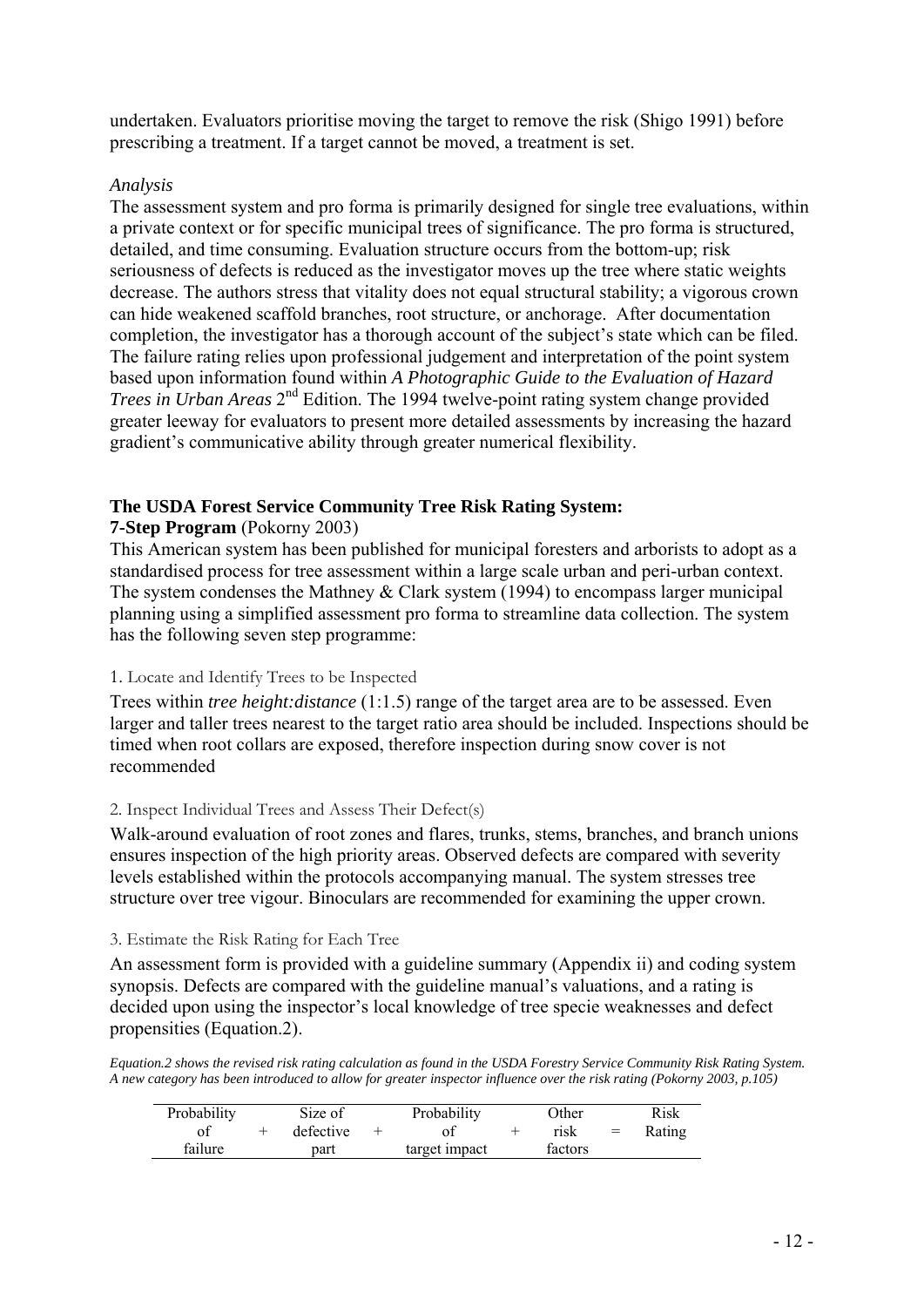The investigator's responsibility is to establish a risk rating using a three-level system:

- Low-risk rating defect level insufficient to demand management action
- Moderate-risk rating defects present which may develop failure potential in the future; defect level insufficient to demand management action
- High-risk rating defects present which indicate impending failure or have caused failure; defect level sufficient to demand management action

## 4. Prioritize Highly Defective Trees for Treatment

This step is designed for owners of large tree population or owners which have resource constraints. Ranking of treatment of high-risk trees is prioritised, based on target occupancy and value. Ranking provides a basis for treatment prioritising. Targets nearest high-risk trees are defined, then categorised under a three-level system:

- Frequent use priority number 1
- Intermediate use priority number 2
- Occasional or low use priority number 3

### 5. Conduct a Public Review Before Implementing Corrective Actions

Inform the public of planned management actions such as pruning or removal before commencement. This will provide an opportunity to explain the decision and to create a local understanding about remedial management actions, reducing the potential for conflict.

#### 6. Take Corrective Action as Soon as Possible on the Highest Risk Trees

Commence with the management action as soon as possible. Prolonging a corrective action can be perceived as neglectful by an informed public.

7. Document the Process: Inspection Results, Actions Recommended, and Actions Taken Systematically document all steps for archiving.

## *Analysis*

The USDA Forestry Service's 7-Step Program is a systematic approach which considers municipal tree management from preparatory planning and inventory surveying to operative management and documentation. The pro forma is designed for multiple tree structural assessments with a short, conclusive tree rating system based upon a criteria guideline list. Structural defects and corrective activities are coded for efficient structural assessment. Assessment documentation focuses on an individual tree's most pressing problems giving a narrow picture of the tree's state. The pro forma also contains a follow-up category for completed remedial actions.

### **Tree Hazard Rating, Evaluation And Treatment System (THREATS): A method for identifying, recording & managing hazards from trees** (Forbes-Laird 2006)

The Tree Hazard Rating, Evaluation And Treatment System (THREATS), created by Julian Forbes-Laird, is a free release system endorsed by the Arboriculture Association based in the UK. The system's programme is adapted for single tree evaluations and requires rigorous pro forma documentation. The programme assumes that the candidate tree has been chosen beforehand and proceeds with the evaluation programme. The THREATS evaluation programme is comprised of the following three parts with accompanying nine steps: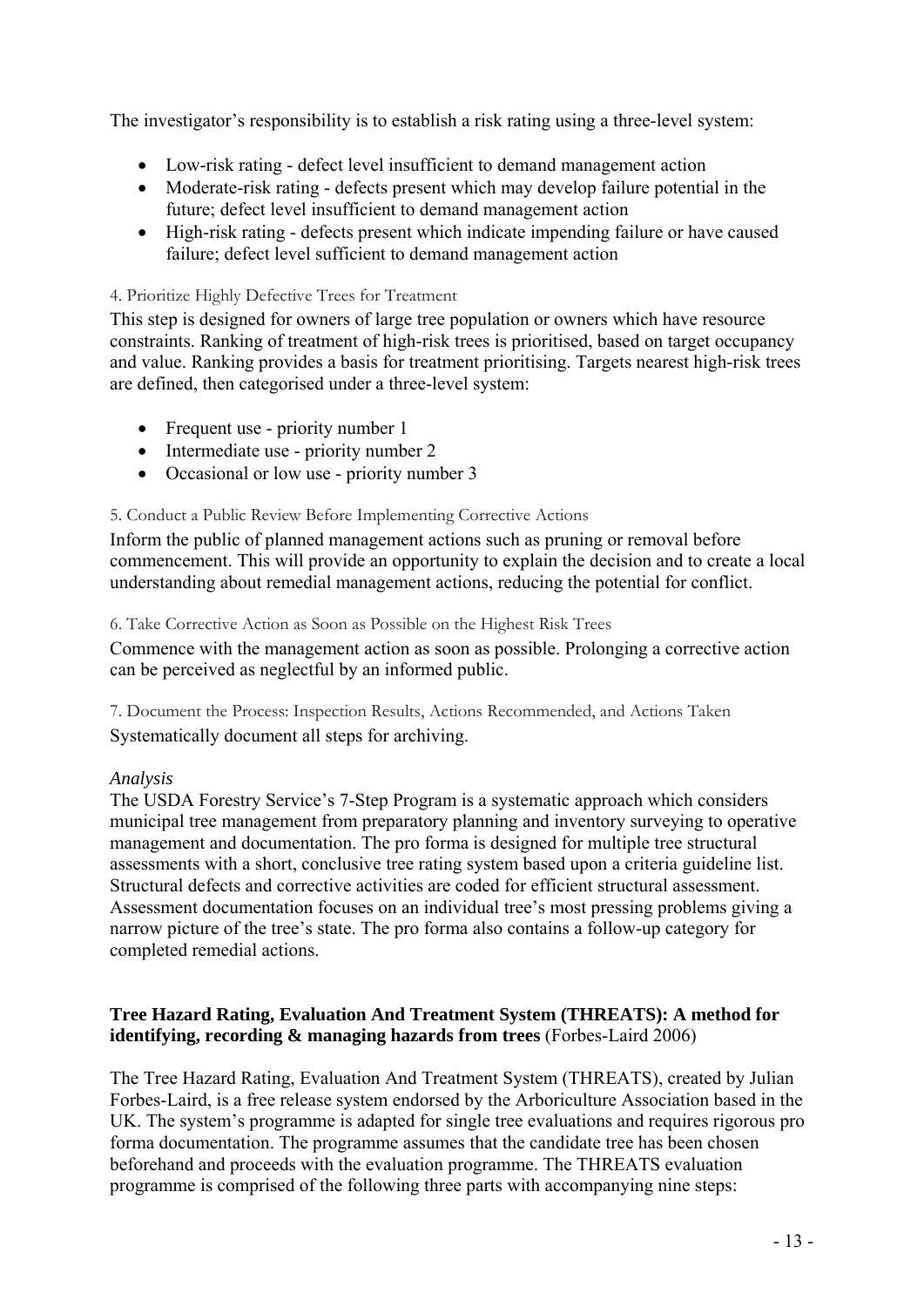#### **PART I: TREE INSPECTION RECORD**

#### 1. Survey details

The inspector records personal details, when the work was ordered, and the evaluation's reason. Date, time, weather conditions, and customer insights about the tree are documented.

#### 2. Description of tree

Owner, location, specie, age class and size category are recorded. Size category refers to the potion affected by a defect. This can refer to the weight and size of whole tree or scaffold branches, etc.

#### 3. Description of problems

A problem check-list (Table.2), based upon David Lonsdale's defects list (1999), organises the investigation. Each problem has a brief accompanying description and an open box for evaluator observations, or commentary, related to the defect and/or target. The check-list is problem-based and does not necessarily follow tree architecture.

| <b>Defects</b>                                 | <b>Hazards</b>                                                                           |
|------------------------------------------------|------------------------------------------------------------------------------------------|
| Altered exposure                               | Tree vulnerable to windthrow/storm damage due to eg loss of companion                    |
| Unstable root plate                            | Tree at imminent risk of toppling                                                        |
| Root damage                                    | Tree topples. Compare damage with failure criteria: $R:R_{\perp}$ Also consider health   |
| Root decay (fungi)                             | loss<br>Tree vulnerable to windthrow/toppling, possibly without further warning (see 3)  |
| Stem/limb decay (fungi)                        | Stem/limb fracture causing crown elements to collapse (consider type of decay)           |
| Inadequate stem taper                          | Failure risk due to eg excessive crown raising or D/h deficiency                         |
| Target cankers                                 | Possible weakening/failure of affected area, especially if located on stem 'hot<br>spot' |
| Exudates                                       | Indication of (internal) disorder; if from lower stem, Honey Fungus infection?           |
| Hollow/rotten stem; cavities; decay<br>pockets | Stem fracture/buckling, causing crown to collapse. Consider t:rvalue                     |
| Lapsed pollard                                 | Re-growth epicormic in origin & possibly weakly attached; possible decay at<br>knuckles  |
| Overweight, subsiding, or lion-tailed<br>limbs | Limb failure due to an excess of mass over strength or to end-loading                    |
| Bark congestion                                | Fibre buckling of leaning/subsiding area indicating possible forthcoming<br>collapse     |
| Reactive growth                                | Member fails if repair (reactive growth) unsuccessful in stabilising defect              |
| Inclusive bark                                 | Fork fails causing leader/limb to fall                                                   |
| Fractured limbs; storm damage                  | Broken limbs/hanging breaks could fall; crown destabilised: further failures<br>likely   |
| Bark necrosis                                  | Cambium death causing xylem dys-function: affected area dies, decays & fails             |
| Dieback; poor foliage                          | Dead areas become unsafe. Various biotic and abiotic causes; roots damaged?              |
| Dead wood                                      | <b>Branches</b> fall                                                                     |
| Prolific ivy                                   | Possible obscuration of defects and excessive winter sail area                           |
| Other/None (specify)                           |                                                                                          |

*Table.2 shows the deflect checklist accompanying the THREATS' pro forma (Forbes-Laird 2006, p.1)*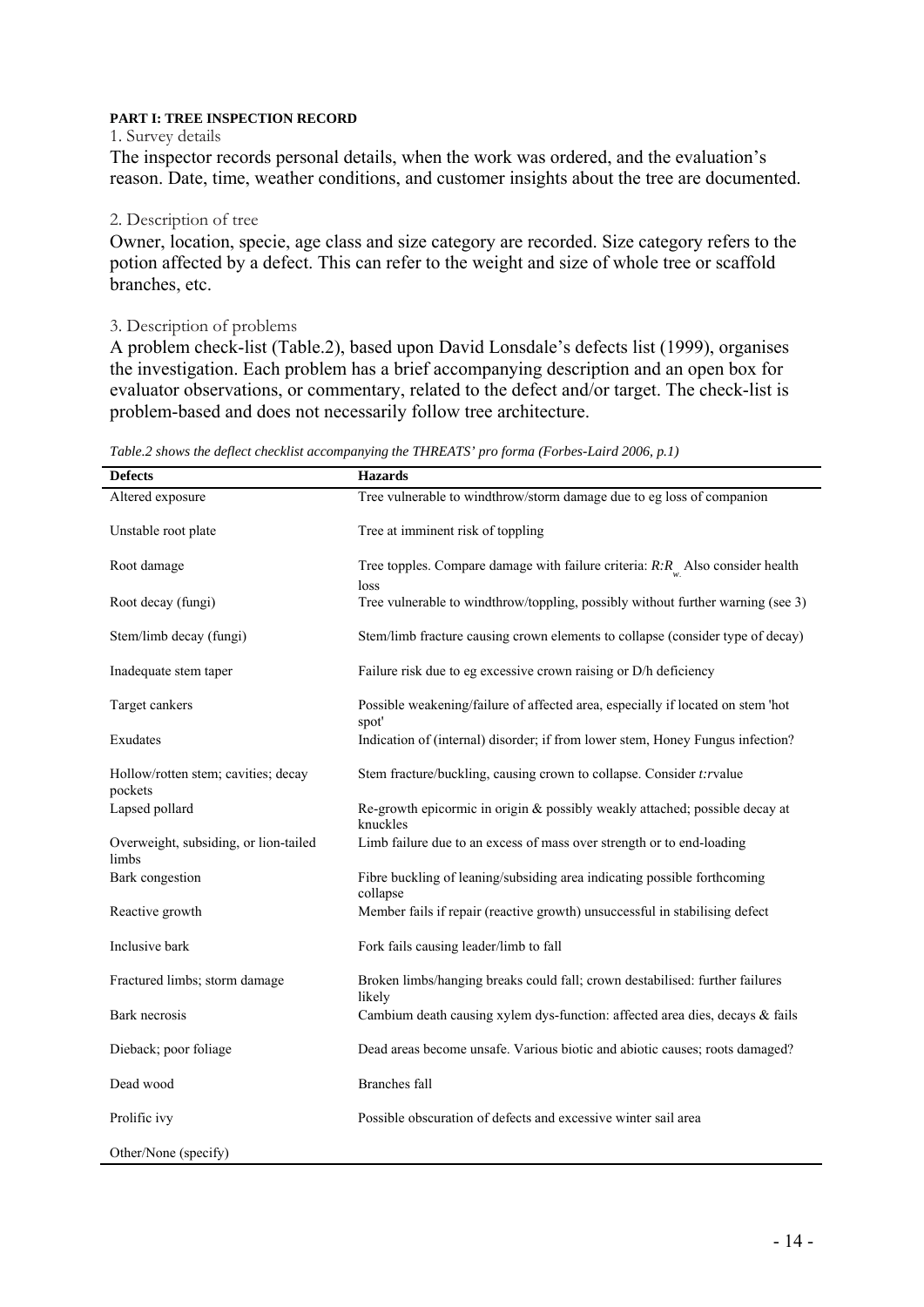## **PART II: HAZARD RATING CALCULATION**

#### 4. Failure Scoring

A judgment is placed on the most critical defect(s) found during the investigation. Evaluating the defect's severity should be based on a specie specific knowledge of failure rates and behaviour. The *Likelihood of failure* rating system has been based on a five level algorithmic calculation, increasing failure value exponentially as severity increases (Table.3).

*Table.3 shows THREATS' failure scoring range with example defects (Forbes-Laird 2006, p.2)* 

| <b>Score</b> | Likelihood of failure | <b>Example defects</b>                                                                        |
|--------------|-----------------------|-----------------------------------------------------------------------------------------------|
| 50           | Imminent/Immediate    | Uprooting; Extreme root loss; Collapsing structure                                            |
| 8            | Probable/Soon         | Altered exposure; Primary decay fungus; Severe inclusive bark/root loss;<br>Fragile dead wood |
|              | Likely, foreseeable   | Lapsed pollard; Overweight/subsiding limbs; Poor stem taper; Dieback                          |
| $.8\,$       | Potentially with time | Early development of inclusive bark; Robust dead wood                                         |
| $\theta$     | Unlikely ever         | Tree generally free of defects, or insignificant defects only                                 |

#### 5. Target Scoring

*Target scoring* is based on a six level algorithmic calculation, increasing target value exponentially as occupancy increases. Static targets are rated according to occupancy. Evaluators are to increase target value if unsupervised children, or the elderly, occasion the target area (Table.4).

*Table.4 shows THREATS' target scoring with static and dynamic examples (Forbes-Laird 2006, p.2)* 

| <b>Score</b>     | Value           | <b>Static target examples</b>                 | <b>Target occupancy examples</b>                   |
|------------------|-----------------|-----------------------------------------------|----------------------------------------------------|
| 40               | Very            | Building 24 hour use, railway                 | Constant vehicular traffic/busy playground         |
|                  | high            |                                               |                                                    |
| 25               | High            | Building 12 hour use, $\geq$ 11Kv power lines | Frequent vehicular traffic/constant pedestrian use |
| 20               | Medium          | Building/structure occasional use, <11Kv      | Peak times traffic/intermittent use, eg commuter   |
|                  |                 | lines                                         | run                                                |
| 15               | $_{\text{low}}$ | Garage, Summer house, Listed wall             | Occasional traffic/sporadic use, eg slow country   |
|                  |                 |                                               | road                                               |
|                  | Very low        | Unlisted wall, paving, garden features        | Infrequently used access/public right of           |
|                  |                 |                                               | way/bridleway                                      |
| $\boldsymbol{0}$ | None            | Grass                                         | Hardly ever used, eg remote path                   |

#### 6. Impact Scoring

*Impact scoring* focuses on potential damages which can be incurred in relation to the defect's size category (Table.5).

*Table.5 shows THREATS' consequence scoring based on damage estimates related to the defective parts weight and size (Forbes-Laird 2006, p.2)* 

| <b>Score</b>   | Degree of harm and consequences (examples)                                         |     | Agent: trees, mm, or branches, kg<br>(size/weight for guidance only) |              |
|----------------|------------------------------------------------------------------------------------|-----|----------------------------------------------------------------------|--------------|
| 10             | Severe structural damage, vehicles crushed -<br>passenger fatalities very probable | VI. | $>750$ mm                                                            | $>$ 500 $kg$ |
| 6              | Moderate structural/severe vehicle damage -<br>fatal/disabling injuries likely     |     | 350-750mm                                                            | 50-500kg     |
| $\overline{4}$ | Minor damage/probable disabling/hospitalising<br>injury to pedestrians             | M   | 100-350mm                                                            | $10-50kg$    |
|                | Fragile objects destroyed, superficial/recoverable<br>injury to pedestrians        | S   | $< 100$ mm                                                           | $\leq 10$ kg |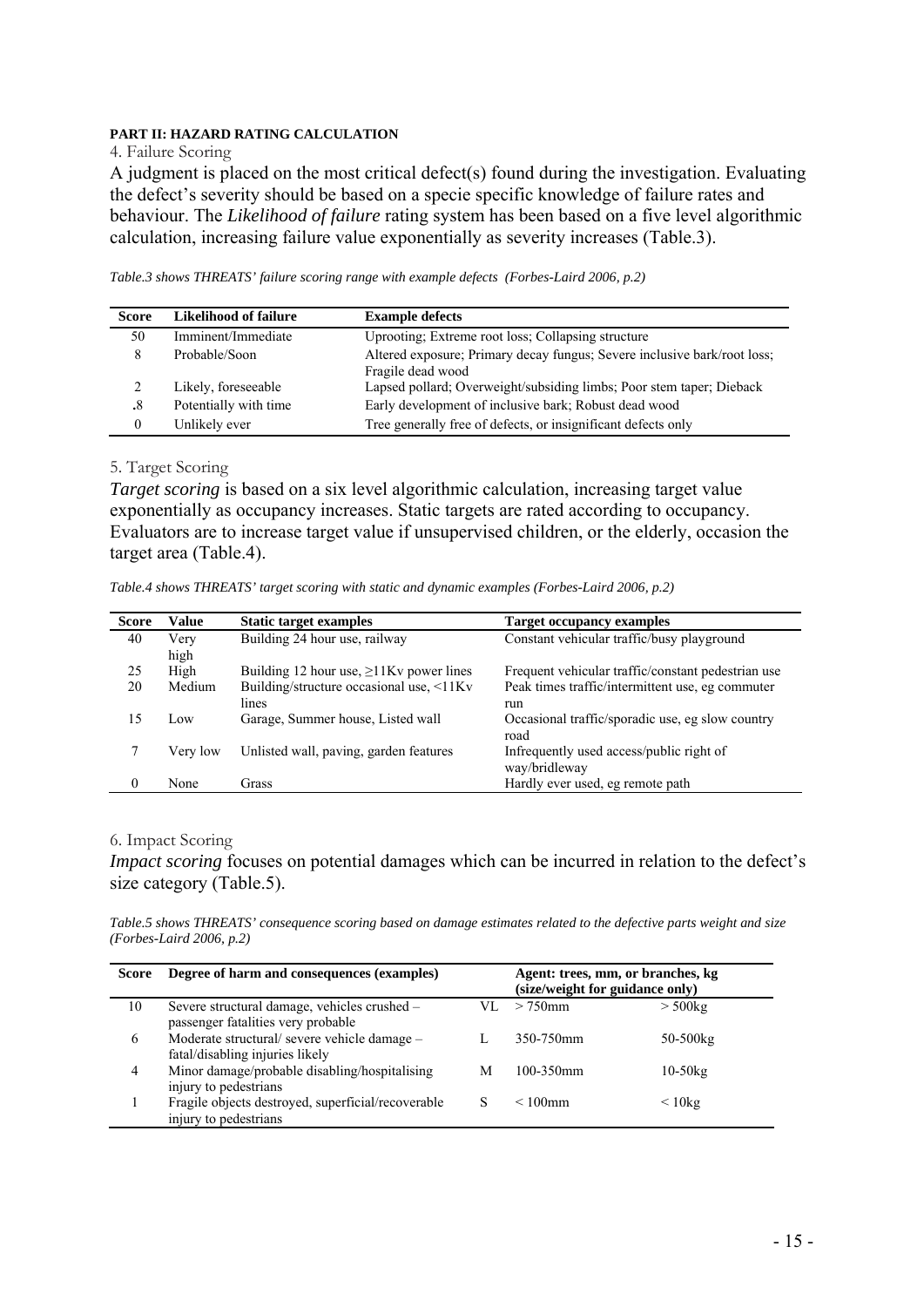#### 7. Hazard Rating Calculation

Evaluator's *failure score*, *target score*, and *impact score* are multiplied to formulate a sum which can be correlated to an appropriate response (Equation.3).

*Equation.3 shows THREATS' multipliable hazard rating calculation (Forbes-Laird 2006)* 

| Failure | Target | Impact |   | Hazard |
|---------|--------|--------|---|--------|
| score   | score  | score  | = | Rating |

#### **PART III: IMPLEMENTATION OF CONTROL MEASURES**

8. Appropriate Response

Score ranges are aligned with predefined (recommended) responses to provide evaluators with a critical time-frame window for remedial action planning based on a threat status. The system also incorporates the Beaufort wind force scale (Specification on Land) for reevaluation actions (Table.6).

*Table.6 shows THREATS' equation summation's categorisation with recommended action (Forbes-Laird 2006, p.2)* 

| Score range | <b>Threat Category</b> | Recommended action & Completion deadline                                                | Code |
|-------------|------------------------|-----------------------------------------------------------------------------------------|------|
| $4000+$     | 7- Extreme             | Evacuate/prevent access to impact site, emergency call-out of<br>contractors            | E    |
| 3999-2001   | 6- Serious             | Close site if practical; arrange for work to be completed within 7<br>days              | 7D   |
| 2000-1000   | 5- Significant         | Arrange for work to be completed within one month maximum                               | 1    |
| 999-350     | 4- Moderate            | Remediate within 3 months, reinspect after gales in the meantime<br>$(Force 7+)$        | 3    |
| $160 - 349$ | 3- Slight              | Reinspect annually/after storms (Force $10+$ ), expect to schedule<br>work within 2 yrs | 12   |
| 50-159      | 2- Minimal             | Reinspect within 3 yrs if adjacent to public access, schedule work<br>as required       | 36   |
| $0-49$      | 1- Insignificant       | Reassess within 5 yrs if adjacent to public access, schedule work<br>as required        | 60   |

#### 9. Work Response

A *control measure* may be indicated by the evaluator providing a line of recommended line of remedial action which can be adopted into a work plan (Table.7).

 *Table.7 shows THREATS' pre-designed measures for remedial operations. (Forbes-Laird 2006, p.2)* 

| <b>Control measure</b> | <b>Examples</b>                                                                                       |
|------------------------|-------------------------------------------------------------------------------------------------------|
| Move/reinforce target  | Fence off & post warning signs; relocate benches; reinforce light buildings; re-route paths           |
| Further investigation  | Decay mapping to establish significance of defect: set results against failure criteria               |
| Install support        | Non-invasive brace to support vulnerable member                                                       |
| Localised pruning      | Reduce weight loading on vulnerable limb (including shortening dead branches to retain habitat)       |
| Limb removal           | Prune out dead/damaged/vulnerable growth                                                              |
| General pruning        | Reduce crown by specified amount                                                                      |
| Crown removal          | Leave stem as a standing carcass (consider habitat-<br>piling cord wood, preferably in dappled light) |
| Tree removal           | Takedown and fell to ground level (consider stump-<br>grinding as a disease reduction measure)        |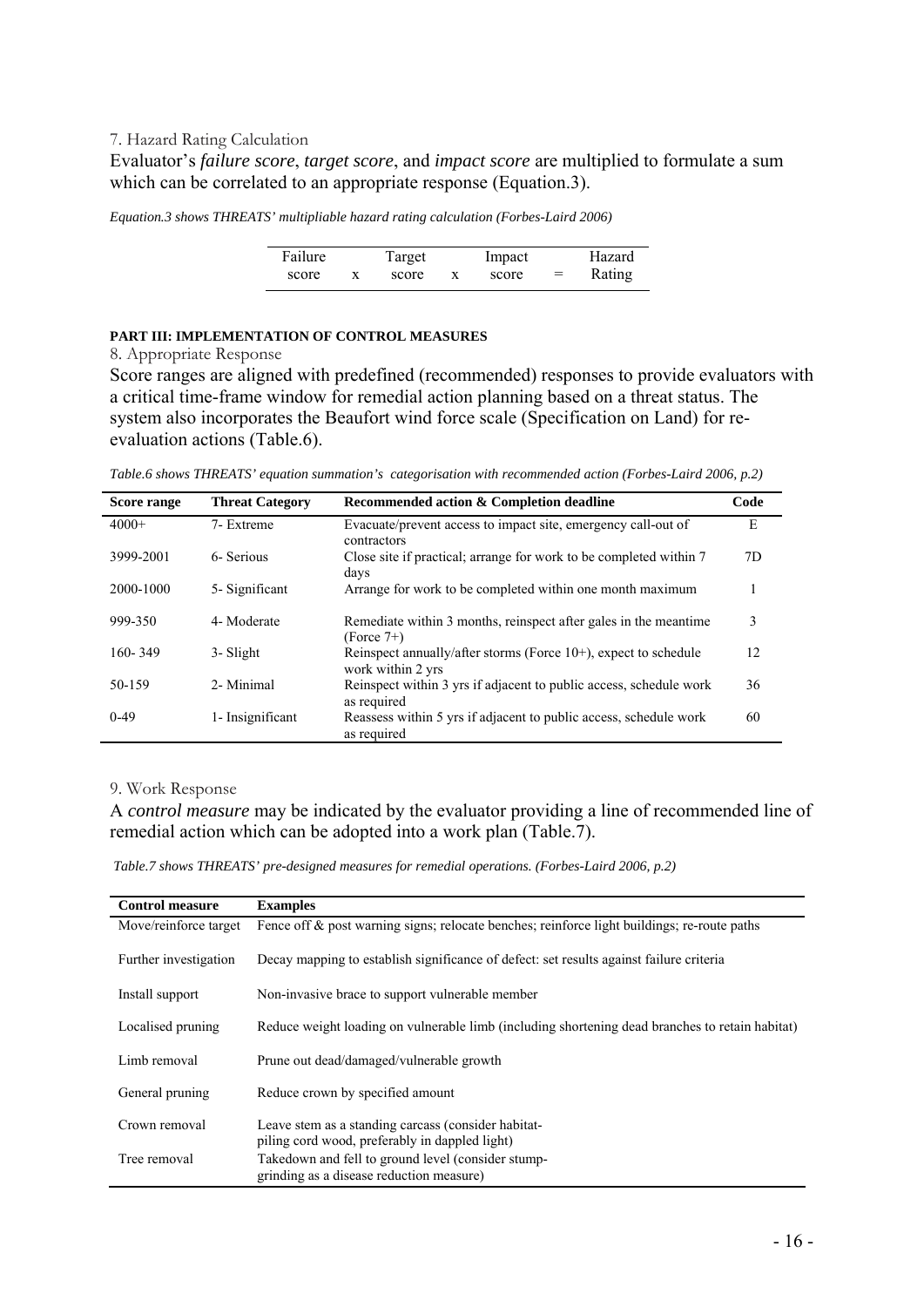## *Analysis*

The pro forma is designed for single tree evaluations and is time consuming. Evaluators are guided to document problems occurring around checklist items while categorising and grading severity according to the THREATS valuing system. THREATS' grading system is formulated with sharp numerical increases in severity to encourage more conservative structural assessment conclusions; moderate rating values are 1/10 of the extreme rating value (see Table.6). Failure scoring is radically increased in imminent failure situations; targets are substantially devalued according to occupancy. Threat scoring categories have attached remedial action and re-evaluation deadlines.

## **Quantified Tree Risk Assessment** (Ellison 2005)

The ability to numerically quantify a tree's risk factor has been difficult. A newer evaluation model, *Quantified Tree Risk Assessment* (Ellison 2005) attempts to reconcile risk assessment with probability calculation. The system provides a framework for calculating risk by assigning probability ratings to the three established tree hazard components introduced by Matheny & Clark (1994):

- target value
- impact potential
- failure probability

The system provides numerical *probability ratio* tables for calculating the possibility of a failure occurrence. Probability ratios are based upon an interpretation of statistical data within the given category, where 1/1 (*risk of significant harm*) is the upper limit which predicts an inevitable failure within the year. The system introduces the concept of *acceptable risk* based on the British Health and Safety Executive's (1996) conclusion that 1/10 000 (annual risk of death) is the acceptable limit if the aim fulfils a wider public interest. However, individual users of *Quantified Tree Risk Assessment* are encouraged to decide upon a suitable *acceptable risk* ratio to meet their own interests.

The system draws upon a cost/benefit approach where trees are considered as a positive factor within the urban sphere, providing amenity value and other important functions. The benefits and costs of risk reduction must balance the value of the financial costs, loss of amenity value and other functions.

To establish an upper limit (1/1) for property damage, *the value of statistical life* is used. This value is the estimated cost of human life based upon the British Health and Safety Executive's (1996) valued at £750,000 to £1,000,000 (US\$1,387,500 to US\$1,850,600).

The Quantified Tree Risk Assessment programme is comprised of the following four steps:

#### 1. Target Value

Targets are evaluated for property values and occupancy. Traffic volumes of vehicles and pedestrians are based upon the amount of time the target zone is occupied during the day, or, in the case of major roadways, stopping distance related to speed limits.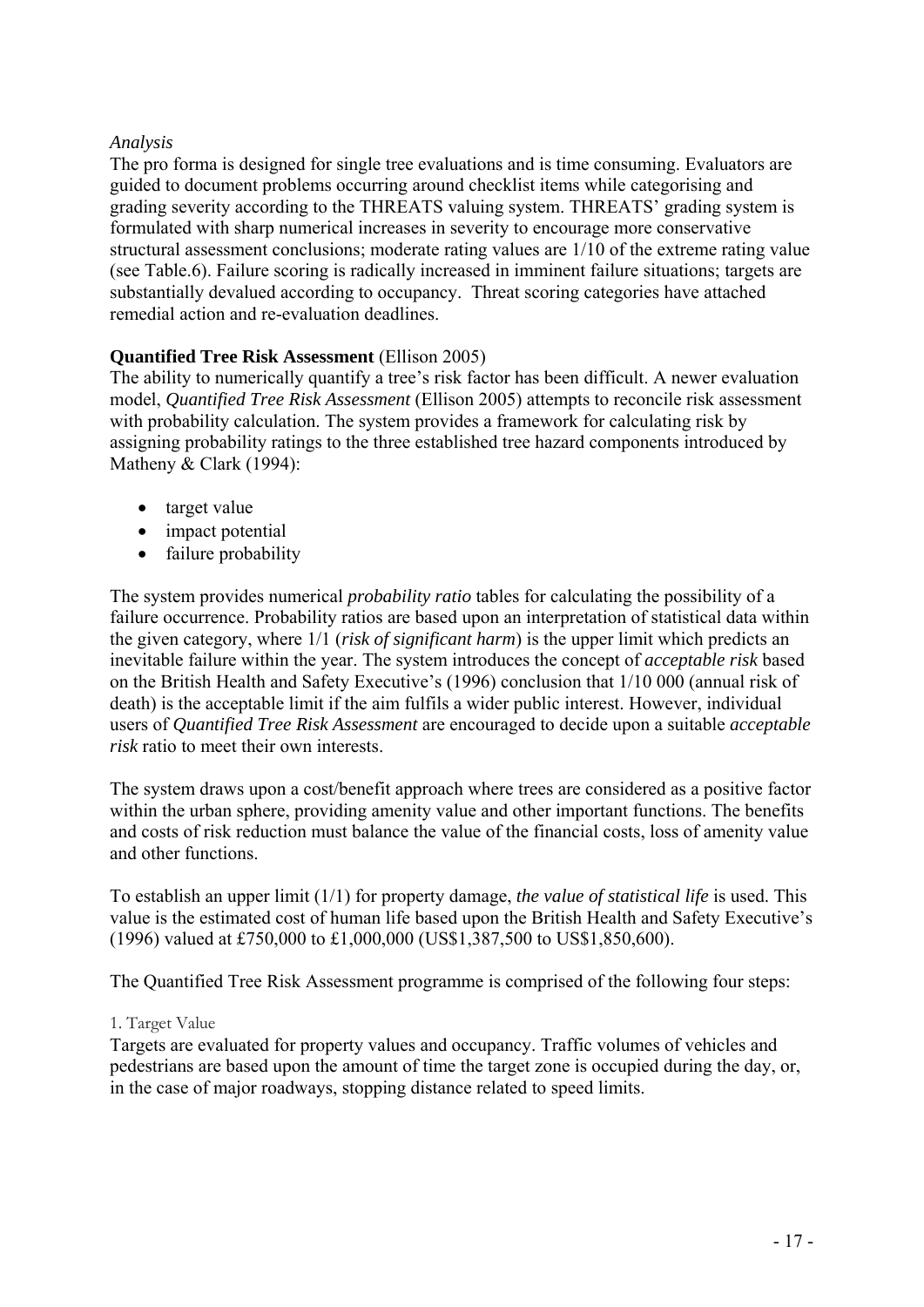## To establish a probability ratio value, the following table (Table.8) for *target value* is used:

*Table.8 shows target scoring based on probability ratios created from target frequency and attributed monetary worth in Quantified Tree Risk Assessment (Ellison 2005, p.61 )* 

| Target<br>range | Structure (repair value)*            | Pedestrian frequency     | Vehicular frequency                                                                                     | Probability<br>ratioz |
|-----------------|--------------------------------------|--------------------------|---------------------------------------------------------------------------------------------------------|-----------------------|
|                 | (a) Very high value<br>(b) Habitable | $>$ 36 per hour-constant | (a) Motorway<br>(b) Trunk road, built-up<br>and non-built-up areas (c) Principal<br>road, built-up area | 1/1                   |
| 2               | High value                           | $10-36$ per hour         | Principal roads, non-built up-area                                                                      | 1/20                  |
| 3               | Moderate-high value                  | $1-9$ per hour           | Minor roads, moderate use or poor<br>visibility                                                         | 1/100                 |
| 4               | Moderate value                       | $\leq 1$ per hour        | Minor roads, low use and good<br>visibility                                                             | 1/500                 |
| 5               | Low value                            | $\leq$ 1 per day         | Minor private roads and tracks (no<br>data available)                                                   | 1/10,000              |
| 6               | Very low value                       | $\leq$ 1 per week        | None                                                                                                    | 1/120,000             |

\*Structure values represent the likely cost of repair or replacement. Very high = £50,001–1,000,000; high = £10,001–50,000; moderate–high = £2,001–10,000; moderate = £101–2000; low = £11–100: very low =  $\leq$ £10.

#### 2. Impact potential

Probability of failure is based upon branch weight and impact potential (Table.9). The probability ratio is based on a *dry weight mass(kg)*/ *branch diameter(mm)* estimate as a fraction of the ratio's limit, set at 600mm (2647kg.).

*Table.9 shows impact potential ratio based upon defected part's diameter/weight correlation in Quantified Tree Risk Assessment (Ellison 2005, p.62)* 

| Impact potential range                                         | Size of part (mm diameter) likely to impact target | Impact potential |  |  |  |  |
|----------------------------------------------------------------|----------------------------------------------------|------------------|--|--|--|--|
| $1*$                                                           | > 450                                              | 1/1              |  |  |  |  |
|                                                                | $251 - 450$                                        | 1/2              |  |  |  |  |
|                                                                | $101 - 250$                                        | 1/8.6            |  |  |  |  |
|                                                                | $26 - 100$                                         | 1/82             |  |  |  |  |
|                                                                | $>10-25$                                           | 1/2.500          |  |  |  |  |
| *Range 1 is based on a diameter of 600 mm $(24 \text{ in.})$ . |                                                    |                  |  |  |  |  |

#### 3. Probability of failure

The evaluator is to predict the eventual failure(s). Estimations can apply to the whole tree or to selected parts, enabling varied estimates which can aid management decision making and planning (Table.10).

*Table.10 shows failure probability ratio based on the inspector's professional estimate in Quantified Tree Risk Assessment (Ellison 2005, p.62)* 

| Probability of<br>failure range | Probability of<br>failure percentage | Probability ratio |
|---------------------------------|--------------------------------------|-------------------|
| 1 Very high                     | $51 - 100$                           | 1/1               |
| 2 High                          | $11 - 50$                            | 1/2               |
| 3 Moderate                      | $1 - 10$                             | 1/10              |
| 4 Low                           | $0.1 - 0.9$                          | 1/100             |
| 5 Very low                      | ${}_{0.1}$                           | 1/1,000           |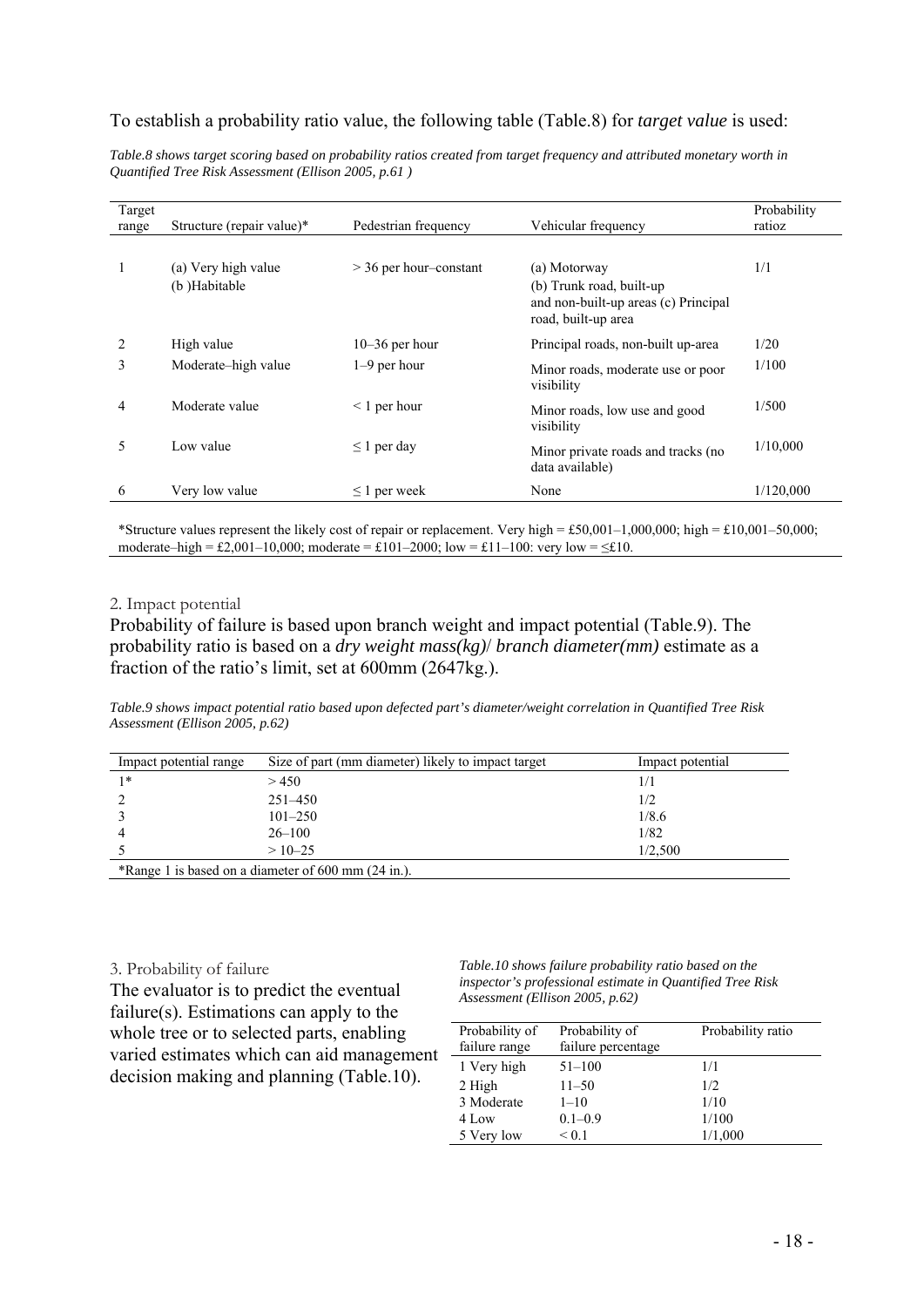## 4. Probability calculation The collected probabilities are multiplied together (Equation.4) to provide a threat ratio showing the *Risk of harm.*

*Equation.4 shows probability calculations based upon multiplied ratios in Quantified Tree Risk Assessment (Ellison 2005, p.63)*

| Target |           | Impact    | Probability |     | Risk of |
|--------|-----------|-----------|-------------|-----|---------|
| value  | $\Lambda$ | potential | of failure  | $=$ | harm    |

Example calculation using Quantified Tree Risk Assessment:

A tree-lined town sidewalk with light pedestrian and bicycle traffic has a series of trees with long, unstable, dry branches <100mm in diameter (Table.11).

*Table.11 shows a hypothetical calculation of probability based upon values from Quantified Tree Risk Assessment: light pedestrian/bicycle traffic with dry, unstable branches <100mm in diameter* 

| Target value | Impact potential | Probability of failure |   | Risk of harm |
|--------------|------------------|------------------------|---|--------------|
| 1/20         | ۔ 82اء           |                        | - | 1/3 280      |

If the acceptable hazard limit is 1/10 000, the acceptable risk level has been exceeded.

### *Analysis*

The model adds a new dimension to risk assessment by introducing a framework for discussing probability regarding structural failure. Target values and impact potentials can be quantified; however probability of failure relies on qualified professional estimations. Using the model allows the evaluator to create scenarios for the *Risk of harm*. This can provide a basis for justifying management resource needs during budget prioritising.

## **Result**

The literature study has provided the following information:

- Tree assessment has emerged from conservation area management of forest stands and is now being applied for the purpose of providing safe urban and recreational environments
- The concept of hazard trees exists only when there is the presence of a target
- Events of structural failure resulting in injury and death are statistically low
- Structural failure is more frequent during extreme meteorological events
- Failure profiles can be developed for individual tree species
- Risk zoning was introduced to prioritise local work initiatives based on traffic volumes and emergency access routes
- Numerical assessment systems were introduced as a tool for rating individual tree's structural status for the purpose of regulating tree populations and standardising assessment techniques
- Risk equations are based upon, and process the relationship between, the target's value, the size of the defective tree part, and the probability of failure
- Alternative hazard assessment models are available which inflate or deflate mature tree hazard rating
- Tree assessment has now begun to focus on quantified tree management to create cost effective risk assessment systems for population management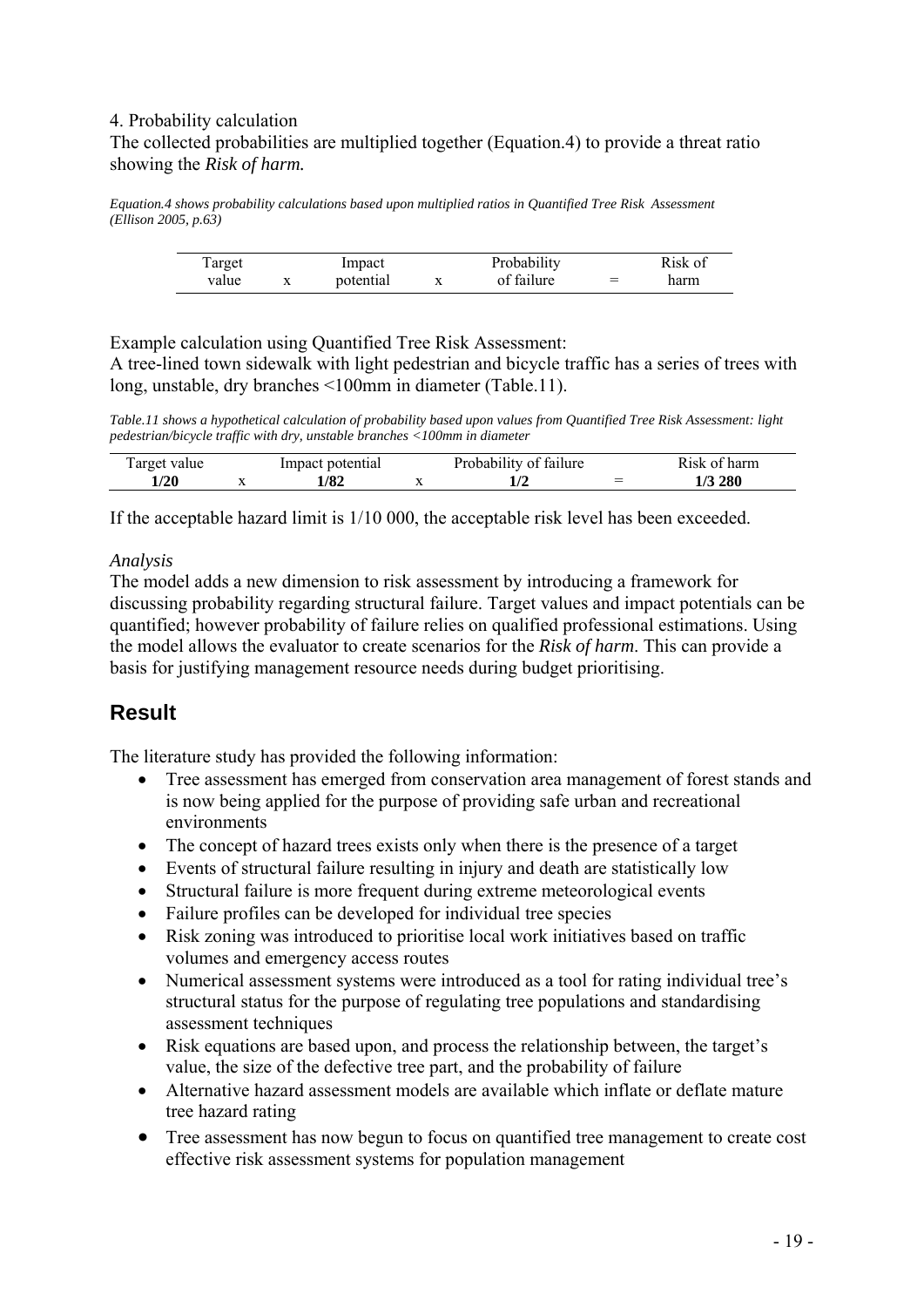## **Discussion**

The development of hazard rating evaluation systems, for the purpose of assessing the structural stability of trees, has stemmed from the need to provide secure outdoor urban environs while maintaining the fundamental principals of urban greening and urban forestry. Each of the sampled systems reflects certain ideological perspectives which can be the result of a cultural attitude towards trees.

The development of the International Society of Arboriculture (ISA) pro forma can be arguably the result of litigation culture's pressures on urban forestry to begin risk management processes. Personal or property injuries can create liability issues for tree managers. Managers should be aware of the local bylaws, governing statutes, and juridical precedence regarding their legal responsibility, in preparation for a failure which might lead to injury and/or damage. Private owners of trees should also maintain a degree of awareness regarding their responsibility. Security issues which result from degraded structural stability often equate to risk assessments which secure their own private property. Assessments should also include neighbouring target areas. As means for anticipating future lawsuits, assessment documentation can show proof of responsible management, even after a failure occurs within a given tree population.

The ISA form presented within *A Photographic Guide to the Evaluation of Hazard Trees in Urban Areas*  $2^{nd}$  Edition (Mathney & Clark 1994) is a rigorous, time consuming pro forma which provides detailed evaluation data. The form has been instrumental for structuring the modern tree evaluation process by organising the evaluator's own cognitive analysis process during tree assessments. All essential categories, necessary for completing a thorough assessment, are presented systematically, incorporating the Visual Tree Assessment (VTA) approach.

Criticism towards the pro forma can be that a single defect may be responsible for a *hazard abatement* recommendation. A large cavity may be responsible for an evaluator's felling decision if the target cannot be moved. Thus, the additional recorded data can be seen as unnecessary, extraneous, and time consuming information collection.

With the ISA system, evaluators have a valuation system from 1-4 for each of the three major categories in the *Hazard Rating Equation* (see Table.2). A mature treed avenue along a major city road may receive the following average rating if the trunk DBH exceeds 75cm (Table.12):

*Table.12 shows a hypothetical hazard rating calculation based upon values from A Photographic Guide to the Evaluation of Hazard Trees in Urban Areas 2nd Edition: mature treed avenue with average trunk DBH exceeding 75cm along a major city road* 

| Failure potential | Size of defective part | Target rating |                          | Hazard rating |
|-------------------|------------------------|---------------|--------------------------|---------------|
|                   |                        |               | $\overline{\phantom{a}}$ | 9(8)          |

Potentially all mature trees of this size can be designated with a *hazard rating* of 8-9 of 12 if located within a densely populated urban area. This rating is a cause for alarm. However, the authors stress that a high hazard rating does not mean standardised treatments. Management responses are specific to each case. The avenue's individual tree ratings could demand increased management routines, such as increased inspection cycles, to continuously maintain and check the tree group's state and needs.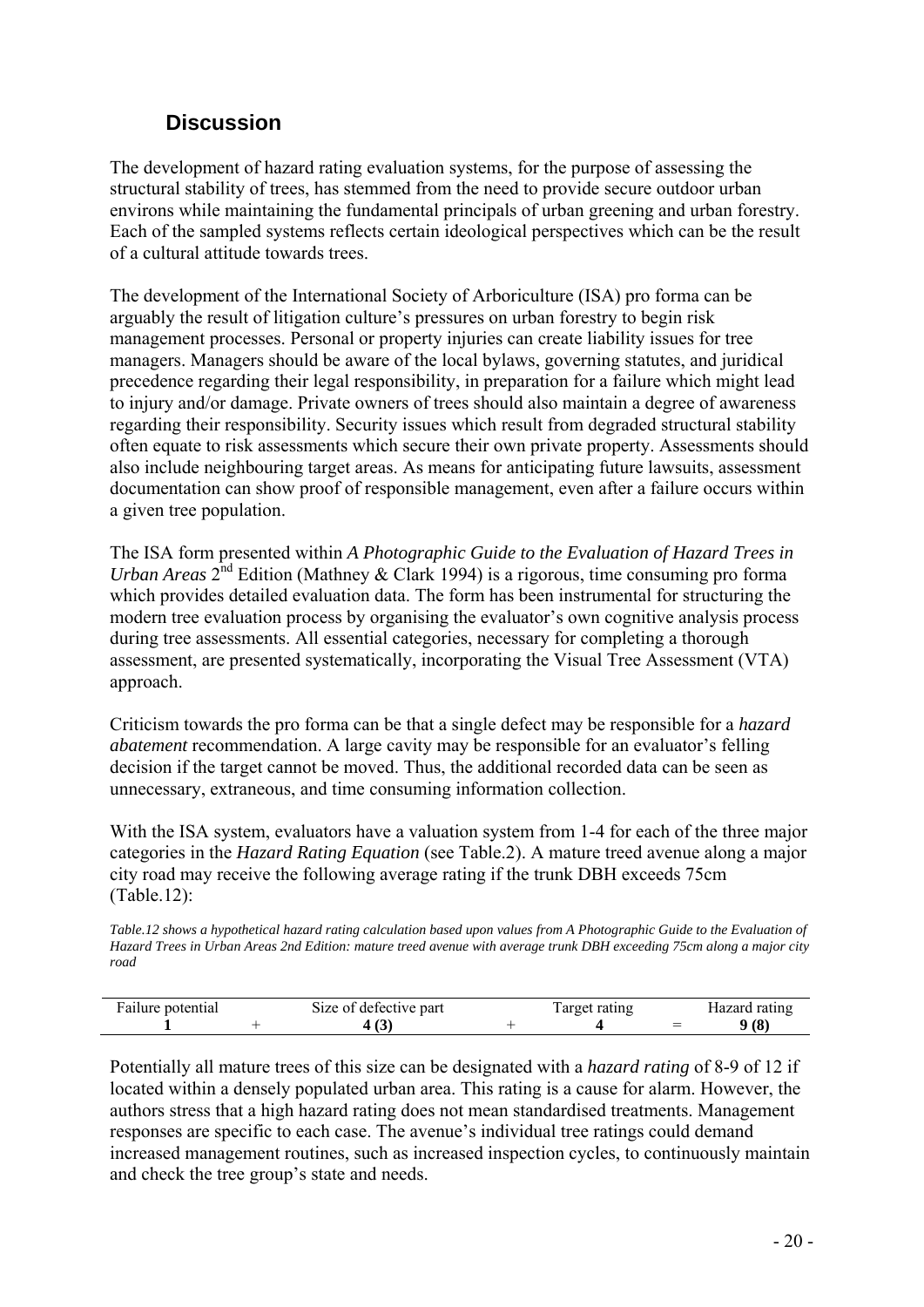The USDA Forest Service Community Tree Risk Rating System (a modified version of the ISA model) drastically reduces documentation demands, allowing for quick, concise ratings and commentary on the most serious problems which contribute to the overall *risk rating*. The system's four category rating system allows for greater scoring leniency, by including optional evaluation information (*Other risk factors*). Risk rating maximum is 12. The same avenue individuals may receive the following average rating (Table.13):

*Table.13 shows a hypothetical hazard rating calculation based upon values from The USDA Forest Service Community Tree Risk Rating System: mature treed avenue with average trunk DBH exceeding 75cm along a major city road* 

| Probability of | Size of defective | Probability of | Other risk |     | Risk   |
|----------------|-------------------|----------------|------------|-----|--------|
| failure        | part              | target impact  | factors    | $=$ | rating |
|                |                   |                |            |     | 7(8)   |

If an evaluator estimates that the avenue's individuals are healthy and without major defects the risk rating can be reduced to 7 of a potential 12, lessening the alarm.

The main conclusion of this type of rating system can be adapted to a Great Storm approach to urban forestry. Tree failure documentation and experiences have shown that the greatest frequency of tree failures occur during storms (Sisinni, Zipperer & Pleninger 1995, Duryea et al. 1996, Rhoades & Stipes 2007, Jim & Lui 1997). Healthy root plates, trunks, and large scaffold branches can experience structural failure during loading from wind, snow, and ice; hence the value 1 for *failure potential* since it is always present.

This can be verified using Quantified Tree Risk Assessment (Ellison 2005) variables (see Table. 10-13):

*Table.14 shows a hypothetical hazard rating calculation based upon values from Quantified Tree Risk Assessment: mature treed avenue with average trunk DBH exceeding 75cm along a major city road* 

| Target value | Impact potential | Probability of failure |     | Risk of harm |
|--------------|------------------|------------------------|-----|--------------|
|              |                  | 1/1 000                | $-$ | 1/1 000      |

This probability calculation (Table.14) can be considered both realistic and unrealistic. Traffic volumes decrease during storms, potentially decreasing the probability calculation rating by decreasing the target value (traffic volume). This, however, can not be considered with occupancy structures, such as houses, since individuals seek shelter during such events. From an urban tree manager's perspective, the decision about the acceptability of this probability value will be the result of urban greening policy and social amenity values placed on aging large tree populations.

Since rating systems produce arbitrary values based on the given evaluation scoring system, *the Tree Hazard Rating, Evaluation And Treatment System* (THREATS) (Forbes-Laird 2006) has introduced a system which deflates hazard ratings for mature trees. The same criteria inserted into THREATS (see Table. 4-8) would produce the following rating (Table.15).

*Table.15 shows a hypothetical hazard rating calculation based upon values from THREATS: mature treed avenue with average trunk DBH exceeding 75cm along a major city road* 

| Failure score | Target score | Impact score |     | Hazard rating |
|---------------|--------------|--------------|-----|---------------|
| 2(.8)         | 40           | 10           | $=$ | 800 (320)     |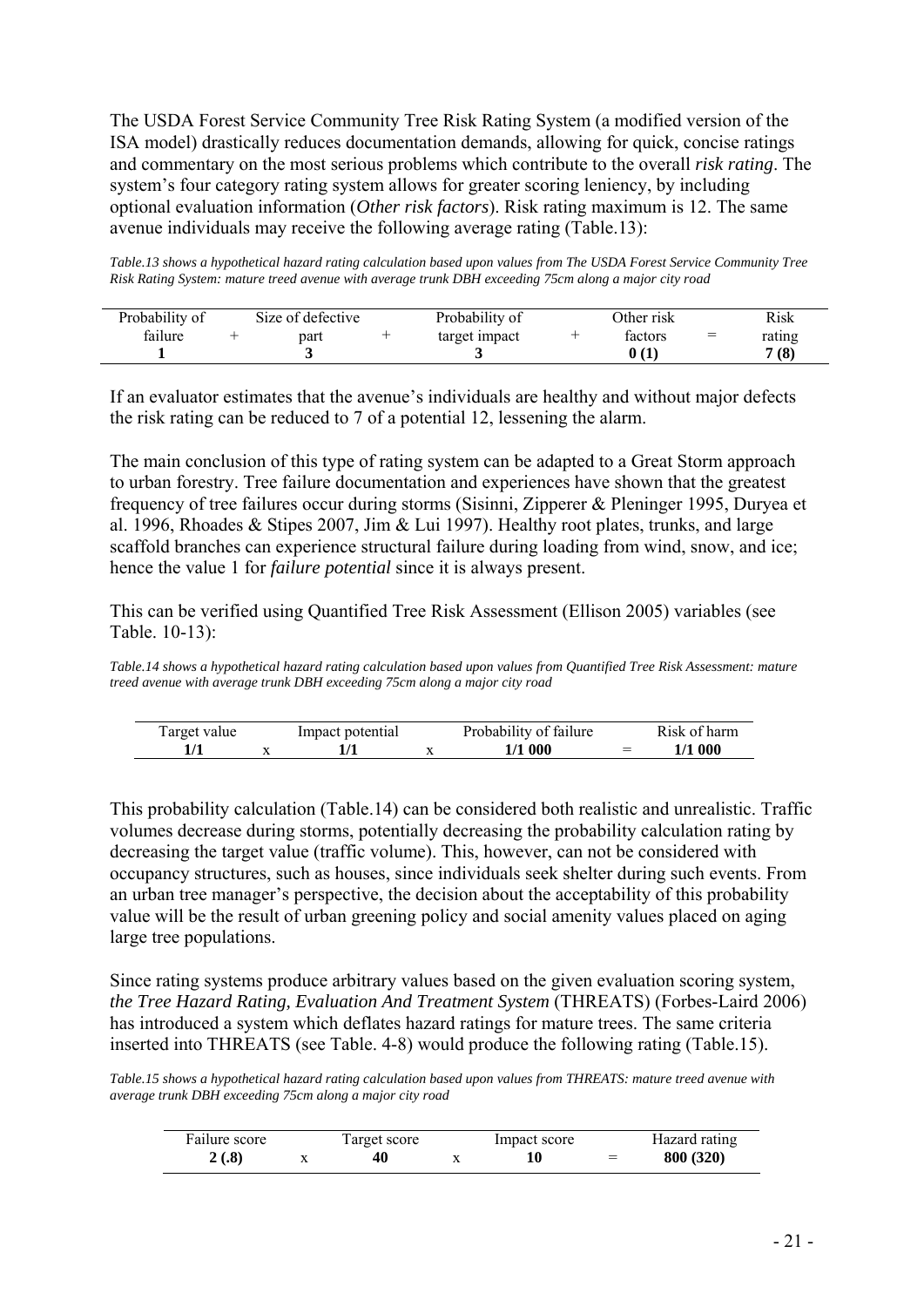When interpreted within the THREATS context, the rating's *threat category* is deemed *moderate* (Table. 8); producing a *Hazard Rating* of 800 of a potential 20 000. The failure scoring could even be interpreted to a value of .8, further reducing the hazard rating to 320; the rating's *threat category* would be considered *slight*. System users sense a decreased apprehensive attitude towards the same avenue trees when using the THREATS model. Valuations within THREATS perpetuate and maintain a conservationist attitude, allowing for more flexibility when regarding a tree's hazard rating and eventual remedial actions.

Of the sampled systems, only the USDA Forestry Service Tree Risk Rating System encourages that users adapt and alter the accompanying pro forma templates to meet their assessment needs. The USDA Forestry Service Tree Risk Rating System authors actively encourage tree manager to form specialised perimeter to meet local needs and restrictions. The *risk rating* system is a part of the larger *7-step Program* which also encourages local reformulation to meet local management needs.

THREATS marks a newer arboricultural trend, encouraging a greater protectionist and conservationist approach toward aging urban trees with high amenity value. The system is posted freely on the Arboricultural Information Exchange internet link and endorsed by the Arboricultural Association of Britain. The system represents a structural evaluation model with stronger ecological and socio-historical influences. The scoring system guidelines provide users with a greater sense of security by decreasing the *score range*'s proportional values while encouraging greater active management care in comparison with the ISA system. According to the author, assessment conclusions should:

> "….stratify tree risk such that intervention could be programmed as to urgency, roughly according to: immediate, scheduled and deferred… (by establishing a) defensible hierarchy of response that included phased reinspection." (Forbes-Laird 2006)

In doing so, risks associated with older trees could be contained through increased management reinspections.

The reinspection demands connected to each *threat category* forces users to increase management routines surrounding scheduled assessments. This can become difficult for managing budgets due to the major time, personnel, and financial needs to maintain such labour intensive, scheduled reinspections. However, increasing reinspections intervals is a viable method for maintaining security around aging tree populations which are highly esteemed.

The Quantified Tree Risk Assessment system is a useful tool for planning and judging tree management needs. Quick calculations can divide urban areas into risk zones and help with work prioritising. Estimates can also be made surrounding how, for example, a crown clearing can contribute to a reduced hazard probability rating (see Table.15). Calculations can also be used to verify or negate suggested management plans when combined with the other sample systems (as presented in Table.18). The author encourages system users to define personalised perimeters which meet local needs, placing operative responsible on urban tree managers and greening policy writers to create municipal, or organisational, definitions of acceptable levels of risk.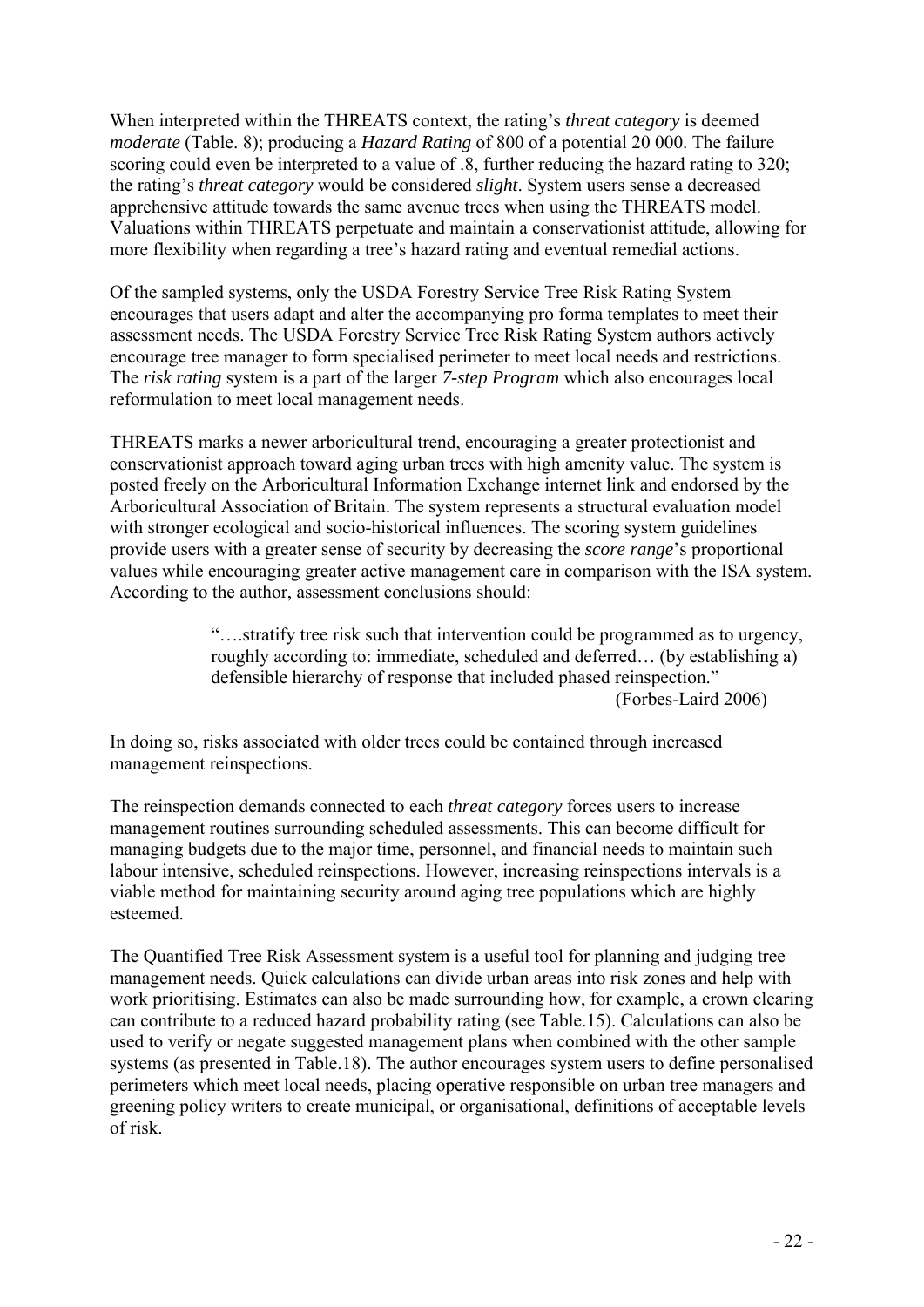Regarding all the sampled systems, quantifiable values can be placed on *part size* and *target value*; every system presents a criteria list for each variable's valuation. However, defining the *probability of failure* is the most difficult of task. The collected evidence during evaluations provides a reasonable basis for deducing a failure probability spectrum; yet exact quantifiable values are not attainable. Most numerical *failure probability* inputs are estimations based on professional judgement within a gradient of risk.

This is the greatest dilemma for urban tree managers. The fact that a failure can happen does not determine when the failure will happen. With the presented data, urban manager are offered ideas and tools for structuring and assessing urban tree populations. How managers use this information is up to themselves - along with the will of those who live daily with their trees. Balancing public safety, conserving aging urban trees, and performing responsible risk management is difficult gamble.

# **Conclusion**

A tree is deemed a risk when there is a target. The urban environment is a place of human activity and interaction; or from a risk assessment view - a group of targets in dynamic flow or static placement. Targets are ubiquitous with varying frequencies and values. According to some interpretations, a tree is deemed a hazard when there is imminent danger of failure, which would harm or damage a target. Others deem that the sheer presence of large trees in urban environment with high target frequencies constitutes an increased potential for hazards and must be treated as such. Hazard levels can be seen along a gradient: from falling twigs, to uprooted trees. Tree assessments are conducted to determine the level of *present* risk and how to respond to the information collected.

Urban forestry management implies a professional understanding of tree species' structural characteristics, habitat needs, and growth habits, along with planning, planting, maintenance, and removal cycles. The positive effects of urban forestry are well established and the need for trees has been widely explored. Yet a conflict exists between the benefits of trees and the inherent risks trees can pose. This has made determining risk, and reducing hazards, a responsibility for managers of urban tree population.

The development of risk assessment methods and systems, and creation of the concept of hazard trees, is the result of collective concern over future tree failure incidents causing injury, death, or sustainable property damages. Failure cases are few; the likelihood of a failure event resulting in injuries and damages are low. However, such extra-ordinary events often receive media coverage, creating a skewed portrait of urban tree management. Awareness of this responsibility is central for all managers; deciding upon vigilance levels of tree assessment routines should be the result of conscious decision-making.

The rise of tree assessment documentation can be related to the need to maintain strict records in the event of a failure occurrence as a preparatory defence for future litigation. Managers are responsible for their inventories and, in many cases, held accountable for failures which occur during their tenure. Failures, from a populist perspective, can be regarded as a result of neglect. Reasonable amounts of risk must be tolerated for a society to function, however it is the manager's responsibility to control the risk factors so that probability of an occurrence remains at a tolerable level.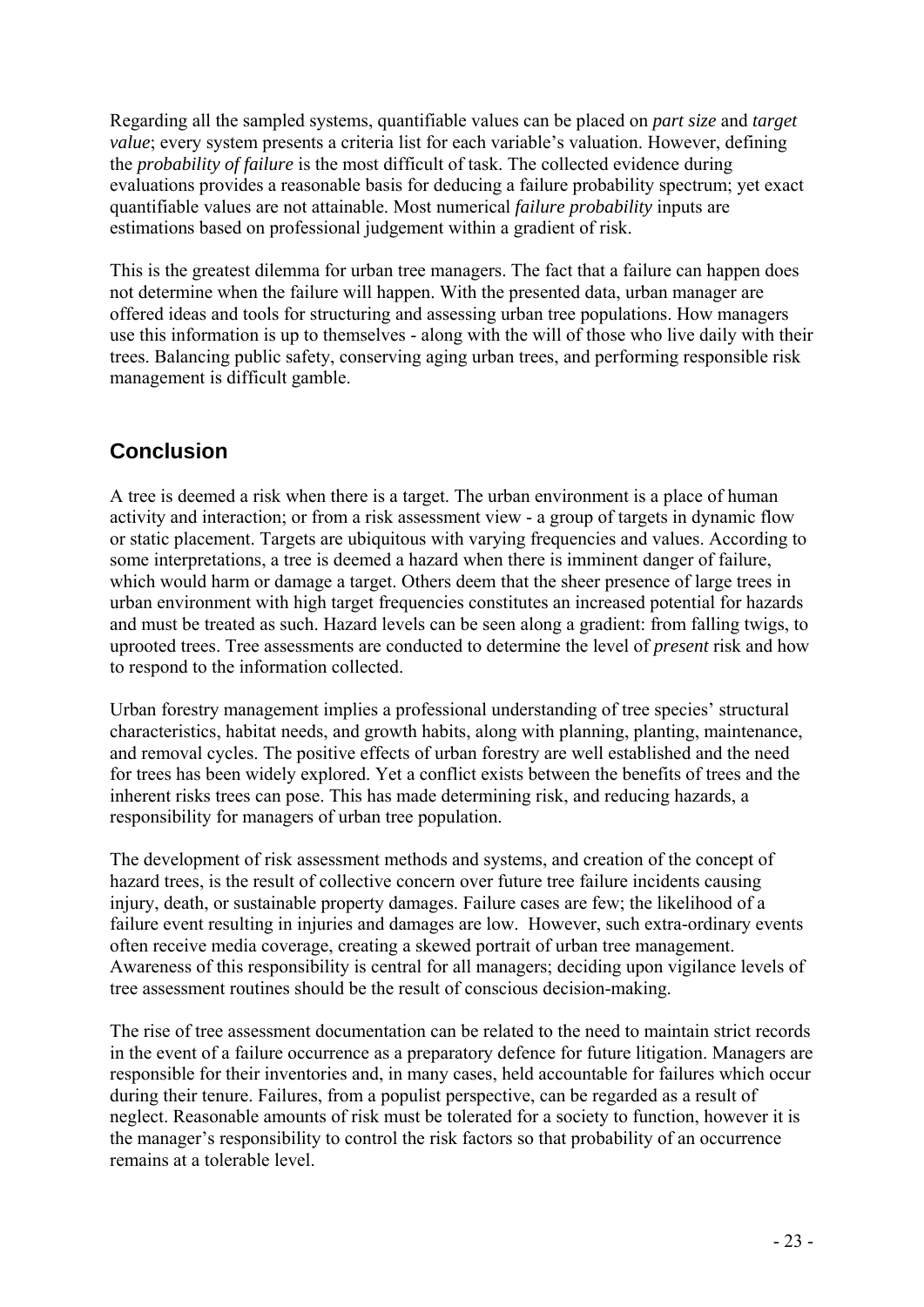The information from assessments can aid urban foresters with inventory data about the general state of tree populations to improve regeneration cycles. Using an established assessment system and accompanying pro forma can provide a framework for evaluating tree populations during inventories. Collectively high ratings or scoring from groups of trees can be presented as a basis for an area's renewal through felling and replanting. This is the source of the urban forester's greatest dilemma: mature urban trees which reach their full potential also increase in risk rating.

Estimating the timeframe of a tree's failure is difficult. Most trees will experience structural failure due to a plethora of factors - the question is when? Forecasting failure is a less then perfect science. Newer assessment systems have recognised this by devaluing failure and occupancy scoring (Forbes-Laird 2006). This development adds a conservationist element to urban tree management, which might otherwise consider such ecologically valuable specimens as hazardous. Managers must decide upon how much risk is negotiable if targets are to be jeopardised significantly.

Proper training is critical when performing professional evaluations. Much of tree risk assessment has been based upon the evaluator's educational training combined with their working experience to form an opinion within the framework of a pro forma. This training is translated into an estimation of statistical probability where the investigator must judge likelihood of a failure. Empirical observation can be used to formulate quantitative probability ratios for target values and impact potentials; however, estimating probability of failure, or when the event will occur, adds a larger qualitative judgment.

Aging tree populations are held with high esteem; these members are bound with historical significance, acting as time-markers, indicating past land uses or urban planning ideologies. The tree assessment systems presented show that risk factors increase drastically as cord volumes increase. The heavier the tree, the greater the potential energy stored. Tree managers must be well aware that sudden failure is an important assessment factor; proper pre-emptive planning to prevent excessive storm damage is of the greatest importance.

Trees within the urban space often are subjugated to extremely poor environmental conditions. Habitats are constantly undermined by assorted infrastructural demands. Roads and sidewalks demand suitably designed foundations while other piping and cable channels compete for the subterranean space. Soil volumes are reduced, root systems are severed; crown heights can suddenly surpass anchorage capacity. It is essential that open communication exists between urban infrastructure departments to prevent situations which may result in unforeseen structural weaknesses and risk increases.

Surveys have shown that older tree populations are more susceptible to failure and that failures often follow a species' failure profile. Major decisions surrounding policy attitudes towards an aging tree population can be facilitated using a strategically selected assessment system. THREATS provides a system for evaluating trees from a conservationist perspective, with a scoring system which encourages prudent attitudes towards removal by devaluing any hazard which isn't deemed imminent, such as a partially uprooted tree. Other systems, such as the USDA or ISA systems allow for more liberal perspectives concerning felling by creating higher hazard ratings.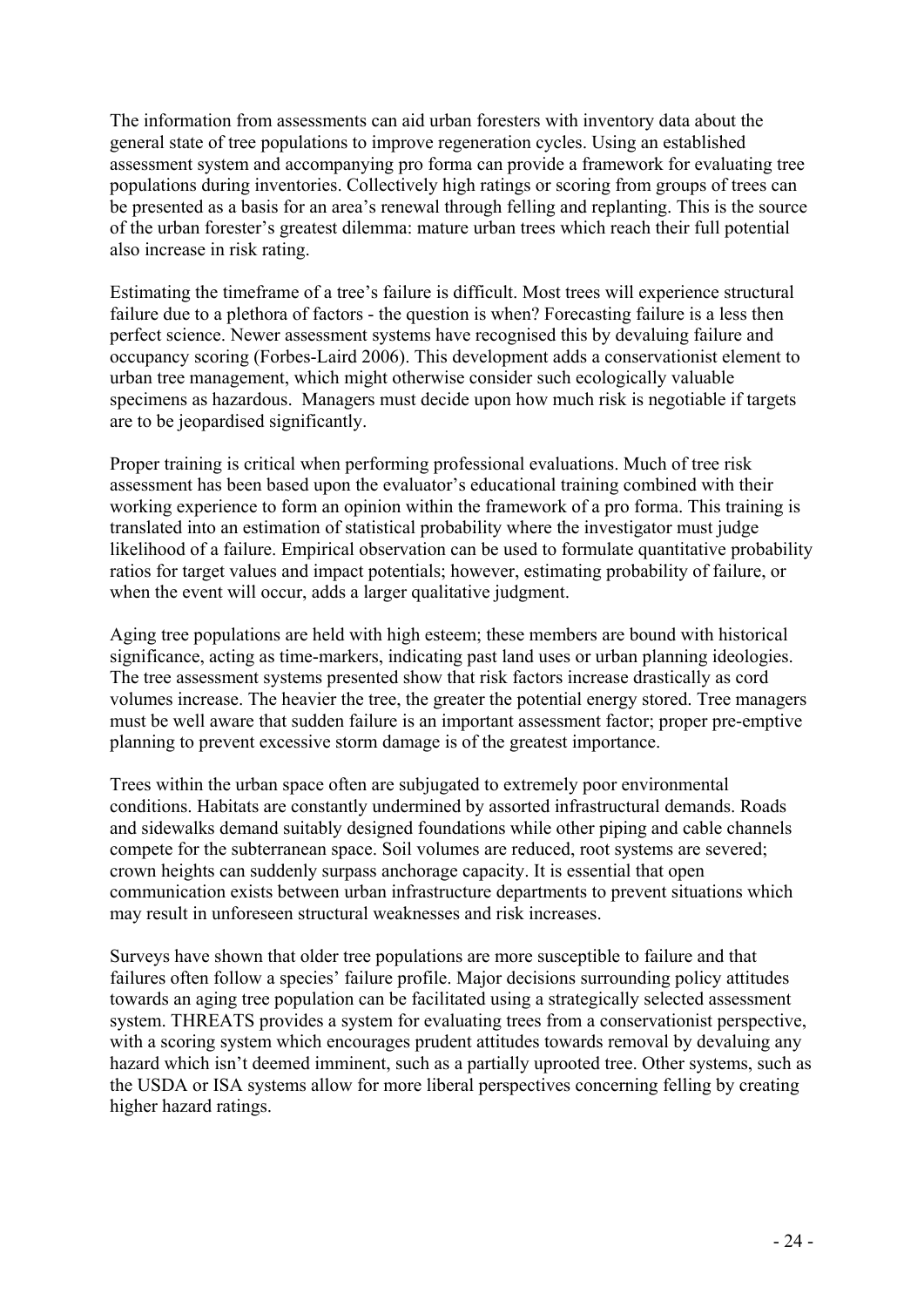In urban environments, failure occurrences have a relatively even distribution between branch, trunk, or uprooting sources. Branch and trunk structural weakness can often be assessed effectively through VTA. However, many serious problems can be hidden from VTA techniques, the most serious being the root system's structural integrity.

Root decay leads to the most dramatic failures - total tree collapse through uprooting. Many types of root decay exist. Assessing a root system's structural integrity is still an incomplete science. The extent of root decay, or even mechanical root damage, is difficult to discern due to the lack of effective investigatory techniques and suitable tools. Managers must consider these hidden defects, within the context of species' failure profile, when identifying eventual fall zones during assessment.

As the workforce becomes increasingly more fluid, assessment documentation can become a tool for transferring information between professionals about an urban tree inventory's state. Documentation can provide a basis for decision making; inventory development, composition, and status can be viewed over a period of time. As newer exotic species and cultivars are introduced, assessment reports can be used for regional failure profiling to increase awareness and enhance decision making and risk assessment processes among urban tree managers. Failure profile data often exists in the species' country of origin.

Trees draw nature into a highly manufactured, urban arena. Trees, as a biological urban element, are an additional risk incorporated into an already risk-filled environment. The benefits of trees far out weight the risks of trees - when the proper steps toward responsible planning and urban tree management routines are entrenched within a holistic infrastructural framework. Tree assessments, as a part of a larger urban greening programme, can be a valuable tool for maintaining reasonable safety standards while sustaining and renewing one of the most valuable inventories any urban centre can own.

## **Summary**

- The concept and management of a hazard tree largely depends on the tree programmes policy stance and institutionalised attitudes
- Estimating risk combines both qualitative judgment and quantitative assessment
- Urban foresters should be aware of their regional legal obligations and responsibilities for tree inventories under their jurisdiction.
- In the event of a failure, evidence of quality control programmes, regarding urban forest inventories, can confirm and prove responsible management
- Tree assessment recording and documentation can provide a legal basis to prove the existence of systematic quality control programmes
- Rating or scoring systems can provide additional data for long term planning
- Tree assessment documentation can be a valuable tool for professional dialogue in an increasingly fluid workforce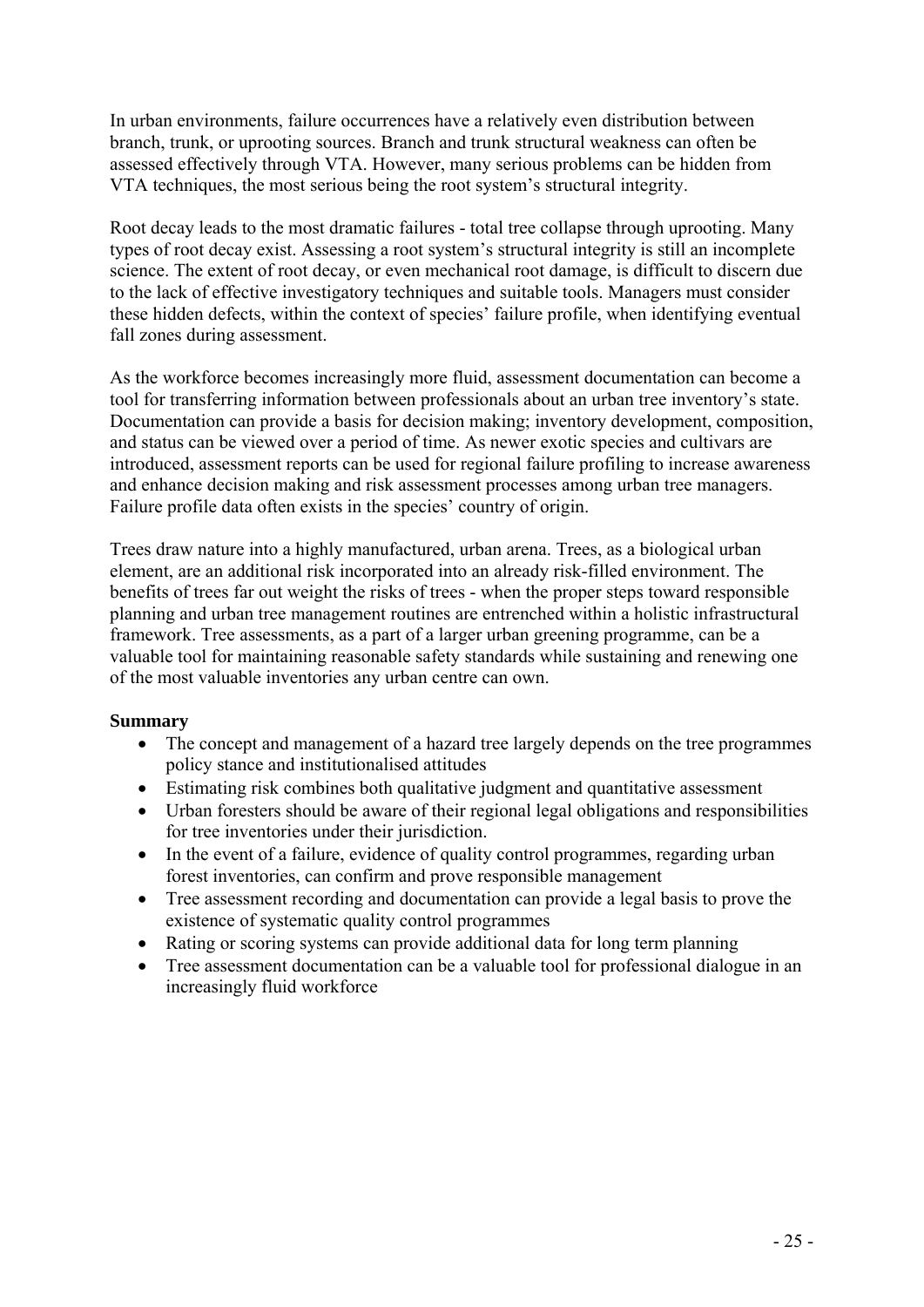## **References**

- Anonymous., 1982. *Guide to Professional Evaluation of Landscape Trees, Specimens and Evergreens*. Urbana: International Society of Arboriculture
- Anderson, L.M. & Eaton, T.A., 1986. Liability for damage caused by hazardous trees. *Journal of Arboriculture,* 12 (6), p. 189-195.
- Costello, L.R. & Berry, A.M., 1991. The California Tree Failure Report Program: An Overview. *Journal of Arboriculture*, 17 (9), p. 250-256.
- Department of the Environment., 1988. *The Effects of the Great Storm* London: HMSO
- Dewyer, J. F., Schroeder, H. W. & Gobster, P. H., 1991. The significance of urban trees and forests: Towards a deeper understanding of values. *Journal of Arboriculture*, 17 (10), p. 276-284.
- Duryea, M.L., Blakeslee, G. M., Hubbarb, W. G. & Vasquez, R. A., 1996. Wind and trees: a survey of homeowners after Hurricane Andrew. *Journal of Arboriculture,* 22 (1), p. 44–49.
- Ellison, M.J., 2005 Quantified Tree Risk Assessment used in Management of Amenity Trees. *Journal of Arboriculture,* 31 (2), p. 57–65. [Online] Available at: <http://joa.isa-arbor.com/request.asp?JournalID=1&ArticleID=178&Type=2> [accessed 2008-05-07].
- Forrest, M. & Konijnendijk, C.C., 2005. A History of Urban Forests and Trees in Europe. In C. C. Konijnendijk, K. Nilsson, T.B. Randrup, & J. Schipperijn ed. *Urban forests and trees: a reference book.* Berlin: Springer-Verlag. p. 23-48.
- Forbes-Laird, J., 2006. *Tree Hazard Rating, Evaluation And Treatment System: A method for identifying, recording & managing Hazards from trees*. [Online] Forbes-Laird Arboricultural Consultancy Ltd. Available at: [http://www.aie.org.uk/resources/threats/THREATS\\_R1.pdf](http://www.aie.org.uk/resources/threats/THREATS_R1.pdf) [accessed 2008-04-29].
- Harris, R.W., Clark J. & Matheny N., 1983. *Arboriculture: Care of Trees, Shrubs, and Vines in the Landscape*. London: Prentice-Hall.
- Hickman, G., Caprile J. & Perry, E., 1989. Oak tree hazard evaluation. *Journal of Arboriculture,* 15 (8) p. 177-184.
- International Tree Failure Database. 2008. [Online]. *Hazard Tree Reports Home*. Available at: <http://svinetfc2.fs.fed.us/natfdb/reports.aspx>[accessed 2008-04-18] <http://svinetfc2.fs.fed.us/natfdb/FailureType.pdf> [accessed 2008-04-10]. <http://svinetfc2.fs.fed.us/natfdb/LocationHistorySetting.pdf> [accessed 2008-04-10]. <http://svinetfc2.fs.fed.us/natfdb/Ownership.pdf> [accessed 2008-04-10].

James, K., 2003. Dynamic loading of trees. *Journal of Arboriculture,* 29 (3) p. 165-171.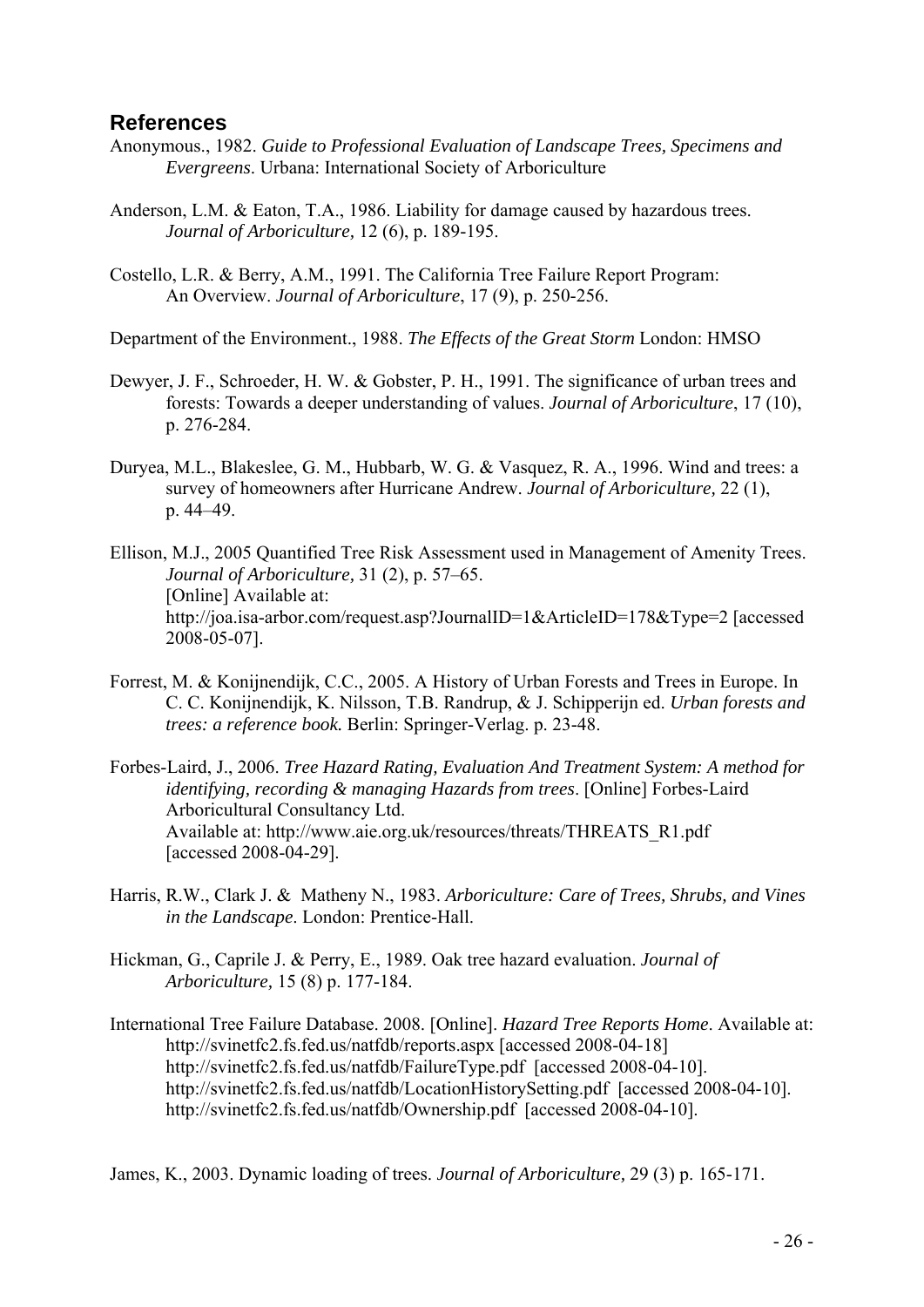- James, N.D.G., 2005. *The Arboriculturalist's Companion: A Guide to the Care of Trees.* Oxford:Blackwell.
- Jim, C.Y. & Lui, H.H.T., 1997. Storm damage on urban trees in Guangzhou, China *Landscape and urban planning,* 38 (1-2) p. 45-59.
- Johnson, D., 1981. *Tree hazards recognition and reduction in recreation sites.* USFS, Rocky Mountain Region, Technical Report TR R2-1. [Online] Available at: *[http://www.na.fs.fed.us/spfo/pubs/hazardtrees/treehazards/thazards\\_toc.htm](http://www.na.fs.fed.us/spfo/pubs/hazardtrees/treehazards/thazards_toc.htm)* [accessed 2008-04-18].
- Luley, C.J. & Bond, J., 2006. Evaluation of the fate of ice storm-damaged urban maple (Acer) trees. *Arboriculture & Urban Forestry,* 32 (5) p.214-220.
- Lockard, C., Putnam, J. & Carpenter, R., 1963. *Grade defects in hardwood timber and logs.* U.S. Dept. of Agriculture, Forest Service
- Lonsdale, D., 1999. *Principles of Tree Hazard Assessment & Management*. London: HMSO.
- Lonsdale, D., 2000. *Hazards from Trees: A general guideline*. Edinburgh: Forestry Commission. [Online] Available at: *[http://www.forestry.gov.uk/PDF/fcpg13.pdf/\\$FILE/fcpg13.pdf](http://www.forestry.gov.uk/PDF/fcpg13.pdf/$FILE/fcpg13.pdf)* [accessed 2008-05-06]
- Maude, Francis addresses British House of Commons 25 Jun 2003 11am. [Online] Available at:*[http://www.publications.parliament.uk/pa/cm200203/cmhansrd/vo030625/halltext/3](http://www.publications.parliament.uk/pa/cm200203/cmhansrd/vo030625/halltext/30625h02.htm) [0625h02.htm](http://www.publications.parliament.uk/pa/cm200203/cmhansrd/vo030625/halltext/30625h02.htm)* [accessed 2008-04-29]
- Matheny N. & Clark J., 1991. 1994. *A Photographic Guide To The Evaluation Of Hazard Trees In Urban Areas*. Savoy, IL: International Society of Arboriculture.
- Mattheck, C., 1990. Why they grow How they grow The mechanics of Trees. *Arboricultural journal*, 14 (1) p. 1-18.
- Mattheck, C. & Bethge K., 1990 Wind breakage of trees initiated by root delamination. *Trees*, 4 (4) p. 225-227
- Mattheck, C. & Bethge K., 1991 Failure of trees Induced by Delamination. *Arboricultural Journal,* 15 (3) 243-253.
- Mattheck, C., Bethge, K. & Erb, D., 1993. Failure criteria for trees. *Arboricultural Journal,* 17 (2) p. 201-209
- Mattheck, C. & . Breloer, H., 1994. *The Body Language of Trees*. London: HMSO.
- [Mattheck, C.](http://apps.isiknowledge.com/OneClickSearch.do?product=UA&search_mode=OneClickSearch&doc=83&db_id=&SID=V11jhLclHIHGDmeJkNi&field=AU&value=Mattheck,%20C.&ut=19900638822&pos=1) & [Korseska, G.,](http://apps.isiknowledge.com/OneClickSearch.do?product=UA&search_mode=OneClickSearch&doc=83&db_id=&SID=V11jhLclHIHGDmeJkNi&field=AU&value=Korseska,%20G.&ut=19900638822&pos=1) 1989. Wound healing in a plane (Platanus acerifolia (Ait.) Willd.) - an experimental proof of its mechanical stimulation. *Arboricultural journal*, 13 (3) p. 211-218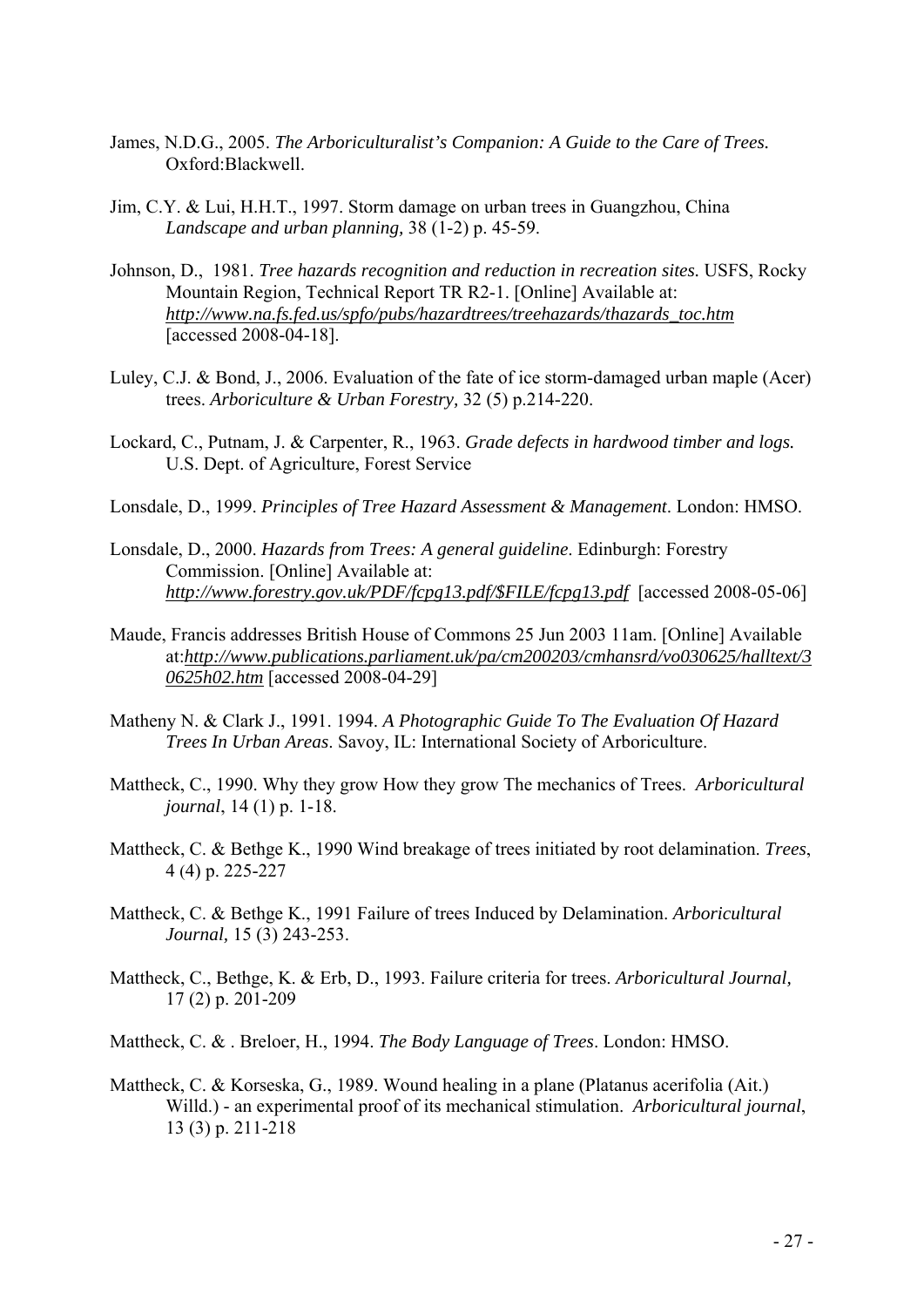- Miller, Robert A., 1988. *Urban Forestry: Planning and Managing Urban Greenspaces.*  Engelwood Cliffs: Prentice-Hall, Inc.
- Mills, L. & Russell K., 1981. *Detection and correction of hazard tree's in Washington's recreation areas*. WA State Department of Natural Resources. Report No.42
- Niklas, K. J. & Spatz, H., 2000. Wind-induced stresses in cherry trees: evidence against the hypothesis of constant stress levels. *Trees*, 14 (4) 230-237.
- Paine, L.A., 1971. *Accident hazard evaluation and control decisions on forested recreation sites.* Berkeley: Gen. Tech. Rep. PSW-68, Pacific Southwest Forest and Range Exp. Sta., Forest Service. [Online] Available at: *[http://www.fs.fed.us/psw/publications/documents/psw\\_rp068/psw\\_rp068.pdf](http://www.fs.fed.us/psw/publications/documents/psw_rp068/psw_rp068.pdf)* [accessed 2008-04-07].
- Paine, L.A., 1978. *Coding hazardous tree failures for a data management system.* Berkeley: Gen. Tech. Rep. PSW-29, Pacific Southwest Forest and Range Exp. Sta., Forest Service. [Online] Available at: [http://www.fs.fed.us/psw/publications/documents/psw\\_gtr029/](http://www.fs.fed.us/psw/publications/documents/psw_gtr029/) [accessed 2008-04-09].
- Pokorny, J.D., 2003. *Urban Tree Risk Management: A Community Guide to Program Design and Implementation.* St. Paul: USDA Forest Service, Northeastern Area. [Online] Available at: [http://na.fs.fed.us/spfo/pubs/uf/utrmm/urban\\_tree\\_risk\\_mgmnt.pdf](http://na.fs.fed.us/spfo/pubs/uf/utrmm/urban_tree_risk_mgmnt.pdf) [accessed 2008-04-14].
- Putz, F.E., Coley, P.D., Lu, K., Montalvo, A. & Aiello, A. 1983. Uprooting and snapping of trees: structural determinants and ecological consequences. *Canadian Journal of Forest Research*, 13 (5) p. 1011-1020.
- Raven, P.H., 2005. *Biology of Plants*. New York: W.H. Freeman And Company
- Rhoades, R. W. [&](http://www.bioone.org/perlserv/?request=get-document&issn=1092-6194&volume=14&issue=1&page=51&ct=1#cor1) Stipes, R. J., 2007. Ice Damage to Trees on the Virginia Tech Campus from Ice Storms. *Northeastern Naturalis*t, 14 (1) p. 51-60.
- Robbins, K., 1986. *How to recognize and reduce tree hazards in recreation sites.* St.Paul: NA-FR-31, USDA Forest Service, Northeastern Area.
- Rooney, C.J., Ryan, H.D.P., Bloniarz, D.V. & Kane, B.C.P., 2005. The reliability of a windshield survey to locate hazards in roadside trees. *Journal of arboriculture,* 31 (2) p. 89 -94.
- Seattle, The City of., 2007. *Environmentally Critical Areas: Tree & Vegetation Overview*. [Online]. Department of Planning and Development. Available at: <http://www.seattle.gov/dpd/publications/cam/cam331.pdf> [accessed 2008-05-08]
- Sharon, M.E., 1987. Tree health management: evaluating trees for hazard. *Journal of Arboriculture,* 13 (12) p. 285-293.
- Shigo, A.L., 1991. *Modern Arboriculture*. New Hampshire. Shigo and Trees, Associates.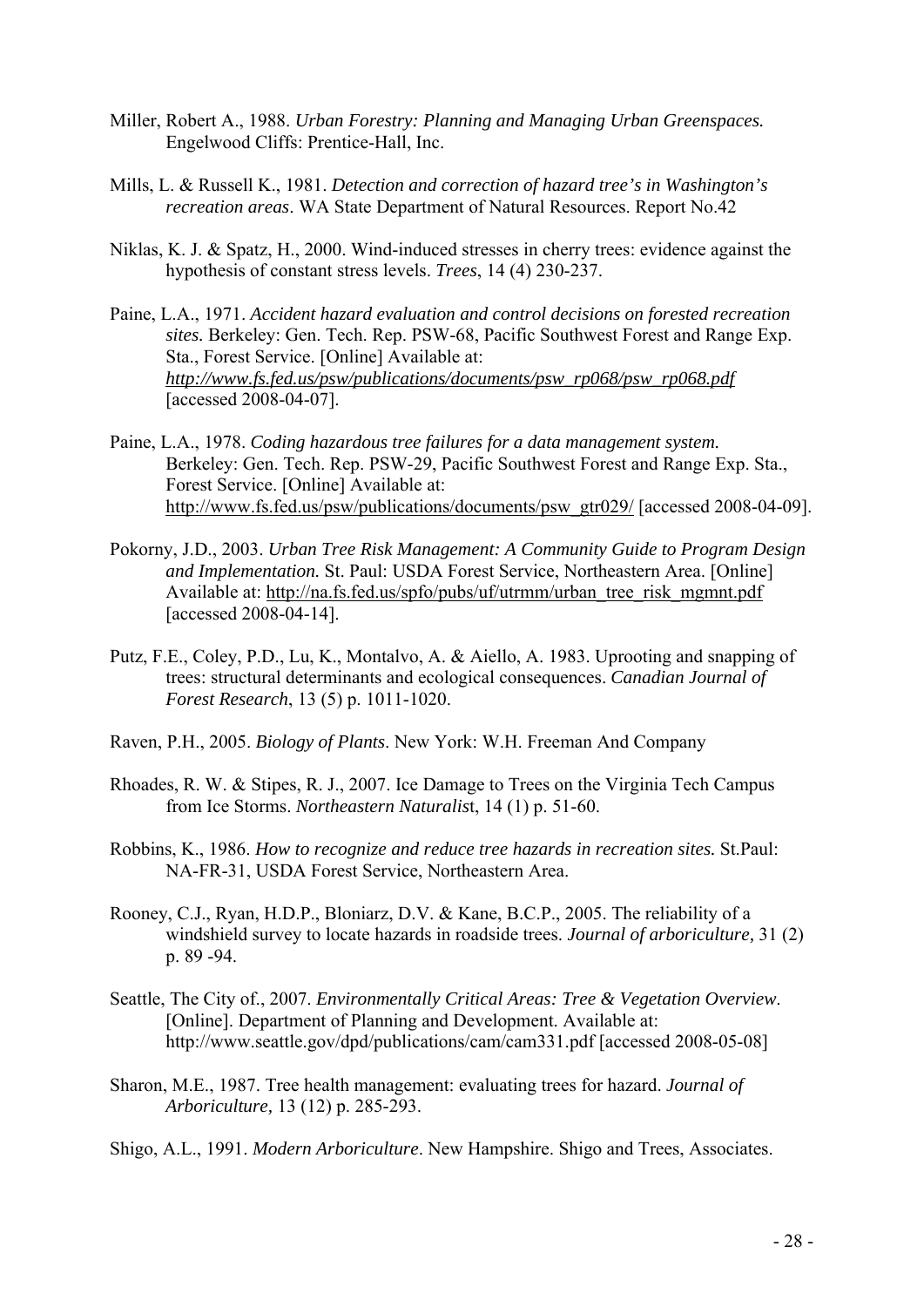- Shigo, A.L., 1997. *Tree Pruning: A Worldwide Photo Guide*. New Hampshire. Shigo and Trees, Associates.
- Sisinni, S.M., Zipperer, W.C. & Pleninger, A.G., 1995. Impacts from a major ice storm: Street-tree damage in Rochester. *Journal of arboriculture*, 21 (3) p. 156 -166.
- Tamasi, E., Stokes, A., & Lasserre, B., 2005 Influence of wind loading on root system development and architecture in oak (*Quercus robur* L.*)* seedlings. *Trees,* 19 (4) p. 374-384.
- Tyrväinen, L., Pauleit, S., Seeland, K. & de Vries, S., 2005. Benefits and uses of Urban Forest and Trees. In C. C. Konijnendijk, K. Nilsson, T.B. Randrup, & J. Schipperijn ed. *Urban forests and trees: a reference book.* Berlin: Springer-Verlag. p. 81-114.
- USDA Forestry Service., 2006. *Hazard Tree Definitions*. [Online] Available at: [http://na.fs.fed.us/fhp/hazard\\_tree/geninfo/definitions.shtm](http://na.fs.fed.us/fhp/hazard_tree/geninfo/definitions.shtm) [accessed 2008-05-08]
- Wagener, W.W., 1963. *Judging hazard from native trees in California recreational areas: a guide for professional foresters*. Berkeley: Research Paper PSW-P1., Pacific Southwest Forest and Range Exp. Sta., Forest Service. [Online] Available at: *[http://www.fs.fed.us/psw/publications/documents/psw\\_rp001/psw\\_rp001.pdf](http://www.fs.fed.us/psw/publications/documents/psw_rp001/psw_rp001.pdf)* [accessed 2008-04-17].
- Webster, B.L., 1978. Guide to judging the condition of a shade tree. *Journal of Arboriculture,*  4 (11) p. 247-249.
- Wikipedia., The Great Storm of 1987 [Online] Available at: *[http://en.wikipedia.org/wiki/Great\\_Storm\\_of\\_1987](http://en.wikipedia.org/wiki/Great_Storm_of_1987)* [accessed 2008-04-10]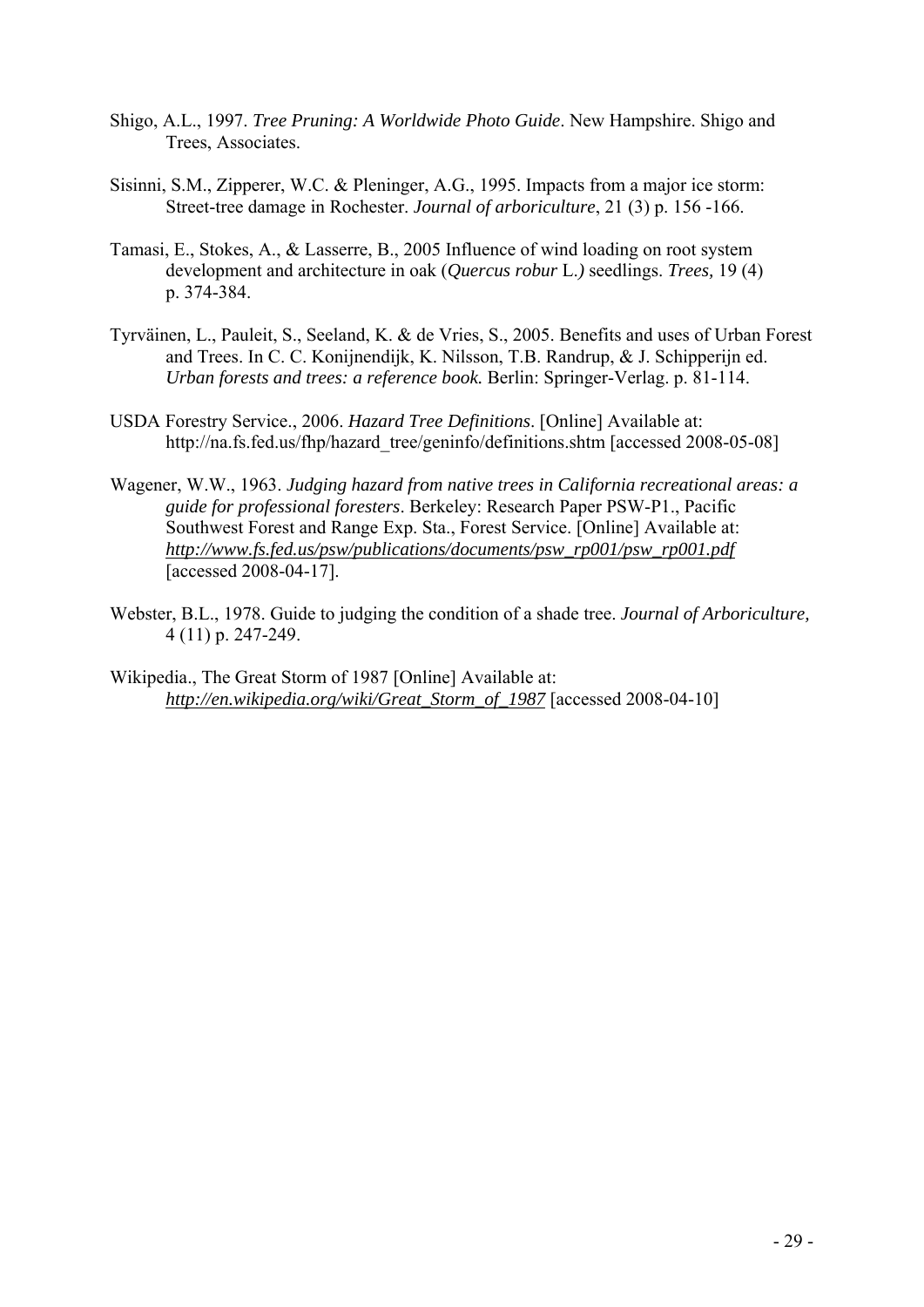# **Appendix**

## **Appendix i Detection of Structural deficiencies**

All trees possess a collection of deficiencies gathered over time through genetic inheritance, pathogenic attack, mechanical injury, or the aging processes (decreased vitality). The following list provides an overview of relevant deficiencies, which are considered during site assessment of trees.

## *Components*

### **Dead Trees and Branches**

Tree decline and death can happen suddenly due to a fatal pathogenic introduction, such as Elm Disease's Ophiostoma fungi, or as a long process of senescent, beginning with branch dieback. Mechanical stresses resulting from wind, snow, ice or children, can exert forces which fracture and break weakened points. Dead trees, and dead branches, loose compartmentalisation mechanisms which prevent or inhibit decay; cellulose, and thereby flexibility, resulting in brittleness. However, a dead tree's or branches' fracture resistance can be increased by saturating resins; more common in softwoods than hardwoods, which provide further structural stability for up to 3 years (Wagener 1963). Certain genera and species are renowned for seasonal shedding of dead branches (branch abscission) to enable wound closure (Dewit & Reid 1992).

Dead branches often do not fracture until decay begins. Their elasticity decreases which increases brittleness and potential for fracture under stress; however being lighter, due to dehydration and absence of foliage, the potential for stress is reduced. Dead branches can remain stably attached if rot is not present. Prompt removal of dead or broken branches over 50mm in diameter is recommended in target designated areas since decay is difficult to recognise from ground but can quickly progress when acquired.

## **Crown form**

Roots, trunks and stems with high, top-heavy crowns are often subjugated to high loading from winds. Thin trunk tapers often experience mid-trunk breakage during heavy loading. End loading of branches due to over extended pruning can increase loading stresses on branch junctions where buckling ruptures and delamination can appear on the underside of branches (Mattheck & Bethge 1991).

## **Graft points**

Grafting points can often show incompatibilities leading to collapse or branch failure at grafting junction.

#### **Co-dominant stems**

Many trees, when apical control is temporarily lost due to a terminal leader's damage, can create problematic architectural defects. The loss of auxin regulation can result in competitive leaders or branching, which create a tight V-form branching. The co-dominate junctions have the potential to fuse cambial tissue or to form included bark. Fused cambial tissue allows junction strengthening for long term survival. Included bark is a term used to describe branching that has a weakened union due to two trapped cambial units growing aggressively against one another. Under included bark junctions, splits along the supporting stem can form which can lead to structural weakening and failure. Include bark can begin to appear when branching angles exceed 45°.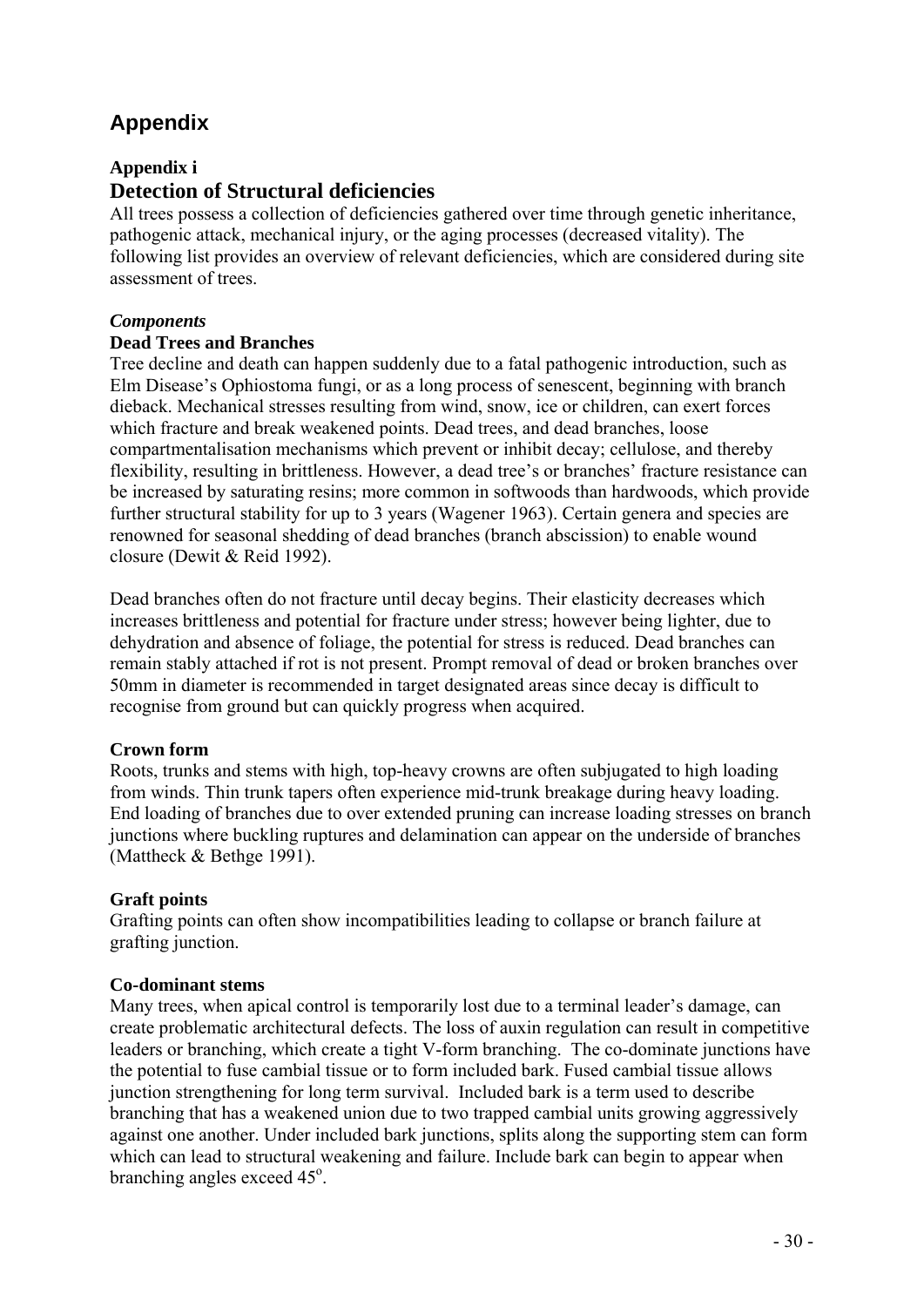Studies have shown that co-dominant branching with included bark and a branch diameter under 10cm is 20% weaker than co-dominant branching without included bark. Branching diameter over 25cm show a positive strengthening where included bark junction are 14% weaker than non-included unions (Smiley 2003).

#### **Leans**

Leans are cited as a key identification factor when assessing tree failure potential. Leans can result from combinations of mechanical factor such as a response to wind loading, degraded soil structures, saturated soils, and root decay. Leaning trees in costal environments, due to prevailing wind over-exposure, indicate that an environmental analysis must consider acceptable establishment trends from a habitat perspective.

#### **Wounds and Decay**

Sustained mechanical injuries result in wounds; a compartmentalisation response acts to limit pathogenic attack (Shigo 1997). As entry points for infections and decay, wounded areas may result in open cavities which, depending on size, can reduce the structural integrity around the damaged area. Wounds can be categorized along a gradient correlated to injury size, wound location, compartmentalization success, and target placement.

#### **Fungal bodies (Conks)**

Fruiting bodies on trees can often induce brittle decay or internal rot. Specie identification of conks can signify specific internal pathogenic rotting processes. Fruit bodies which indicate extreme structural deficiencies, should be seriously investigated thoroughly.

#### **Cracks and ribs**

Visible crack-lines and splits can appear along stems and branches, resulting from internal fracturing of wood fibres due to mechanical loading. Cracks can result from shearing due to bending, torsion due to twisting, and traverse stress causing splitting (Mattheck & Breloer 1999). Cracks reveal a structural weak point and, as wounds, become potential entry points for pathogenic attack and eventual decay. Ribs are cambial protrusion responding to internal cracks. Ribs are a positive response to reinforce fractured areas, indicating the tree's attempt to reconstitute strength around the weakened crack area.

#### **Swells and boils**

Protrusions can indicate structural reinforcement to reassume mechanical strength when compensating for internal decay. Trees can respond with adaptive growth to restore a balance of stress along the stem or trunk. When rot expansion exceeds the adaptive growth, stability can be compromised.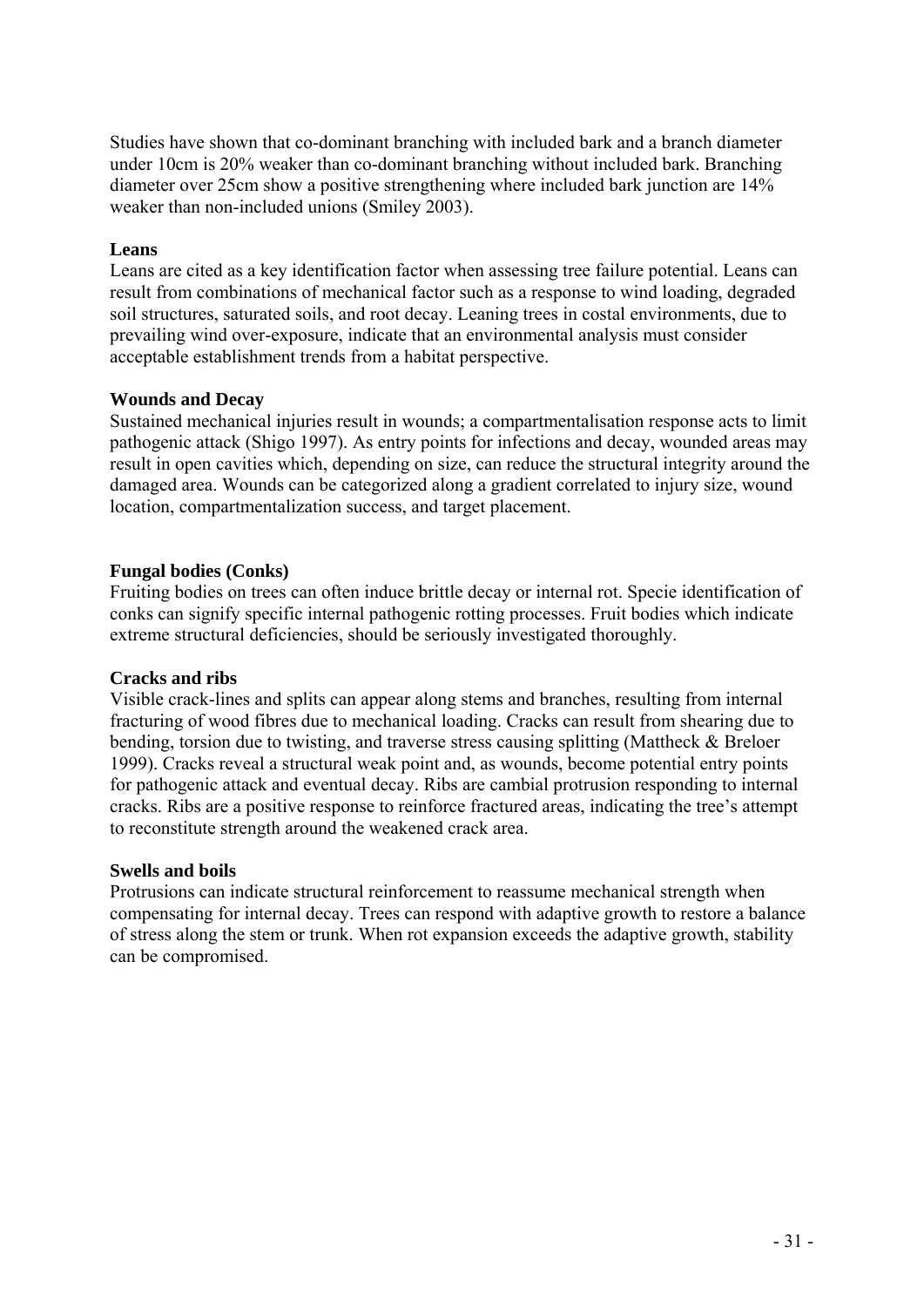### **Cankers**

A canker is a localised lesion caused by fungal or bacterial attack through wounds. A callus often develops on the area's periphery. Depending on severity, cankers can be an annual or perennial event arising from twig die-back to total tree decline. Cankers can griddle bark circumferences causing the phloem's photosynthetic transfer to stop. Cankers can also provide openings for secondary pathogenic attacks.

## **Vitality (Vigour)**

Vitality is used to describe the tree's overall health and ability to grow, to resist, and to adapt to environmental stresses. Evidence for vigour can be indicated through foliage volume, annual shoot extension, and callus growth.

### **Historical Uses**

Evidence of lapsed pollard and coppice cycles can indicate mechanical branch overloading, included bark, and weakened form.

## **Reference Sources**

- Dewit, L. & Reid, D. M. 1992. Branch abscission in Balsam Poplar(Populus-balsamifera) Characterization of the Phenomenon and the influence of wind. *International Journal of Plant Sciences*, vol. 153(4) 556-564
- Lonsdale, D. 2000. *Hazards from Trees: A general guideline*. Forestry Commission. Edinburgh: Forestry Commission

*[http://www.forestry.gov.uk/PDF/fcpg13.pdf/\\$FILE/fcpg13.pdf](http://www.forestry.gov.uk/PDF/fcpg13.pdf/$FILE/fcpg13.pdf)* (2008-05-06)

- Mattheck, C. & Bethge K. 1991. Failure of trees Induced by Delamination. *Arboricultural Journal,* vol.15 243-253.
- Mattheck, C. & . Breloer, H. 1994. *The Body Language of Trees*. London: HMSO.
- Shigo, A. L. 1997. *Tree Pruning: A Worldwide Photo Guide*. New Hampshire. Shigo and Trees, Associates
- Smiley E.T. 2003. Does included bark reduce the strength of codominant stems? *Journal of arboriculture*. vol.29(2)104 -106

Wagener, W.W. 1963. *Judging hazard from native trees in California recreational areas: a guide for professional foresters*. US Forest Pacific Southwest Forest and Range Experiment Station, Berkeley, CA, Research Paper PSW-P1. Electronic: *[http://www.fs.fed.us/psw/publications/documents/psw\\_rp001/psw\\_rp001.pdf](http://www.fs.fed.us/psw/publications/documents/psw_rp001/psw_rp001.pdf)* (2008-04-17)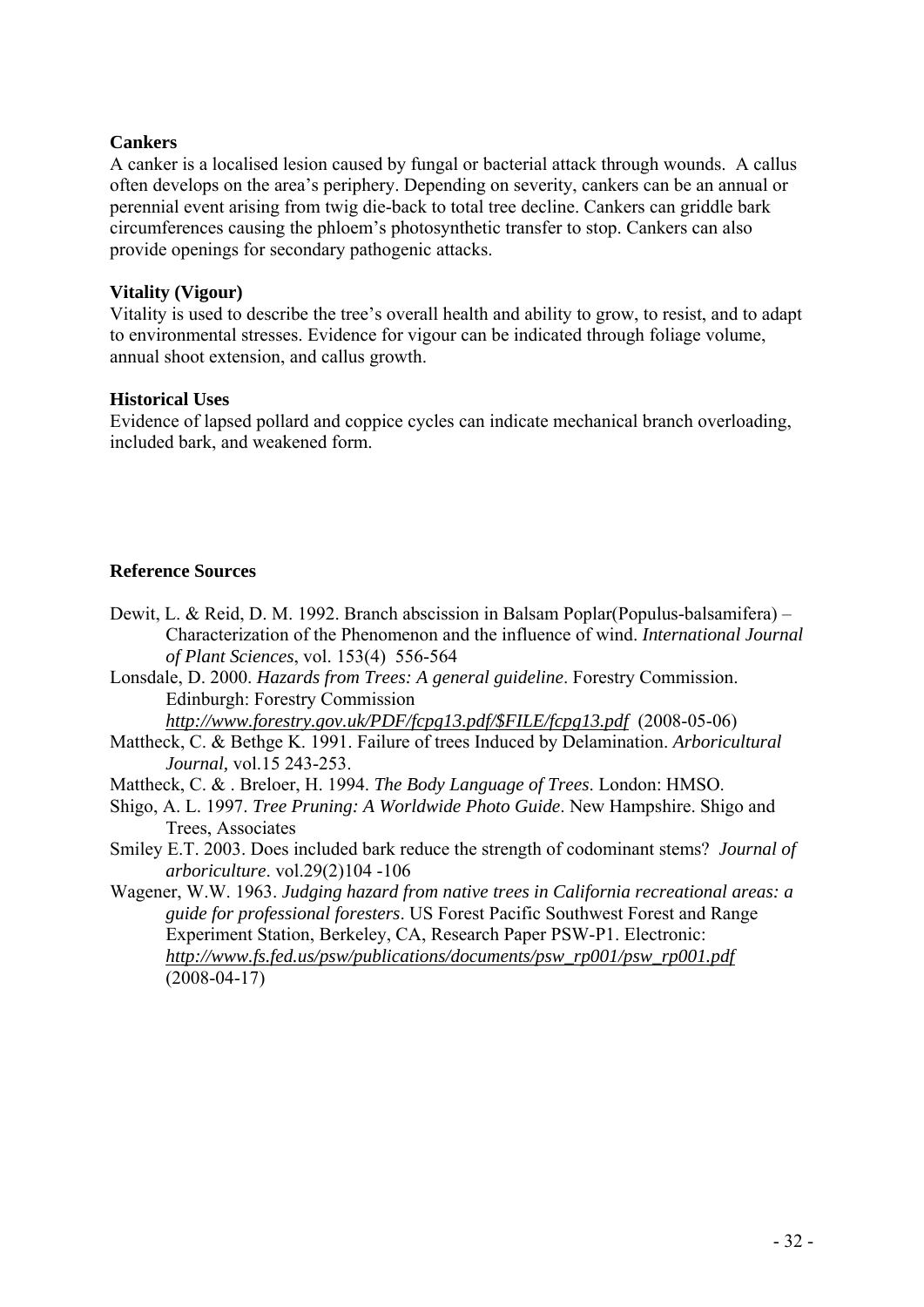## **Appendix ii**

## Guide to Risk Rating Codes

(companion guide to the Community Tree Risk Evaluation Form)

## PROBABILITY OF FAILURE: 1-4 points

- 1.Low:some minor defects present:
	- minor branch/ crown dieback
	- minor defects or wounds

#### 2.Moderate: several moderate defects present

- stem decay or cavity within safe shell limits: shell thickness > 1 inch of sound wood for each 6 inches of stem diameter
- crack(s) without extensive decay
- defect(s) affecting 30-40% of the tree's circumference
- crown damage/breakage: hardwoods up to 50%; pines up to 30%
- weak branch union: major branch or codominant stem has included bark
- stem girdling roots: <40% tree's circumference with compressed wood
- root damage: < 40% of roots damaged within the CRR
- 3. High: multiple or significant defects present:
	- stem decay or cavity at or exceeding shell safety limits: shell thickness < 1 inch of sound wood for each 6 inches of stem diameter
		- cracks, particularly those in contact with the soil or associated with other defects
	- defect(s) affecting > 40% of the tree's circumference
	- crown damage/breakage: hardwoods >50%; pines >30%
	- weak branch union with crack or decay girdling roots with > 40% of tree's circumference with compressed wood
	- root damage: > 40% of roots damaged within the CRR.
	- leaning tree with recent root breakage or soil mounding, crack or extensive decay
	- dead tree: standing dead without other significant defects

4.Extremely High: multiple and significant defects present; visual obstruction of traffic signs/lights or intersections:

- stem decay or cavity exceeding shell safety limits and severe crack

- cracks: when a stem or branch is split in half - defect(s) affecting > 40% of the tree's circumference or CRR and extensive decay or crack(s)

- weak branch union with crack and decay

- leaning tree with recent root breakage or soil mounding and a crack or extensive decay

-dead branches: broken (hangers) or with a crack

- dead trees: standing dead with other defects such as cracks, hangers, extensive decay, or major root damage

- visual obstruction of traffic signs/lights or intersections
- physical obstruction of pedestrian or vehicular traffic

#### SIZE OF DEFECTIVE PART(S): 1-3 points

- 1. Parts less than 4inches in diameter
- 2. Parts from 4 to 20 inches in diameter
- 3. Parts greater than 20 inches in diameter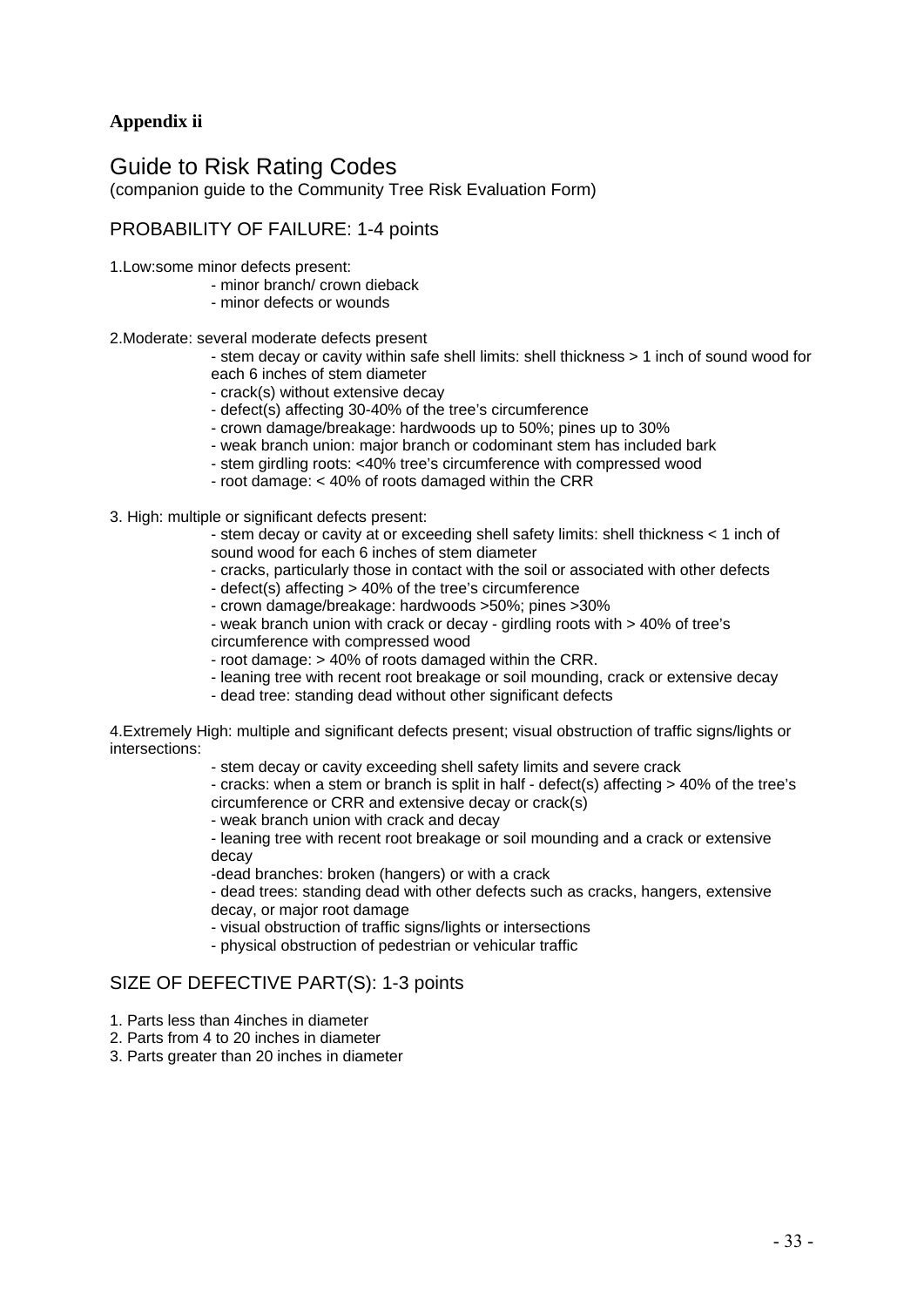## PROBABILITY OF TARGET IMPACT: 1-3 points

#### 1.Occasional Use:

- low use roads and park trails; parking lots adjacent to low use areas; natural areas such as woods or riparian zones; transition areas with limited public use; industrial areas.

#### 2.Intermediate Use:

- moderate to low use school playgrounds, parks, and picnic areas; parking lots adjacent to moderate use areas; secondary roads (neighborhoods) and park trails within moderate to high use areas; and dispersed campgrounds.

#### 3.Frequent Use:

- emergency access routes, medical and emergency facilities and shelters, and handicap access areas; high use school playgrounds, parks, and picnic areas; bus stops; visitor centers, shelters, and park administrative buildings and residences; main thoroughfares and congested intersections in high use areas; parking lots adjacent to high use areas; interpretive signs, kiosks; scenic vistas; and campsites (particularly drive-in).

#### OTHER RISK FACTORS: 0-2 points

- This category can be used if professional judgment suggests the need to increase the risk rating.

- It is especially helpful to use when tree species growth characteristics become a factor in risk rating. For example, some tree species have growth patterns that make them more vulnerable to certain defects such as weak branch unions (silver maple) and branching shedding (beech).

- It can also be used if the tree is likely to fail before the next scheduled risk inspection.

#### **Reference source**

Pokorny, J.D. 2003. *Urban Tree Risk Management: A Community Guide to Program Design and Implementation.* St. Paul: USDA Forest Service, Northeastern Area. [Online] Available at: [http://na.fs.fed.us/spfo/pubs/uf/utrmm/urban\\_tree\\_risk\\_mgmnt.pdf](http://na.fs.fed.us/spfo/pubs/uf/utrmm/urban_tree_risk_mgmnt.pdf) [accessed 2008-04-14].